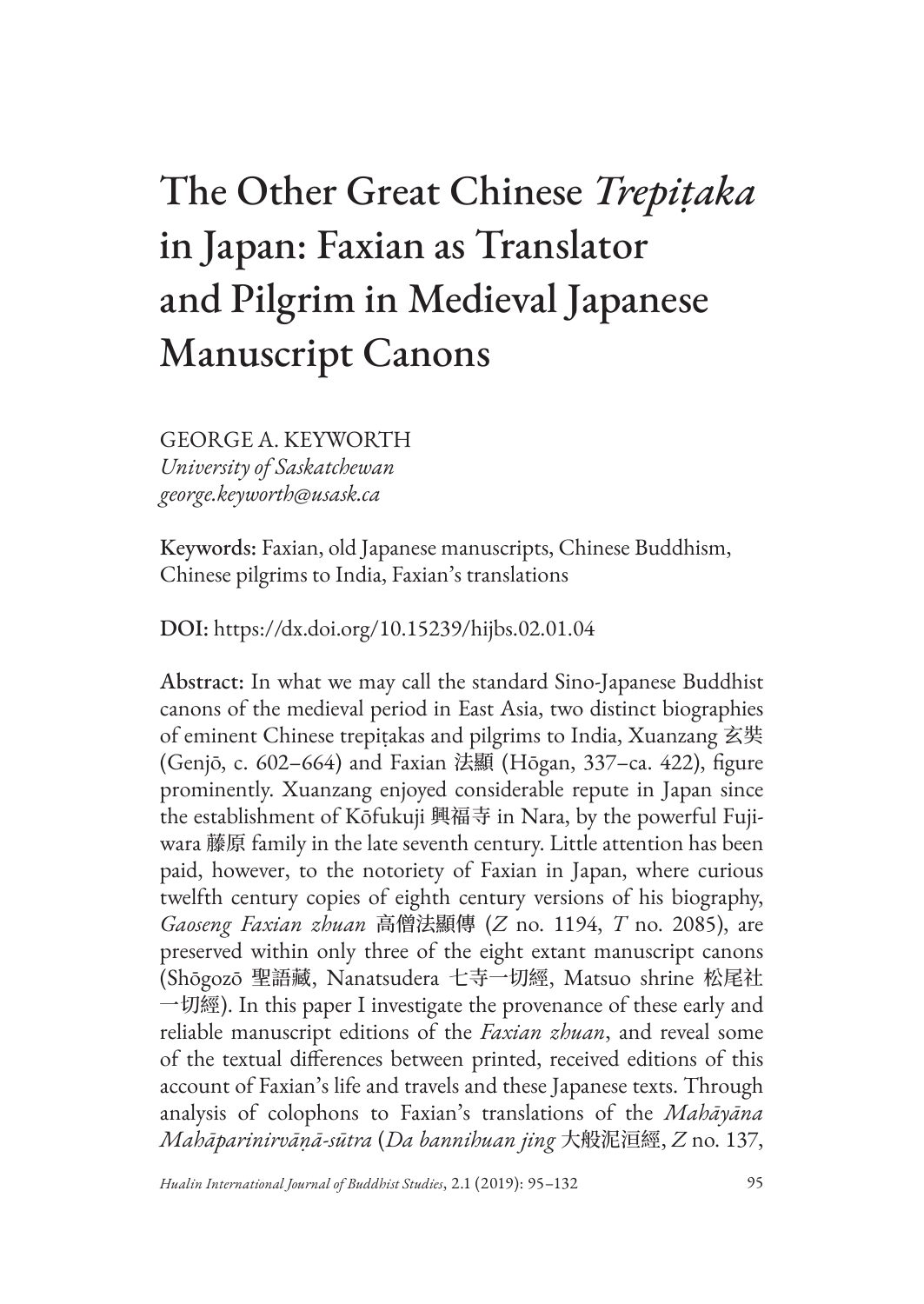#### 96 GEORGE A. KEYWORTH

*T* no. 376) and the so-called non-Mahāyāna version (*Da banniepan jing* 大般涅槃經, *Z* no. 774, *T* no. 7), which were widely—and explicitly—circulated in medieval Japan among Nara 南都六宗, Shingonshū 真言宗, and Tendai 天台宗 Buddhists, it is evident that the legacy of Faxian as an archetypal pilgrim, translator, and teacher may rival apparent admiration for Xuanzang in medieval Japan.

# On Approaching Trepiṭakas, the Tripiṭaka, and Pilgrims in Search of the Dharma

There is ample evidence from early European studies of Buddhism<br>that Chinese Buddhism is distinctive because of three particular pilgrims who traveled to India in search of sacred scriptures (*qiufa gaoseng* 求法高僧): Faxian (journey: 399–412 or 413), Xuanzang (journey: 629–645), and Yijing 義凈 (635–713, journey: 671–694). Why else would Giuseppe Tucci, writing in 1933 about one of the most famous Tibetan translators *lotsawas* (*lo Tsa ba*), Rinchen Zangpo (rin chen bzan po, 958–1055), have made such a curious statement about religious exchanges during the tenth and eleventh centuries between the Spiti valley in India and western Tibet (Gu ge)?

This was a wonderful period in which Buddhist masters did not disdain to help their Tibetan brothers, who full of faith and mystical ardour descended their steep mountains and did not hesitate in confronting dangers and discomforts of the Himalayan passes, submitted with resignation to the hardships that a stay in the hot and humid Indian plains induced; messengers and apostles of religion and civilization who renewed with equal daring the example of the Chinese Buddhist pilgrims. Of this multitude of translators only names remain $<sup>1</sup>$ </sup>

Unless we can assume that Tucci read in some arcane Tibetan commentary about how a lama (*bla ma*) praised Chinese pilgrims

<sup>1</sup> Tucci, *Rin-chen-bzaṅ-po*, 37.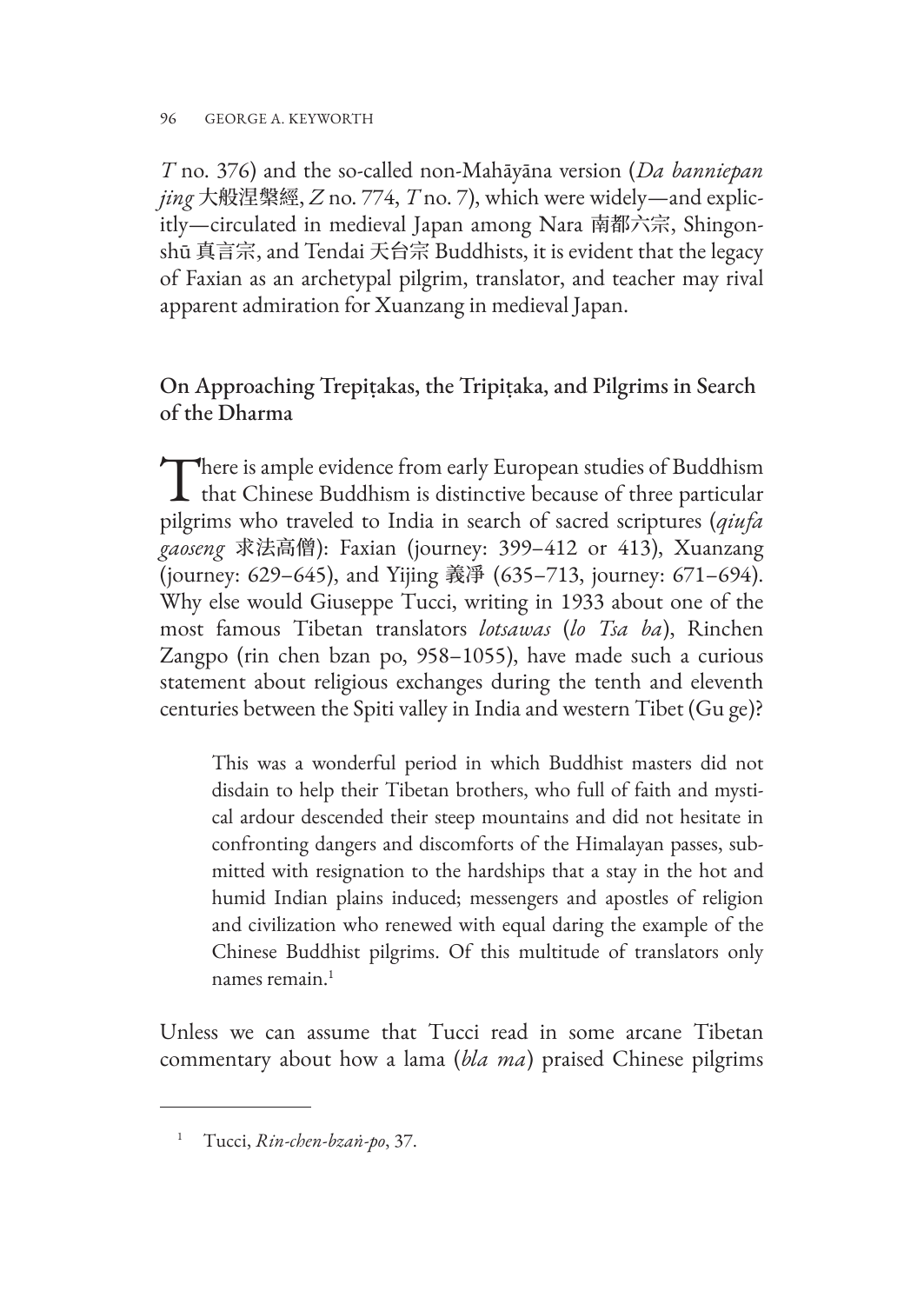or cited one of the Chinese accounts of the travels of Faxian, Xuanzang, Yijing, or another eminent pilgrim, or perhaps he saw a mural with a Chinese pilgrim on it during his expeditions in the western Himālayas, I suspect that as a Sinologist and a specialist in the study of Indian and Tibetan religion Tucci read several of the early, chilling European language translations of these three monks' voyages across western China, central Asia, and India.<sup>2</sup> Although the chronology does not match up with Rémusat's 1836 translation of Faxian's *Autobiography of the Eminent Monk Faxian* (*Gaoseng Faxian zhuan* 高 僧法顯傳, *Z* no. 1194, *T* no. 2085, 51: 857a2–866c6)—also known as *Record of Buddhist Kingdoms* (*Foguo ji* 佛國記)—in one roll, it stands to reason that apart from [Protestant] missionizing activities in China, the reason so much attention was awarded to these three eminent Chinese pilgrims is because they enjoyed a remarkable status in Japan.

In Arthur Waley's *The Real Tripitaka*, in between discussing several surly letters Xuanzang sent to cohorts he had met at Nālandā after he returned to China and an apparent controversy over whether or not secular officials could grasp the profundity of his translations of Dignāga's *Nyāyapraveśa* (*Yinming ruzhengli lun* 因明入正理論, *Z* no. 726, *T* no. 1630) and *Nyāmukha* (*Yinmine zhenglimen lunben* 因明正理門論本, *Z* no. 724, *T* no. 1628), cites a Japanese historical record, the *Shoku Nihongi* 続日本紀 (comp. 797), to describe how the young monk Dōshō 道昭 (629–700, in China 653–660) met Xuanzang and received a small cooking pot (or kettle) as a gift from him.3 The casual reader might presume that Dōshō is mentioned in *A Biography of the Tripiṭaka master of the Great Ci'en monastery of* 

<sup>2</sup> On Faxian, see Klaproth, Clerc de Landresse, and Rémusat, *Foé Koué Ki*; Legge, *A Record of Buddhistic Kingdoms*. On Xuanzang, see Stanislas, *Histoire de la Vie de Hiouen-Thsang*; Beal, *Si-yu-ki*; Watters, O*n Yuan Chwang's Travels in India*. On Yijing, see Chavannes, *I-tsing* and Takakusu, *Record of the Buddhist Religion*. The most thorough analysis of Faxian in European language scholarship is Deeg, 'Has Xuanzang really been in Mathurā?' and *Das Gaoseng-Faxian-Zhuan*.

<sup>3</sup> Waley, *The Real Tripitaka*, 105–06 and 284, citing '*Shoku Nihonshoki*, 1 '.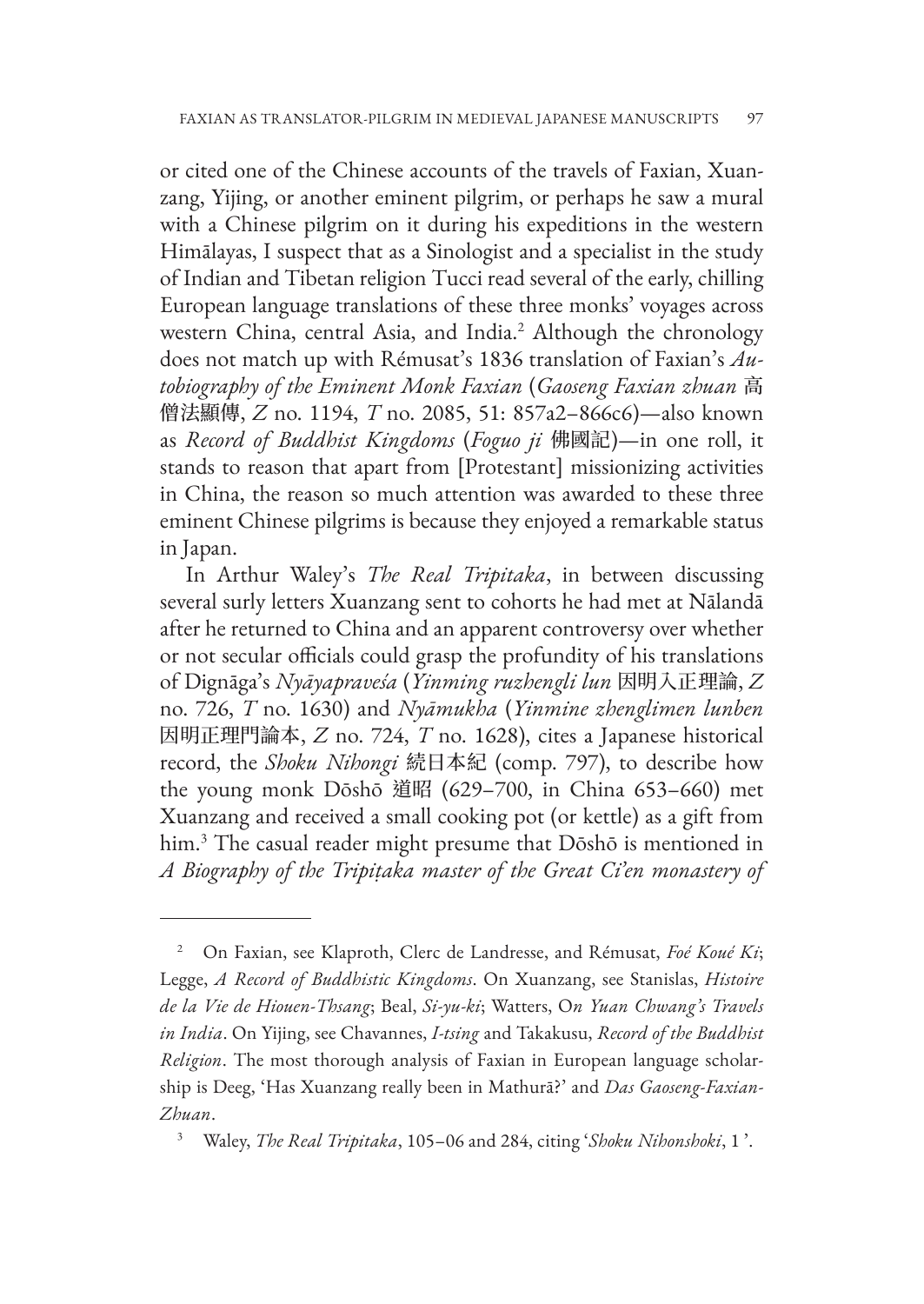*the Great Tang dynasty* (*Da Tang Da Ci'en si sanzang fashi zhuan* 大唐大慈恩寺三藏法師傳, *Z* no. 1192, *T* no. 2053), compiled by Huili 慧立 and Yancong 彥悰 in ten rolls, but he is not mentioned in the text. Furthermore, Dōshō is also not in the *Report on the career of Trepiṭaka Xuanzang of the Great Tang* (*Da Tang gu sanzang xuanzang fashi xingzhuang* 大唐故玄奘三藏法師形狀, *T* no. 2052). Therefore, it is unclear why Waley inserted this reference to Dōshō in his otherwise erudite reading of historiographical accounts of Xuanzang's life and times. I suspect that someone told him the connection to Dōshō is a fundamental part of Xuanzang's legacy in East Asia.

There is ample evidence from both premodern East Asian sources and contemporary academic scholarship to demonstrate that Faxian and Xuanzang are the two most famous eminent Chinese Buddhist translators and pilgrims who traveled to India and numerous other kingdoms along the way, with Yijing following closely behind. Why, then, do we hear so much more about the legacy of Xuanzang than we do about Faxian? This question is as much about methodology as it is about the sources we use to reconstruct various historical trajectories or legacies in the history of East Asian Buddhism. Today, if we wish to investigate the textual legacy of Faxian, Xuanzang, or Yijing, we typically peruse printed editions of texts either in the modern Sino-Japanese Buddhist canon compiled during the Taishō era (1924–1935) in Japan, primarily following the second Korean Buddhist canon (comp. 1236–1251), or perhaps the [Zhaocheng 趙 成] Jin dynasty canon 金藏 (1147–1173), Jiaxing canon 嘉興大藏 經 (comp. 1579–1677), or the [Qianlong emperor (r. 1735–1796)] Dragon canon 龍藏 (comp. 1733–1738).<sup>4</sup> Yet, as Sam van Schaik succinctly pointed out about Tibetan manuscripts from the so-called 'library cave' in Dunhuang, 'In the study of Tibetan Buddhism we have a canon, the *bKa' 'gyur* and *bsTan 'gyur*, containing over a hundred volumes of scriptures, commentaries, and treatises; yet a canon

<sup>&</sup>lt;sup>4</sup> The most exhaustive study of Chinese Buddhist canons in English I am aware of is still Deleanu, 'Transmission of Xuanzang's Translation'; see also Wu, 'From the "Cult of the Book"'. On the Korean canon(s), see Buswell, 'Sugi's Collation Notes', 57.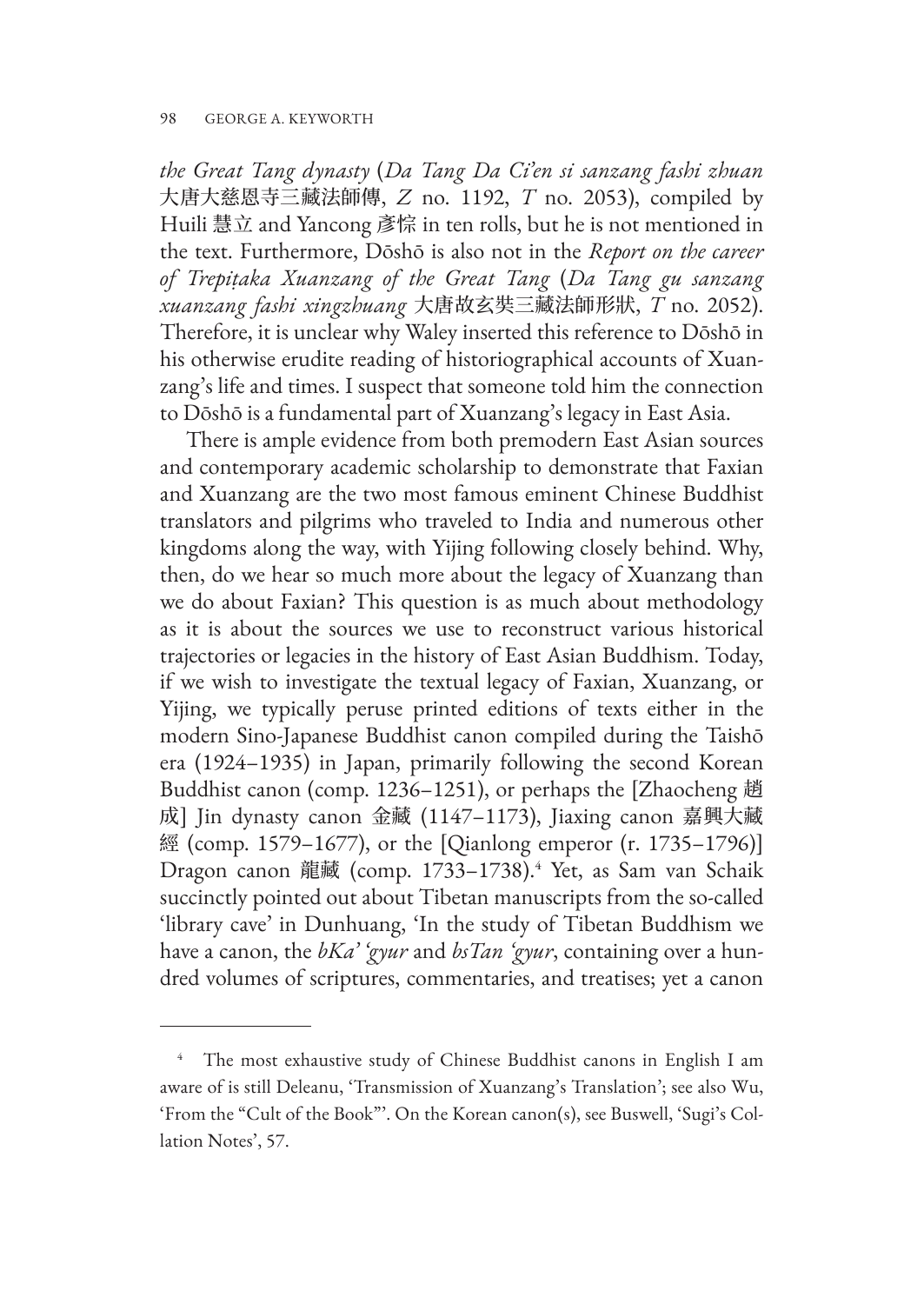does not tell us very much about the day-to-day practice of a religious tradition'.5 It stands to reason, therefore, that if we wish to assess when, where, why—or if—Chinese pilgrims like Faxian, Xuanzang, or Yijing were as highly praised as Tucci, and others, have imagined they were in premodern East—and perhaps central—Asia, we ought to investigate manuscripts, rather than printed editions of Buddhist texts. Material evidence, including manuscripts, can speak to at least some of the motivations, lives, habits, and even routines that may have involved veneration of eminent Chinese pilgrim-translators. Manuscripts, rather than printed books or canons, serve this purpose because, 'they were not carefully selected and organized to present an idealized image of a tradition', and '[w]hen we study manuscripts we are faced with the material evidence of a social group'.<sup>6</sup>

Whereas the cache of manuscripts discovered in cave seventeen of the Mogao grottoes near Dunhuang early last century are remarkable because they reflect a multilingual (e.g., in literary Chinese, Tibetan, Khotanese, Sanskrit, Old Uyghur, Tangut, Sogdian, and even Hebrew), multicultural, and even multireligious community, both the state of their preservation and organization pose problems for historical, philological, codicological, and paleographical research. Nearly 40,000 manuscripts and fragments from Chinese central Asia are now in libraries across the world: the British Museum has approximately 7,000 manuscripts with 6,000 fragments; the Bibliothèque nationale de France has about 10,000 documents; and the Institute of Oriental Manuscripts in St. Petersburg has 660 manuscript copies of Chinese Buddhist texts.7 As valuable as these manuscripts are from multiple research perspectives and questions, we probably cannot ever learn as much from them about a single social group as we can from at least two of the eight manuscript Buddhist canons preserved in Japan at Nanatsudera 七寺 (Nagoya) and Matsuo [Shintō] shrine 松尾社 (Kyoto), both of which were primarily copied during the twelfth century, chiefly from eighth century manuscripts.

<sup>5</sup> Van Schaik, 'Uses of Implements are Different', 221–22.

<sup>6</sup> Van Schaik, 221–22.

<sup>7</sup> http://idp.bl.uk/pages/collections.a4d, accessed February, 2019.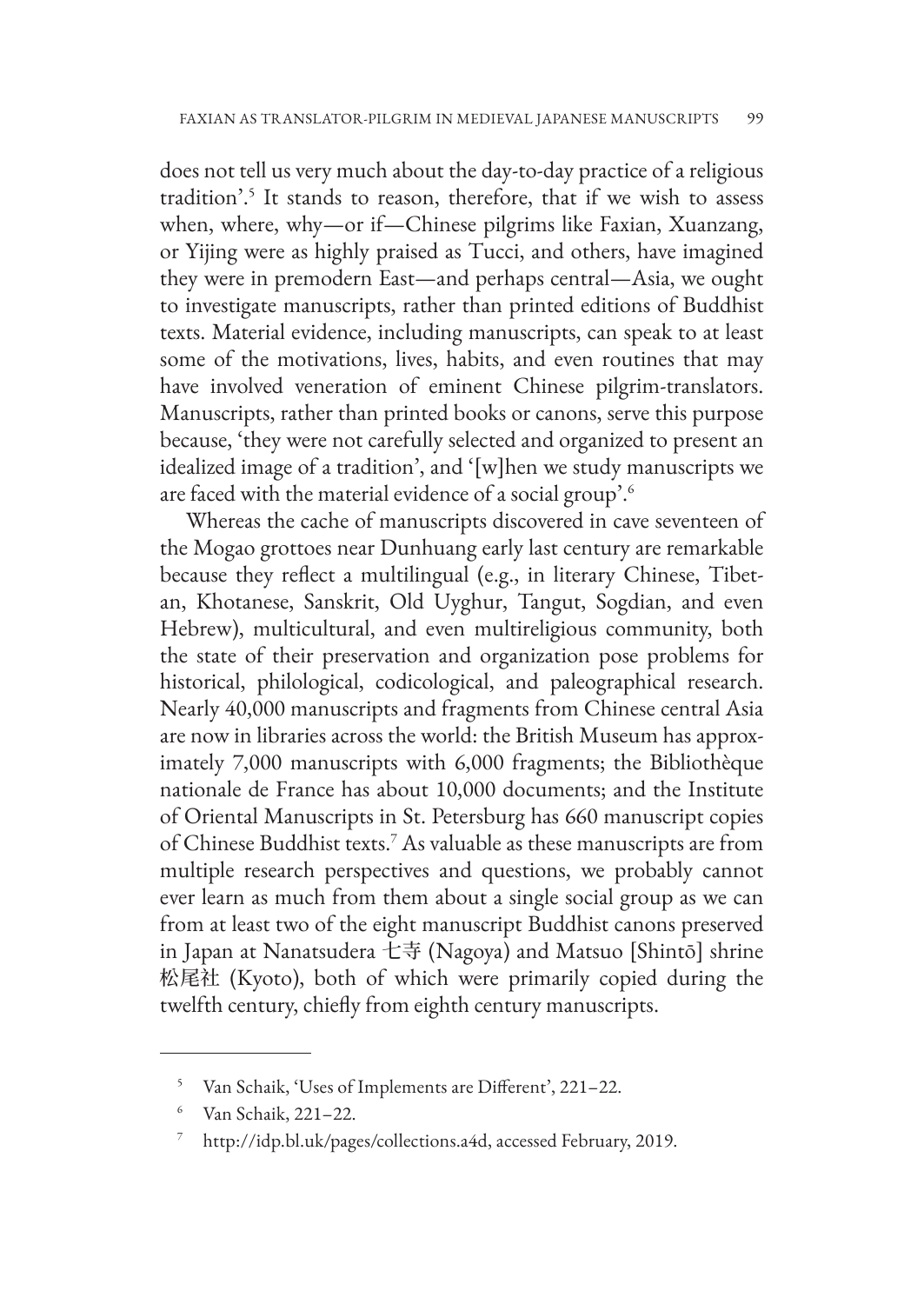Because these manuscript canons have only received conscientious scholarly analysis almost entirely in Japan since the 1990s, it is unclear to me, for example, if Dōshō brought any of the manuscripts with him when he returned to Japan after studying several treatises that Xuanzang translated (e.g., *Yogācāryabhūmi-śāstra* [*Yuqiashidi lun*, *Yugashijiron* 瑜伽師地論, *Z* no. 690, *T* no. 1579] in one hundred rolls or *Vijñaptimātratāsiddhi-śāstra* [*Chengweishi lun*, *Jōyuishikiron* 成唯識論, *Z* no. 734, *T* no. 1585] in ten rolls). It is evident that the twelfth century manuscript copies of eighth century copies of Tang dynasty (618–907) editions of Chinese Buddhist literature now preserved in Japan is that they are much more carefully organized than the incomplete Buddhist canon in the library of the small Three Realms temple (Sanjie si 三界寺) during the tenth century in cave 17 in Dunhuang. Many colophons exist to tell us about the history of these books in medieval Japan.8 The most pertinent information about the transmission of the texts that extoll the three pilgrims who traveled to India in search of the dharma and translated sacred Sanskrit scriptures into Chinese (Trepiṭaka, *sanzang* 三藏), Faxian, Xuanzang, and Yijing, is that the section of the canon devoted to eminent pilgrims (*guhō kōsōtō* 求法高僧等) should contain the biography of Xuanzang (*Z* no. 1192, *T* no. 2053), Yijing's account of forty-nine Chinese and seven Korean pilgrims who journeyed to India in *Biographies of Eminent Monks who Searched for the Dharma in the Western Regions* (*Da Tang Xiyu qiufa gaoseng zhuan* 大唐西 域求法高僧傳, *Z* no. 1193, *T* no. 2066) in two rolls, and Faxian's autobiography, however, is incomplete in the Shōgozō collection and in the Matsuo shrine canon. Neither have the biography of Xuanzang and old Japanese manuscript canons do not preserve *Report on the career of Trepiṭaka Xuanzang of the Great Tang* (*T* no. 2052).9

See Rong, 'Dunhuang Library Cave', who highlights the role of a monk named Daozhen 道真 who seems to have supplemented the cache/canon with apocryphal sūtras, Chan texts, and other material expunged from the canon by the Chinese state during the eighth century.

<sup>9</sup> Forte, 'Relativity of the Concept of Orthodoxy in Chinese Buddhism', 247–48, note 7. Nakao and Honmon Hokkeshū Daihonzan Myōrenji, eds.,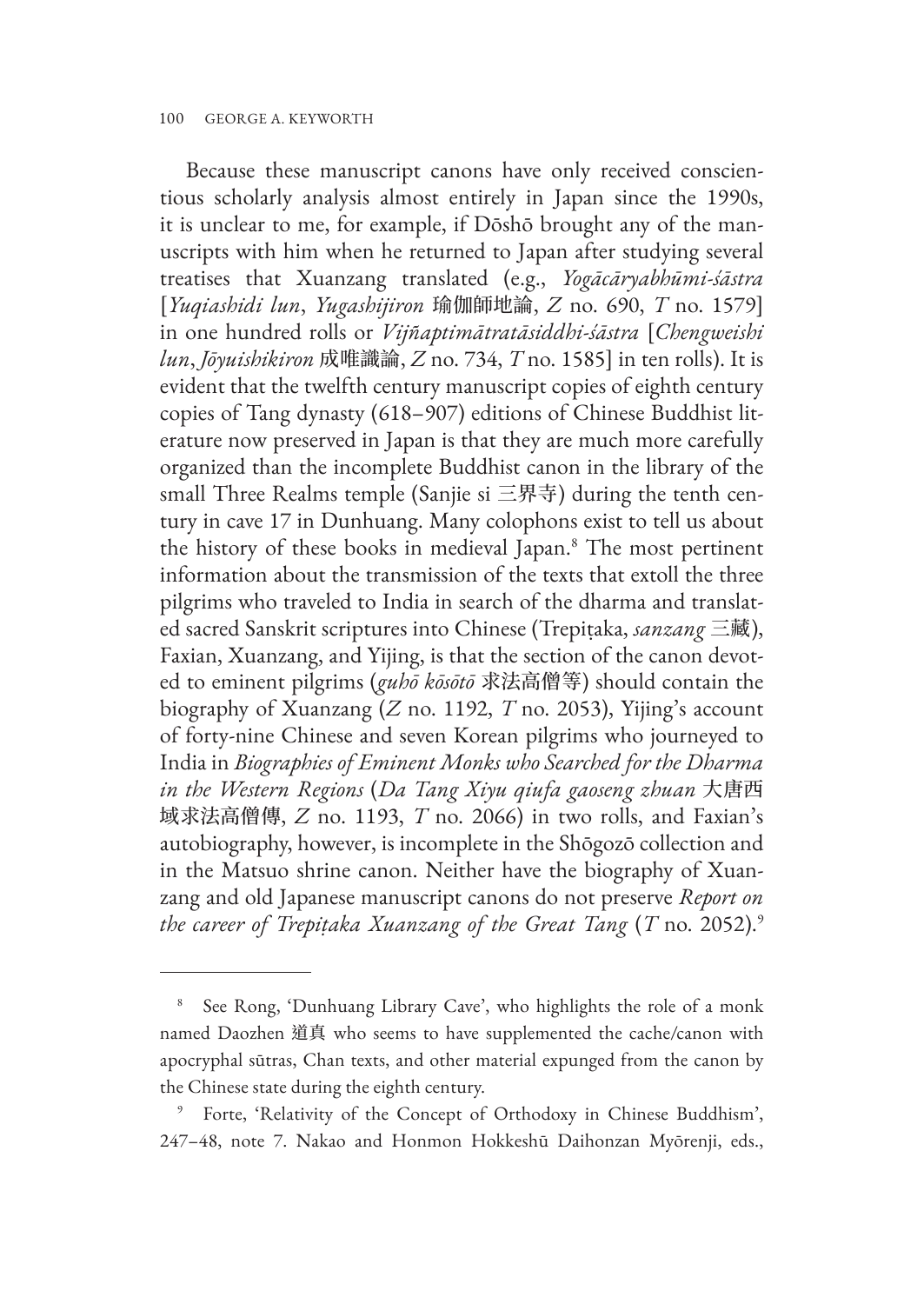Curiously, neither the Shōgozō repository for Buddhist scriptures, located at Tōdaiji 東大寺 (in Nara) next to the imperial Shōsōin 正 倉院 treasury house, nor the Matsuo shrine canon appear to have kept a copy of *Record of a Journey to the Western Regions* (*Da Tang Xiyu ji* 大唐西域記, *Z* no. 1178, *T* no. 2087) in ten rolls, which is the account of Xuanzang's travels that Bianji 辯機 is credited with writing for him when he returned from India in 645.10 Most of the other manuscript canons that were copied on behalf of Shingon 真 言宗 temples kept copies of this famous chronicle, which, in turn, almost certainly inspired the marvelously popular adventures of Tripiṭaka (Xuanzang), Monkey 孫悟空, Sandy 沙悟淨, Pigsy 豬八戒, and their patron-saint, the female bodhisattva Guanyin (Avalokiteśvara) on their legendary journey from China to India in search of Buddhist scriptures in Wu Cheng'en's 吳承恩 (1501–1582) *Journey to the West* (*Xiyou ji* 西遊記).11 Another unanticipated lacunae concerns Yijing's own account of his pilgrimage to Sumatra and India, *Tales of Returning from the South Seas with the Dharma* (*Da Tang Nanhai jigui neifazhuan* 大唐南海寄歸內法傳, *Z* no. 1204, *T* no.

<sup>&#</sup>x27;*Matsuosha issaikyō*', 370–71: book cases (*chitsu* 帙) 496 and 498. On Yijing's *Da Tang Xiyu qiufa gaoseng zhuan*, see Buswell and Lopez, *Princeton Dictionary of Buddhism*, 224.

*Da Tang gu sanzang xuanzang fashi xingzhuang* in the *Taishō* canon was kept in the *sūtra* library of Chion'in 知恩院 in Kyoto, and appears to date from the Heian period, which means it could have been [widely] available when the canons under review here were being copied; cf. *T* no. 2052, 50: 214a3n1: 【原】 平安時代寫觀智院藏本,【甲】平安時代寫寶菩提院本.

<sup>&</sup>lt;sup>10</sup> On the Shōgozō, see Lowe, 'The Discipline of Writing'; 'Buddhist Manuscript Cultures in Premodern Japan'.

<sup>&</sup>lt;sup>11</sup> The end of the road for these pilgrims is an encounter with the Buddha, who, coincidentally, resides in Thunderclap Monastery 大雷音寺 on Vulture peak 靈山 (Gṛdhrakūṭa-parvata). He arranges for them to receive precisely 'one canon' (*yizang* 一藏)—or 'treasury'—of Buddhist scriptures, which amounts to precisely 5,048 rolls or scrolls 卷; see the translation by Wu Cheng'en and Yu, *Journey to the West, Revised Edition, Volume 4*, 396, n.7. *Da Tang Xiyu ji* is only absent from the Shōgozō and Matsuo shrine MSS canons in Japan.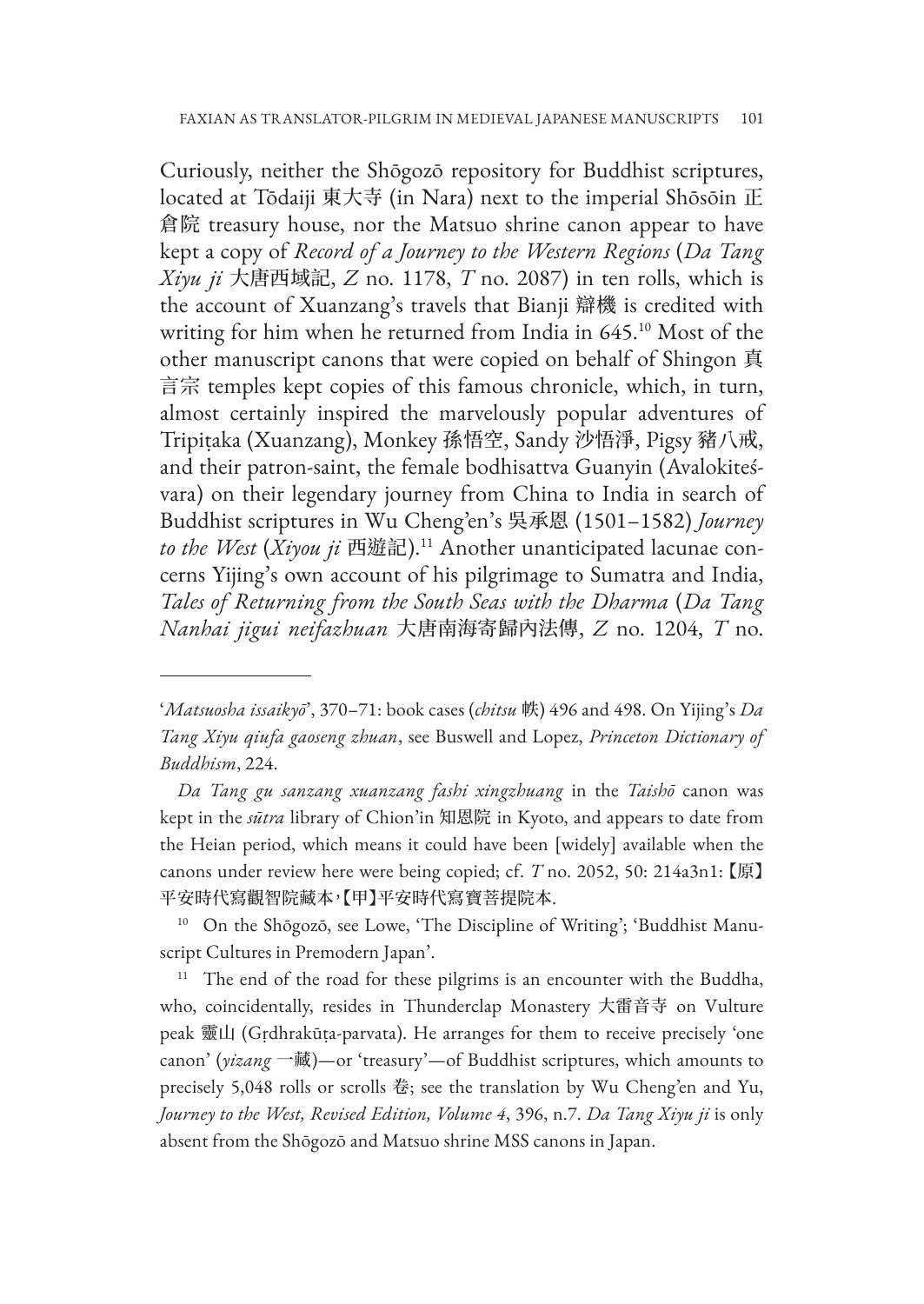2125), which is preserved at Matsuo shrine and Nanatsudera, but not in the Shōgozō.12

# MSS Editions of Faxian's Works: Dunhuang, Nanatsudera and the Matsuo Shrine Canons

Because of ground breaking efforts by members of the Academic Frontier Project of the International College for Postgraduate Buddhist Studies 国際仏教学大学院大学学術フロンティア実行 委員会 (ICPBS) in Tokyo, directed by Ochiai Toshinori 落合俊 典, we know a great deal about the Nanatsudera and Kongōji 金剛 寺 canons. Rediscovered in 1990 by a team of researchers in Japan that included Ochiai and Antonino Forte, which was already catalogued in 1968 by a team from the Agency for Cultural Affairs 文 化庁, the Nanatsudera collection of scriptures is remarkable because it is clearly organized according to the *Newly Revised Catalog of Buddhist Scriptures, Compiled During the Zhenyuan Era* [785–805] (*Zhenyuan xinding Shijiao lu* 貞元新定釋教録, *Z* no. 1184, *T* no. 2157, comp. 800), rather than what we presume all fifteen premodern printed Chinese Buddhist canons—from the Kaibao ed. 開寶藏 (971–983) to the Dragon Canon—loosely follow: the order outlined in *Record of Śākyamuni's Teachings, Compiled During the Kaiyuan Era* [713–741] (*Kaiyuan Shijiao lu* 開元釋教錄, *Z* no. 1183, *T* no. 2154, comp. 730). Yet the Nanatsudera canon has more texts than it should. Instead of 1,258 titles in 5,390 rolls as the *Taishō* edition contains, the Nanatsudera edition of the *Zhenyuan lu* has 1,206 titles in 5,351 rolls. The Nanatsudera edition of the *Kaiyuan lu*, which is copied from a manuscript dated to 735 (Tenpyō 天平 7) and brought back to Japan by Genbō 玄昉 (d. 746; in China: 718–735), has 1,046 titles in 5,048 rolls, in contrast to the *Taishō* edition with 1,076 titles

<sup>&</sup>lt;sup>12</sup> The Shōgozō contains 715 titles in 4,063 scrolls, which were hand-copied at the behest of the imperial family during the Nara period eighth century. Cf. Iida, 'Shōgōzō kyōkan "Jingo keiun ni nen gogangyō" ni tsuite'; Sakaehara, *Shōsōin monjo nyūmon*.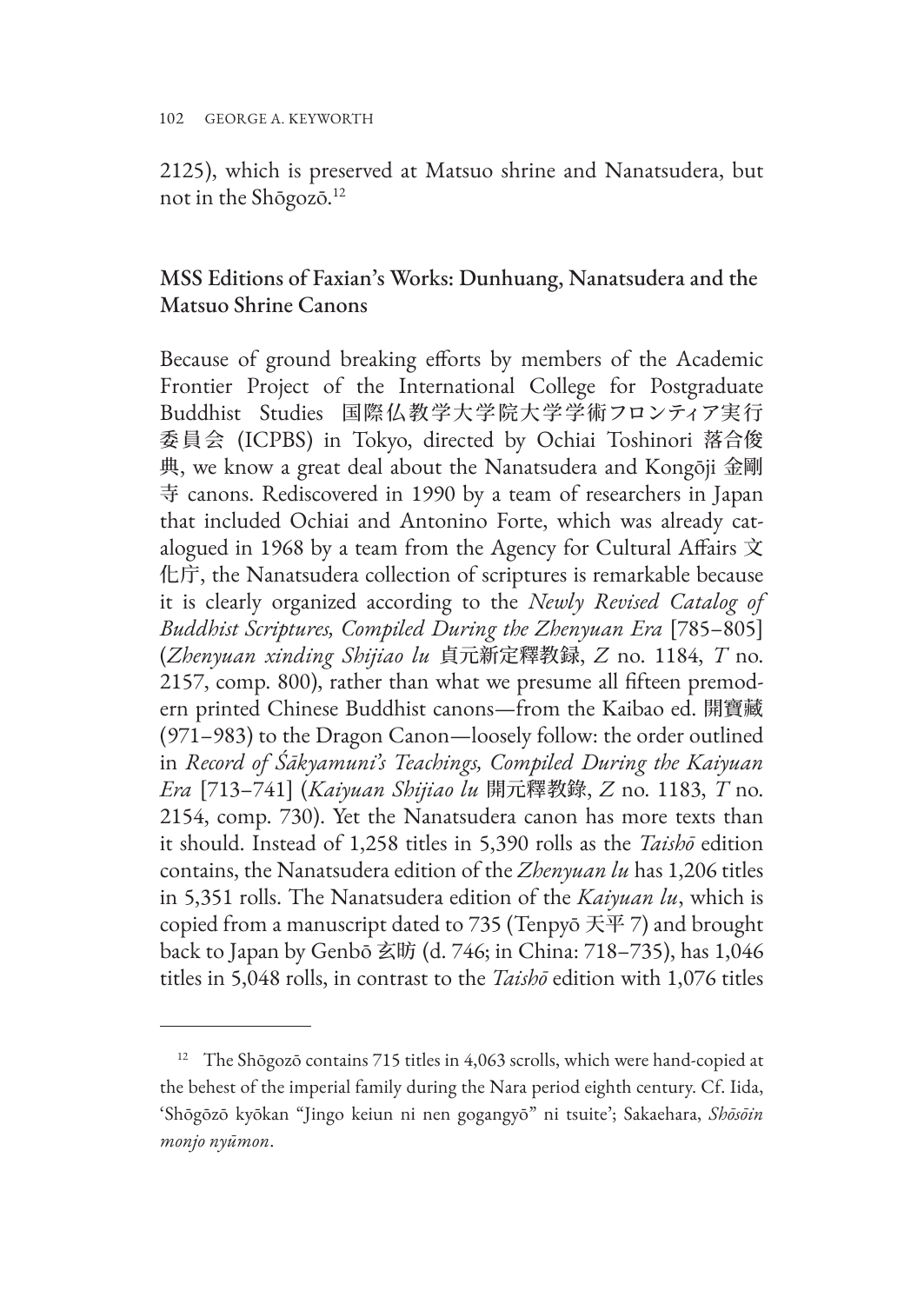in the same number of rolls. The Matsuo shrine canon closely reflects the Nanatsudera *Zhenyuan lu*, but only 3,545 rolls are extant.<sup>13</sup>

The Matsuo shrine canon may only appear to be incomplete. Whereas the Nanatsudera canon has 4,954 rolls and the Kongōji canon has about 4,500, despite the ravages of time, only 3,545 rolls (approx. 825 separate titles) of the Matsuo shrine canon survive today. Nevertheless, this canon is remarkable because of the number of colophons (*okugaki* 奥書) it has. The Nanatsudera canon has 378 rolls with colophons (158 separate titles) with dates or marginalia; the Kongōji canon has about 230 rolls (103 titles) with colophons. The Matsuo shrine canon has 1,236 rolls (approx. 345 titles) with colophons that provide dates, collation information, scribes' names, and evidence to tell us why both Shintō priests (*kannushi* 神主, *negi* 禰宜, etc.) and Buddhist monastics copied scriptures at sacred sites across the Kinki 近畿 region and beyond to be recited before the *kami* of Matsuo shrine-temple complex (*jingūji* 神宮寺).14

In the following analysis of texts about, connected to, or attributed to Faxian preserved in East Asian canons, I compare manuscripts primarily from the Matsuo and Nanatsudera canons in Japan to those from Dunhuang and what is now held in the Institute of Oriental Manuscripts St. Petersburg from other archaeological excavations by Pyotr Kozlov who made an expedition to Khara-Khoto (Heishuicheng 黑水城) during 1907–1909.15

There are six texts connected to Faxian: (a) *Biography of the Eminent Monk Faxian* (*Gaoseng Faxian zhuan*, *Z* no. 1194, *T* no. 2085, 51: 857a2–866c6), also known as *Record of Buddhist Kingdoms* (*Foguo ji*) in one roll; (b) Mahāyāna *Mahāparinirvāṇā-sūtra* (*Da bannihuan jing* 大般泥洹經, *Z* no. 137, *T* no. 376, 12: 853a2–899c24) in six rolls; (c) the so-called non-Mahāyāna *Mahāparinirvāṇā-sūtra* (*Da banniepan jing* 大般涅槃經, *Z* no. 774, *T* no. 7, 1: 191b2–207c12) in three rolls; (d) *Kṣudraka-sūtra* (*Foshuo zazang jing* 仏説雑藏経, *Z* no. 884, *T* no. 745, 17: 557b11–560b6)

<sup>13</sup> Keyworth, 'Apocryphal Chinese books', 3, 8.

<sup>14</sup> Keyworth, 2.

<sup>15</sup> Solonin, 'Glimpses of Tangut Buddhism'.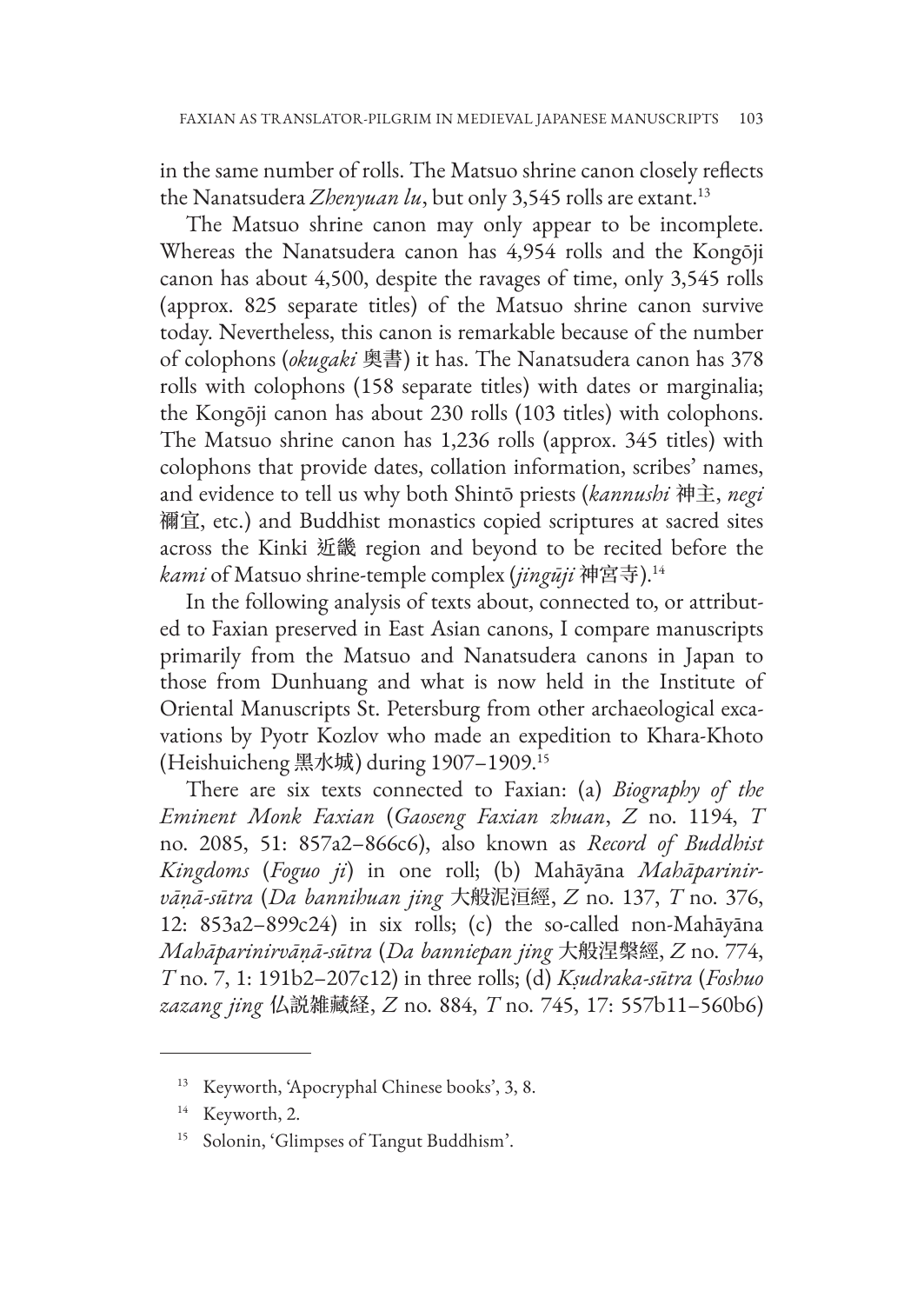in one roll; (e) \**Mahāsāṃghika-vinaya* (*Mohe sengqi lü* 摩訶僧祇 律, *Z* no. 1008, *T* no. 1425, 22: 227a2–549a3) in forty rolls; and (f) \**Mahāsāṃghika-bhikṣuṇī-prātimokṣa-sūtra* (*Mohe sengqi biqiuni jieben* 摩訶僧祇比丘尼戒本, *Z* no. 1017, *T* no. 1427, 22: 556a22-566c6).

No copy of the *Biography of the Eminent Monk Faxian* was discovered in cave seventeen at Dunhuang.16 Only a small fragment of the Mahāyāna *Mahāparinirvāṇa-sūtra* (*Z* no. 137, *T* no. 376) survived from Chinese central Asia. It is in the St. Petersburg collection, Dx3203 corresponds with *Daban nihuan jing* 2, *T* no. 376, 12: 867c4–14.17 There are ten fragments of the non-Mahāyāna version of the *Mahāparinirvāṇa-sūtra* (*Z* no. 774, *T* no. 7) from Dunhuang.18 Two fragments of the *Kṣudraka-sūtra* are extant: P. 3710 [*T* no. 745, 17: 557b14–c15] and F142 [*T* no. 745, 17: 557c15–558c4]. There are nearly sixty fragments of the \**Mahāsāṃghika-vinaya* from the Stein, Pelliot, St. Petersburg, and Chinese collections.19 Finally,

<sup>16</sup> Kokusai bukkyōgaku daigakuindaigaku fuzokutoshokan, *Taishōzō Tonkō*, 228.

<sup>17</sup> Kokusai bukkyōgaku daigakuindaigaku fuzokutoshokan, 130.

<sup>18</sup> Kokusai bukkyōgaku daigakuindaigaku fuzokutoshokan, 3: BD6207-2 [*T* no. 7, 1: 411a7–419c29] and S. nos. 486 [*T* no. 7, 1: 411a16–c3], 6072 [*T* no. 7, 1: 4428b16–28], 81 [*T* no. 7, 1: 429a10–433c19], 3385 [*T* no. 7, 1: 441a14– 446b15], 489 [*T* no. 7, 1: 482b9], 6534 [*T* no. 7, 1: 522b2–528a4], 307 [*T* no. 7, 1: 522b18–528a4], 2849 [*T* no. 7, 1: 543c29–546b6], and 2855 [*T* no. 7, 1: 574b10–580c16].

<sup>19</sup> Kokusai bukkyōgaku daigakuindaigaku fuzokutoshokan, 212–13. *T* no. 1425, 22: 227a2–549a3 viz. S. 5766[14] (*T* no. 1425, 22: 235a2–9), S. 5766[15] (*T* no. 1425, 22: 235b10–c24), S. 3448 (*T* no. 1425, 22: 235c14– 236a7), S. 5766[2] (*T* no. 1425, 22: 235c24–236a11), S. 5766[3] (*T* no. 1425, 22: 236a28–b11), S. 5766[7] (*T* no. 1425, 22: 236b14–29), S. 5766[9] (*T* no. 1425, 22: 236c6–10), S. 5665[2-3] (*T* no. 1425, 22: 239b26–c22), S. 5665[2- 2] (*T* no. 1425, 22: 239c24–243a2), S. 5665[2-5] (*T* no. 1425, 22: 240a7–21), S .5665[2-13] (*T* no. 1425, 22: 240a24–c4), S. 5665[2-1] (*T* no. 1425, 22: 240c4–241a4), S. 5665[2-14] (*T* no. 1425, 22: 241a4–16), S. 5665[2-8] (*T* no. 1425, 22: 243a5–28), S. 5665[2-9] (*T* no. 1425, 22: 243b3–c5), S. 5665[2-10] (*T* no. 1425, 22: 243c9–244a12), S. 5665[2-11] (*T* no. 1425, 22: 244a12–b15),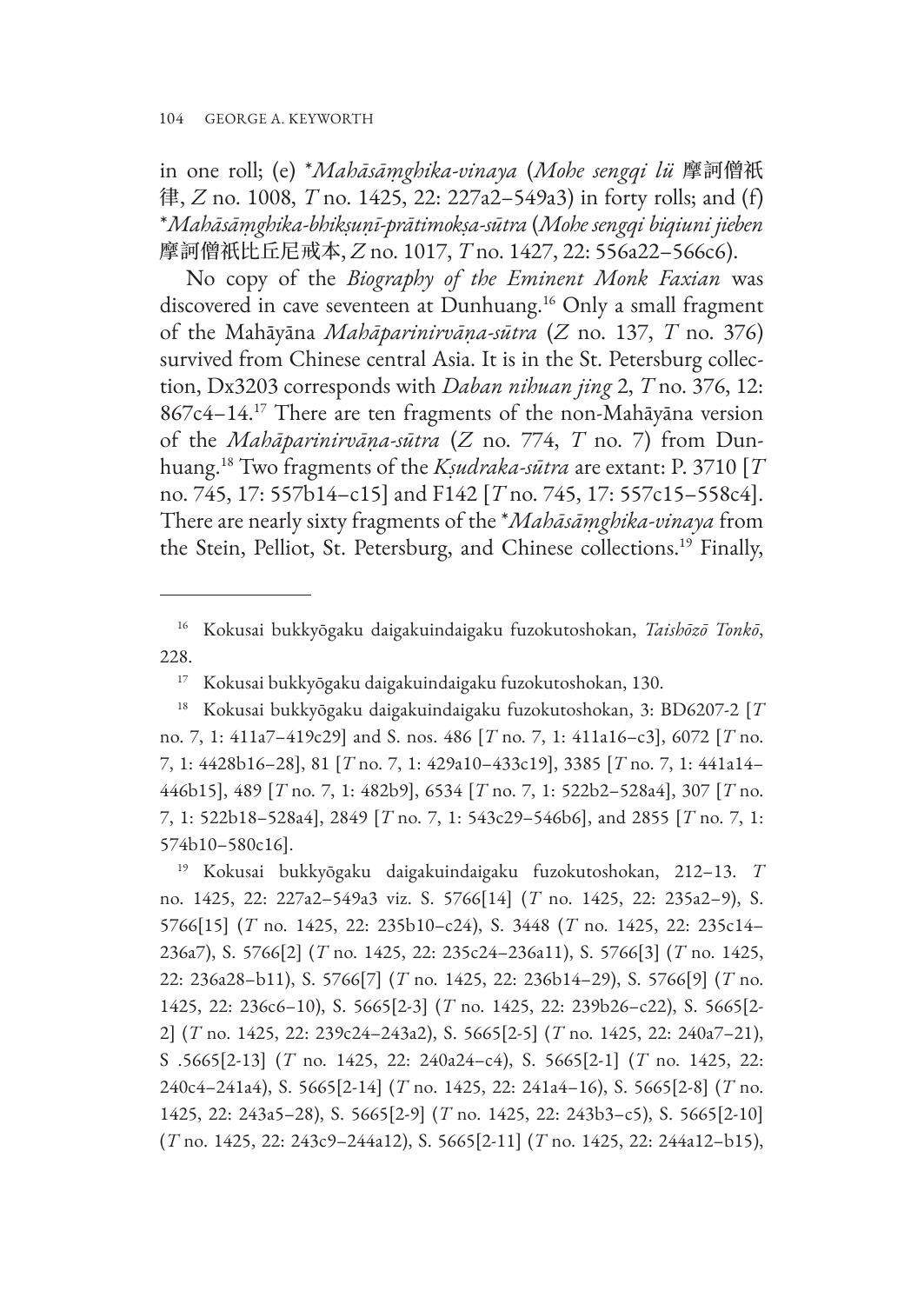there are three fragments of the \**Mahāsāṃghika-bhikṣuṇī-prātimokṣa-sūtra*. 20

Although there are no colophons to rolls 2280–2282 of the Matsuo shrine canon, these comprise the three chapters of Faxian's translation of the non-Mahāyāna *Mahāparinirvāṇa-sūtra*. <sup>21</sup> Also without colophons, rolls 3417–3419 are together in a designated section for biographies of three Chinese eminent monks who searched

<sup>20</sup> Kokusai bukkyōgaku daigakuindaigaku fuzokutoshokan, 106: BD10695 [*T* no. 1427, 22: 556b20–28], BD14930 [*T* no. 1427, 22: 556a21–565a20], and BD11486 [*T* no. 1427, 22: 556b28–c8].

<sup>21</sup> Nakao and Myōrenji, eds., '*Matsuosha issaikyō*', 426–29.

Dx197 (*T* no. 1425, 22: 244c22–245b2), Dх199 (*T* no. 1425, 22: 245b2–c6), Dх198 (*T* no. 1425, 22: 245c7–19), S. 5665[2-7] (*T* no. 1425, 22: 248a28– b26), S. 5665[2-6] (*T* no. 1425, 22: 248b29–c29), S. 5665[2-12] (*T* no. 1425, 22: 249a7–16), S. 5665[2-4] (*T* no. 1425, 22: 249b5–b19), S. 5665[2-15] (*T* no. 1425, 22: 249b21–c7), S. 5766[5] (*T* no. 1425, 22: 250c2–15), S. 5766[4] (*T* no. 1425, 22: 250c18–251a2), S. 5766[12] (*T* no. 1425, 22: 251a5–18), S. 5766[13] (*T* no. 1425, 22: 251a18–b5), S. 5766[10] (*T* no. 1425, 22: 251b7–19), P. tib. 1073V (*T* no. 1425, 22: 262a17–b16), BD5274 (*T* no. 1425, 22: 264a17–c15), BD11562 (*T* no. 1425, 22: 264c11–c19), BD10137 (*T* no. 1425, 22: 264c19– 26), BD11752 (*T* no. 1425, 22: 265b18–c9), BD10386 (*T* no. 1425, 22: 265c22– 23), BD9854 (*T* no. 1425, 22: 265c24–266a7), Zhejiang no.136 (*T* no. 1425, 22: 266a6–19), Zhejiang-no.137 (*T* no. 1425, 22: 266a19–b1), BD2481 (*T* no. 1425, 22: 266b21–c19), BD7649 (*T* no. 1425, 22: 266c19–267a26), BD10859 (*T* no. 1425, 22: 267a26-b1), BD12035 (*T* no. 1425, 22: 267b9–16), BD9687 (*T* no. 1425, 22: 267b26–c11), BD10439 (*T* no. 1425, 22: 268a8–12), Zhejiang no.66 (*T* no. 1425, 22: 268a12–27), P. 3996 (*T* no. 1425, 22: 268a26–b15), BD11120 (*T* no. 1425, 22: 268b14–20), Dх2602A2 (*T* no. 1425, 22: 268c25–269a7), Dх2602A1 (*T* no. 1425, 22: 269a8–29), BD3068 (*T* no. 1425, 22: 269b28– 270c24), Dх3938 (*T* no. 1425, 22: 282c8–283a17), Dх5484 (*T* no. 1425, 22: 283a17-b29), BD1345V3 (*T* no. 1425, 22: 285b2–286a21), Guohui-no.32(47)-2 (*T* no. 1425, 22: 304a19–306b16), S. 2818 (*T* no. 1425, 22: 320b24–324b24), Dх2728[1] (*T* no. 1425, 22: 335a8–b10), Dх2728[2] (*T* no. 1425, 22: 360a8– 16), Dх2728[3] (*T* no. 1425, 22: 369b15–23), Dх5214 (*T* no. 1425, 22: 378b29– c23), BD14569 (*T* no. 1425, 22: 452a5–460a29).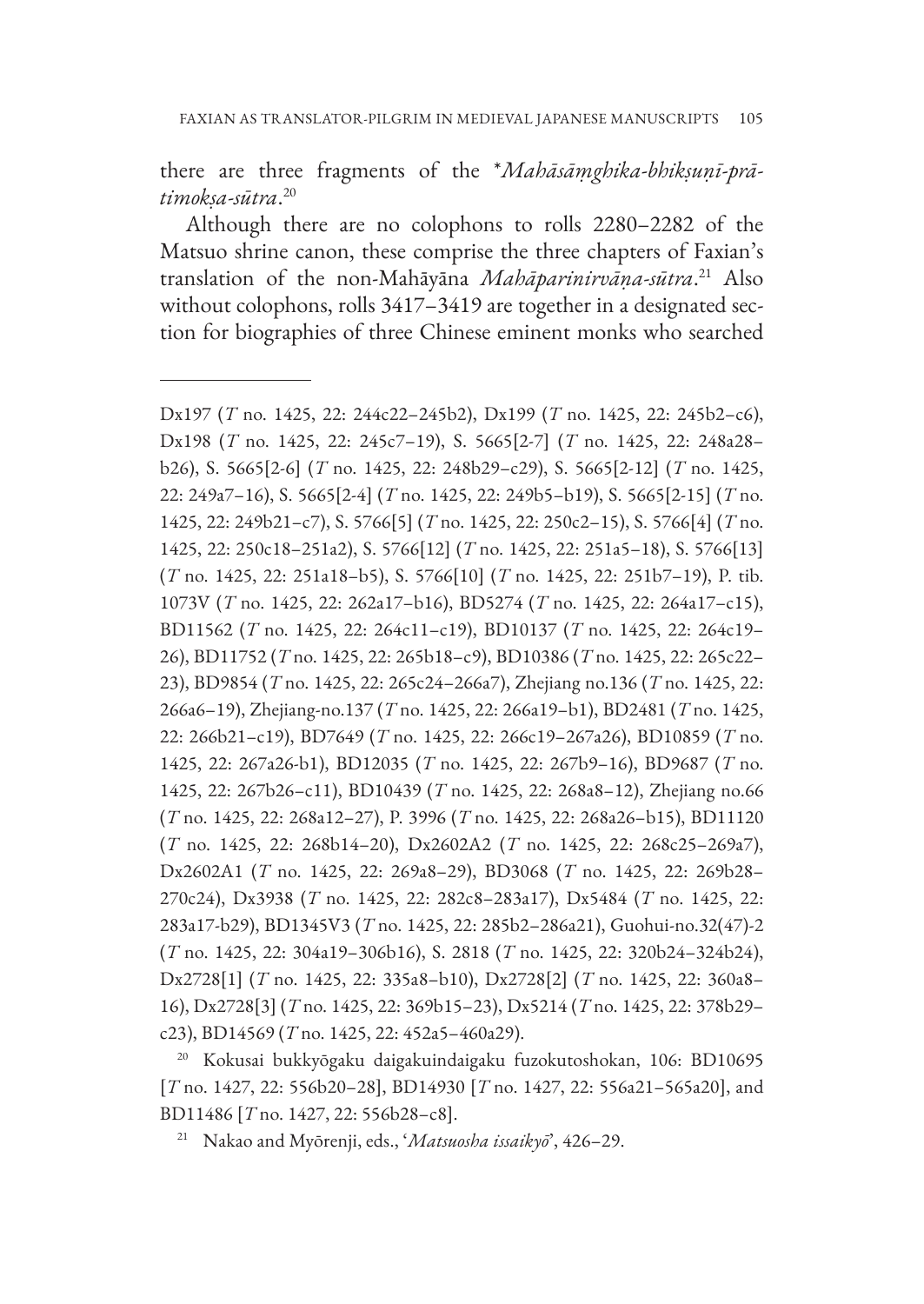for the Dharma (*guhō kōsōtō*): Yijing's Biographies of *Eminent Monks who Searched for the Dharma in the Western Regions* (*Z* no. 1193, *T* no. 2066, rolls 3417–3418) comes first, followed by *Faxian zhuan*  $(3419).^{22}$ 

Rolls 1176–1181 of the Matsuo shrine canon provide much more information about when and where these manuscripts were copied. What seems incongruous is that the first three rolls (1176–1178) of Faxian's Mahāyāna *Mahāparinirvāṇa-sūtra* were copied from an original manuscript, which was probably in a private library that belonged to the abbot of a small cloister (Tōrinbō 東林房) at Higashidani in Saitōin of Enryakuji 延暦寺西塔院東谷 on Mount Hiei 比叡山. There is no copy date, but Gonkaku 厳覚 (1056–1121) checked this edition when he either copied these rolls for Matsuo shrine or for his own monastic library at Miidera 三井寺 (alt. Onjōji 園城寺). Since 1115.6.123 is the earliest date we have for colophons on other rolls in the Matsuo shrine canon, it appears that this is the right Miidera monastic that could have copied Faxian's translation of the Mahāyāna *Mahāparinirvāṇa-sūtra* to vow to the *kami* of Matsuo shrine. However it is curious why Gonkaku would have copied a manuscript on behalf of Matsuo shrine from an assumed scriptorium up on Mount Hiei, where warrior monks (*sōhei* 僧兵) literally beat or killed their Tendai rivals.24 Sōjun 相順 (alt. Shōjun), who may have been another Miidera monastic or perhaps an Enryakuji monk, copied rolls four to six (1179–1181) of the Mahāyāna *Mahāparinirvāṇa-sūtra* from an original [once] held by Seiryūji 青竜寺 at Kita-Kurodani 北黒谷 in Saitōin of Enryakuji on Mount Hiei 比叡山.<sup>25</sup>

<sup>22</sup> Nakao and Myōrenji, eds., '*Matsuosha issaikyō*', 370.

<sup>&</sup>lt;sup>23</sup> All dates in this format are to the Lunisolar calendar and not the Gregorian calendar.

<sup>24</sup> Gonkaku, in *Nihon jinmei daijiten*. It appears that Gonkaku was a prominent disciple of Gyōson 行尊 (1055–1135), a famous exegete and esoteric Buddhist ritual master from Miidera. On Miidera-Enryakuji struggles, see, Adolphson, *Teeth and Claws of the Buddha*, and Keyworth, 'Apocryphal Chinese books', 16–17 and Appendix 1.

<sup>25</sup> Nakao and Myōrenji, eds., '*Matsuosha issaikyō*', 238 with notes 395–400.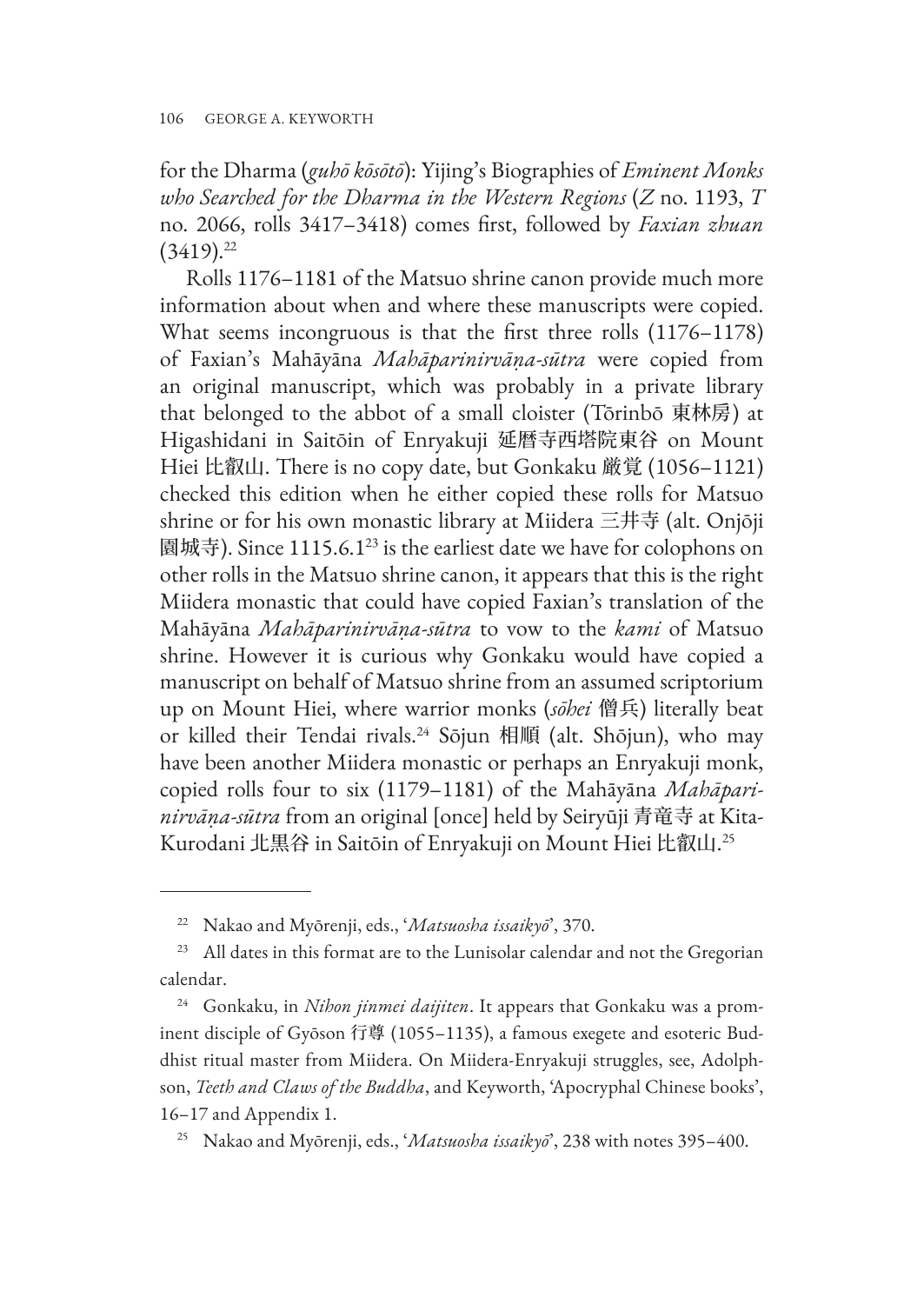The other three primary translations attributed to Faxian include the *Kṣudraka-sūtra* (*Foshuo zazang jing* 仏説雑藏経, *Z* no. 884, *T*  no. 745); \**Mahāsāṃghika-vinaya* (*Mohe sengqi lü* 摩訶僧祇律, *Z* no. 1008, *T* no. 1425) in forty rolls; and \**Mahāsāṃghika-bhikṣuṇīprātimokṣa-sūtra* (*Mohe sengqi biqiuni jieben* 摩訶僧祇比丘尼戒本, *Z* no. 1017, *T* no. 1427). Roll 2363 in the Matsuo shrine canon is the *Kṣudraka-sūtra*, rolls 2565–2599 are the *Mahāsāṃghika-vinaya*, and roll 2714 is the *Mahāsāṃghika-bhikṣuṇī-prātimokṣa-sūtra*. 26 There are no colophons for any of these rolls. Perhaps this is not unforeseen either because these scriptures belonged to a shrine-temple complex where we cannot presume that strict adherence to the [Indian] monastic codes was especially relevant to married shrine priests or their aristocratic kin, or because the bulk of the Matsuo shrine canon seems to have been copied by and from Tendai libraries affiliated with either Miidera and the Tendai Jimon 寺門派 (Temple) or Mountain (Sanmon-ha 山門派) branch up on Mount Hiei within the massive monastic complex of Enryakuji.

### Nara versus Tendai: exegetes versus pilgrims-ritual masters

According to traditional Japanese narratives about Heian-era (794–1185) religion, politics, and institutional history, after Kūkai 空海 (774–835) and Saichō 最澄 (767–822) returned from pilgrimages to China in search of the dharma in the early ninth century, the religious context for Buddhism in the archipelago was altered forevermore. Even though we now know that it was their disciples who followed in their footsteps—and revered Chinese pilgrims to India—and ventured to the continent in search of sacred Buddhist texts and ritual manuals to find a corpus of highly unified esoteric or tantric texts and rituals translated under the direction of three translators, Śubhakarasiṃha 善無畏 (in China 719–735),

<sup>&</sup>lt;sup>26</sup> The Matsuo shrine canon has rolls 2–6 (2565–2569), 8–20 (2570–2582), 22–29 (2583–2590), 31–37 (2591–2597), and 39–40 (2598–2599) of the *Mahāsāṃghika-vinaya*.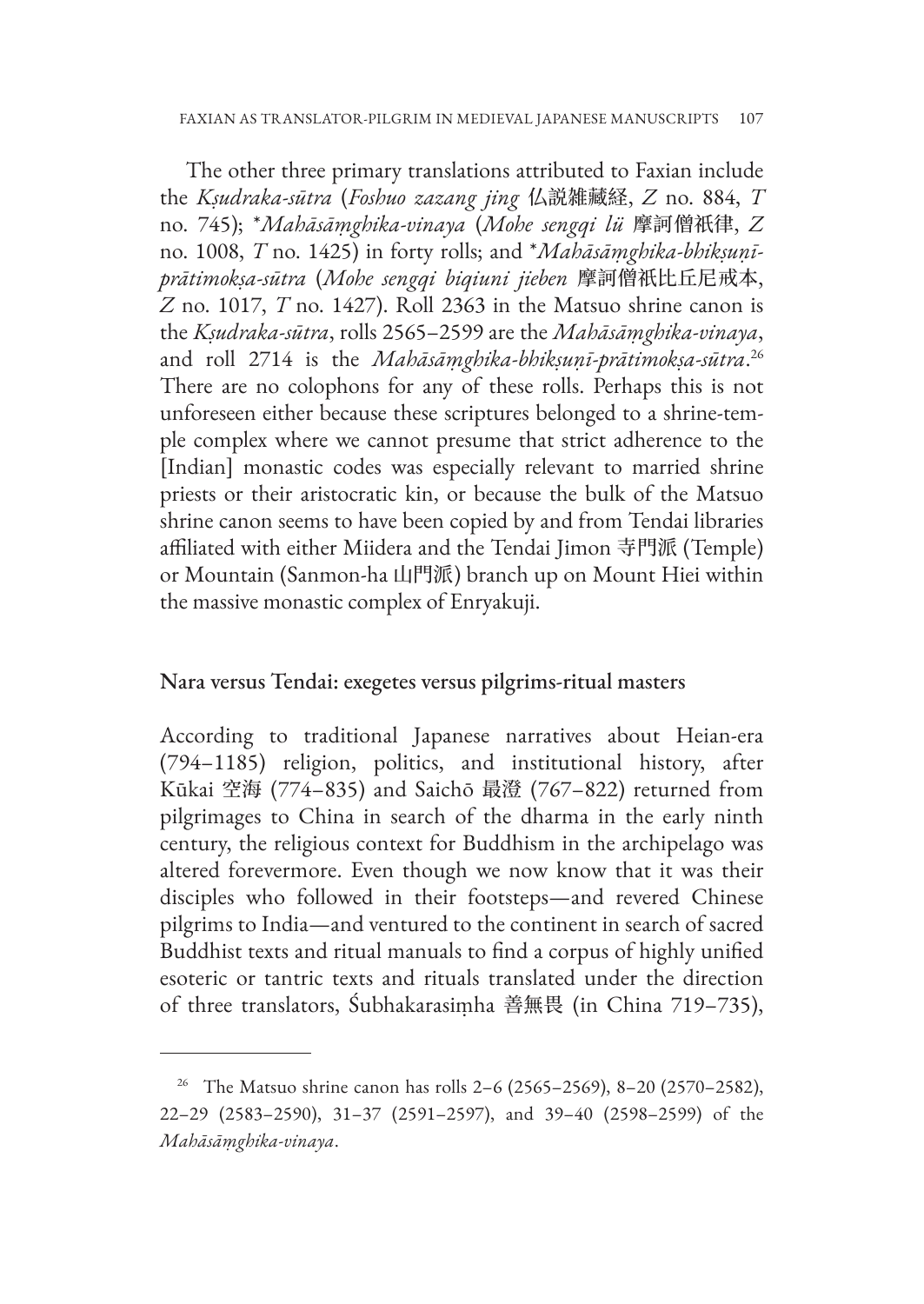Vajrabodhi 金剛智 (662–732), and Amoghavajra [Jin'gang 金剛] Bukong 不空 (705–774), rather than either Kūkai or Saichō, who actually introduced esoteric Buddhism to Japan, there seems to be little question that the institutions of Tōji 東寺 (formally Kyōōgokuji 教護国寺), Enryakuji, and Miidera rivaled the older, seven great state-sponsored temples in Nara.<sup>27</sup> In addition to manuscript—and printed—editions of Buddhist scriptures and commentaries held primarily by Nara temples and monasteries, pilgrims brought new editions and texts to Shingon, Tendai, and new imperially- and aristocratic family-sponsored temples and shrine-temple complexes during the ninth to twelfth centuries. On the one hand, we have the Shōgozō, which primarily preserves texts presumably significant for Buddhists in Nara, with special consideration for the communities from Tōdaiji and Kōfukuji 興福寺, as well as other Kegon- 華厳 宗 and Hossō- 法相宗 affiliated temples such as Hōryūji 法隆寺 and Kiyomizudera 清水寺 (in Kyoto). On the other hand, we have ample evidence that suggests there was a primarily Tendai sponsored canon—or set of canons—which was copied from a vowed canon held at emperor Shirakawa's 白河 (1053–1129, r. 1073–1087) Hosshōji 法勝寺. Fujiwara no Tadahira 藤原忠平 (880–949) had Hosshōji converted into a temple in 925. Shirakawa unofficially ruled—rather than reigned—from this cloister after 1077.

Among the many rare books in the Shōgozō is a tenth century printed edition for Kasuga shrine (春日版) of Xuanzang's *Vijñaptimātratāsiddhi-śāstra* (*Z* no. 734, *T* no. 1585) from Kōfukuji, as well as sufficient evidence about the first canon vowed (*ganmon* 願文) and copied in 740 under the patronage of Queen Consort Kōmyō 光明 (701–760)—the 5/1 canon (*Gogatsuichinichikyō* 五 月一日経)—that had 4,243 rolls.28 There appears to be scholarly

<sup>27</sup> Strickmann and Faure, *Chinese Magical Medicine*, 206–07. The great seven Nara temples include: Kōfukuji 興福寺, Tōdaiji 東大寺, Saidaiji 西大寺, Yakushiji 薬師寺, Hōryūji 法隆寺, Gangōji 元興寺, and Daianji 大安寺 or Tōshōdaiji 唐招提寺 or even Hokkeji 法華寺.

<sup>28</sup> Nara National Museum, ed., *Special Exhibit*, 54–56, English explanations 166. Dated colophons are from 1088, 1116, and 1119.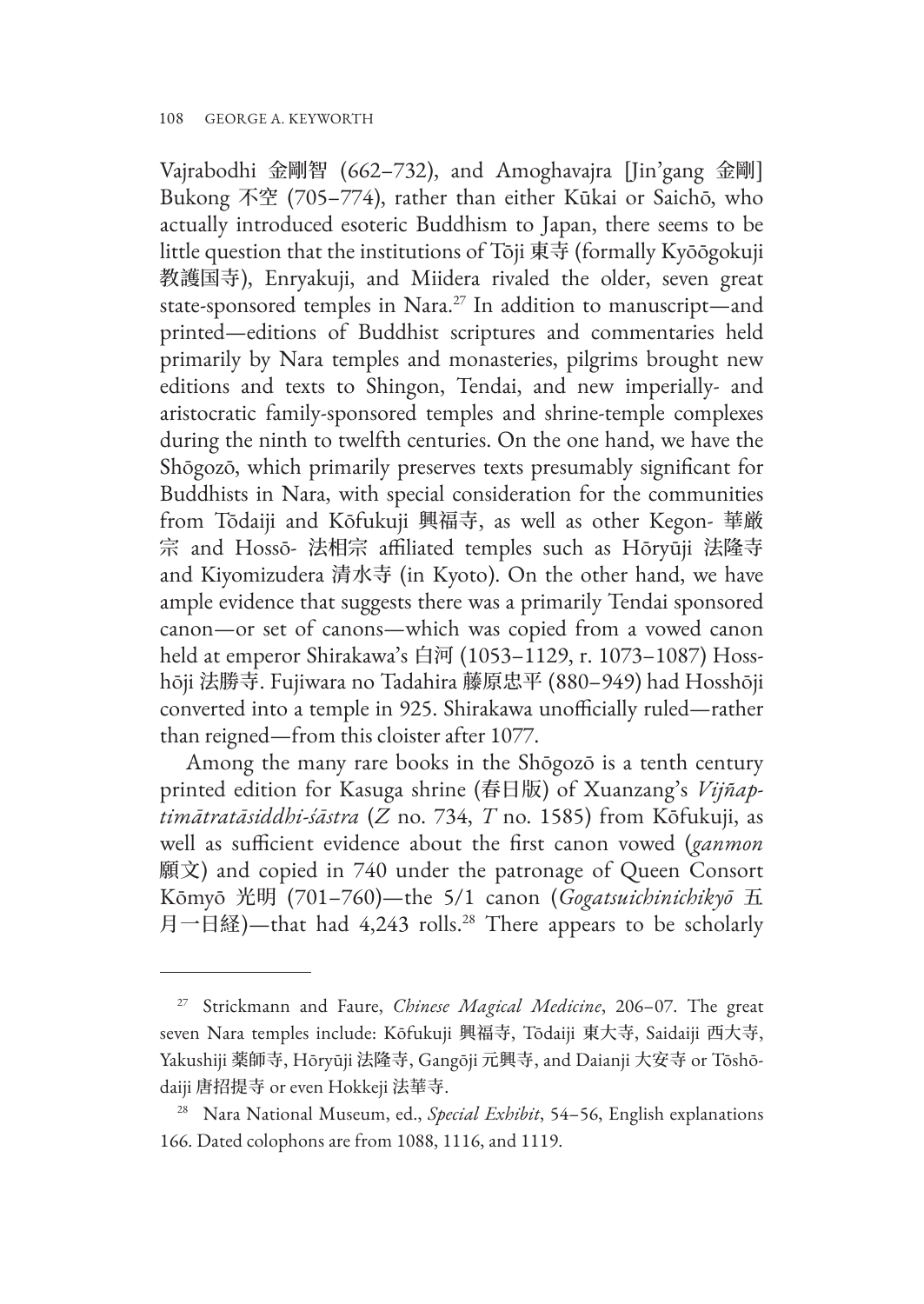consensus that this canon was, in turn, widely distributed in Japan among aristocrats, and especially by the Fujiwara family, which sponsored Kōfukuji and nearly all other Hossō temples—including Kiyomizudera—as well as Kimpusenji 金峯山寺, a Fujiwara temple affiliated with the mountain training monk tradition called *shugendō* 修験道. <sup>29</sup> Coupled with the manuscripts copied, at least in part, from Hosshōji, scholars are roughly divided between two explanations for the existence of these canons. Abe Yasurō has written extensively on the notion of ritual offerings (*kuyō* 供養, *pūjā*) of either Xuanzang's massive translation of the *Great Perfection of Wisdom Sūtra* or sets of 'all the scriptures' as part and parcel of ritual activities increasingly bolstered by an esoteric Buddhist orientation toward conferring merit on or placating all manner of autochthonous and allochthonous deities.<sup>30</sup> Colophons from the Nanatsudera and Matsuo shrine scriptures establish that they were intended to be read or chanted in front of or for the *kami* (*shinzen dokyō* 神前読経) to alleviate natural and man-made disasters and to bolster the imperial and aristocratic clans.<sup>31</sup>

Another approach to these manuscripts is to assess their likely use by exegetes from Nara—especially Hossō monastics—and Shingon

The 5/1 canon took twelve years to complete; we have approximately 3,500 rolls from it today in the Shōgozō collection: Abe, *Chūsei Nihon no shūkyō tekusuto taikei*, 156. Abe suggests that it must have been this canon which was recited—in part or in full—at the consecration of the state of Vairocana buddha in Tōdaiji in 752.

<sup>29</sup> *Chūsei Nihon no shūkyō tekusuto taikei*, 176–77; and Nara National Museum, *Special Exhibit of Ancient Sutras from the Heian Period*, nos. 15–17, 168, which show that the Fujiwara clan sponsored preserving scriptures—especially the *Lotus Sūtra* (*Saddharmapuṇḍarīka-sūtra*, *Fahua*, *Hokkekyō* 法華経, *Z* nos. 146–149, *T* nos. 262–264)—in so-called *sūtra* mounds (*kyōzuka* 経塚 or *maikyō* 埋経) in preparation for *mappō* 末法 in 1052.

<sup>30</sup> Abe, *Chūsei Nihon no shūkyō tekusuto taikei*, 286–335.

<sup>31</sup> Nara National Museum, *Special Exhibit*, images nos. 14-1 and 14-2 on pages 32–41, have the same colophon discussed in Keyworth, 'Apocryphal Chinese books', 2, to the *Great Perfection of Wisdom Sūtra*.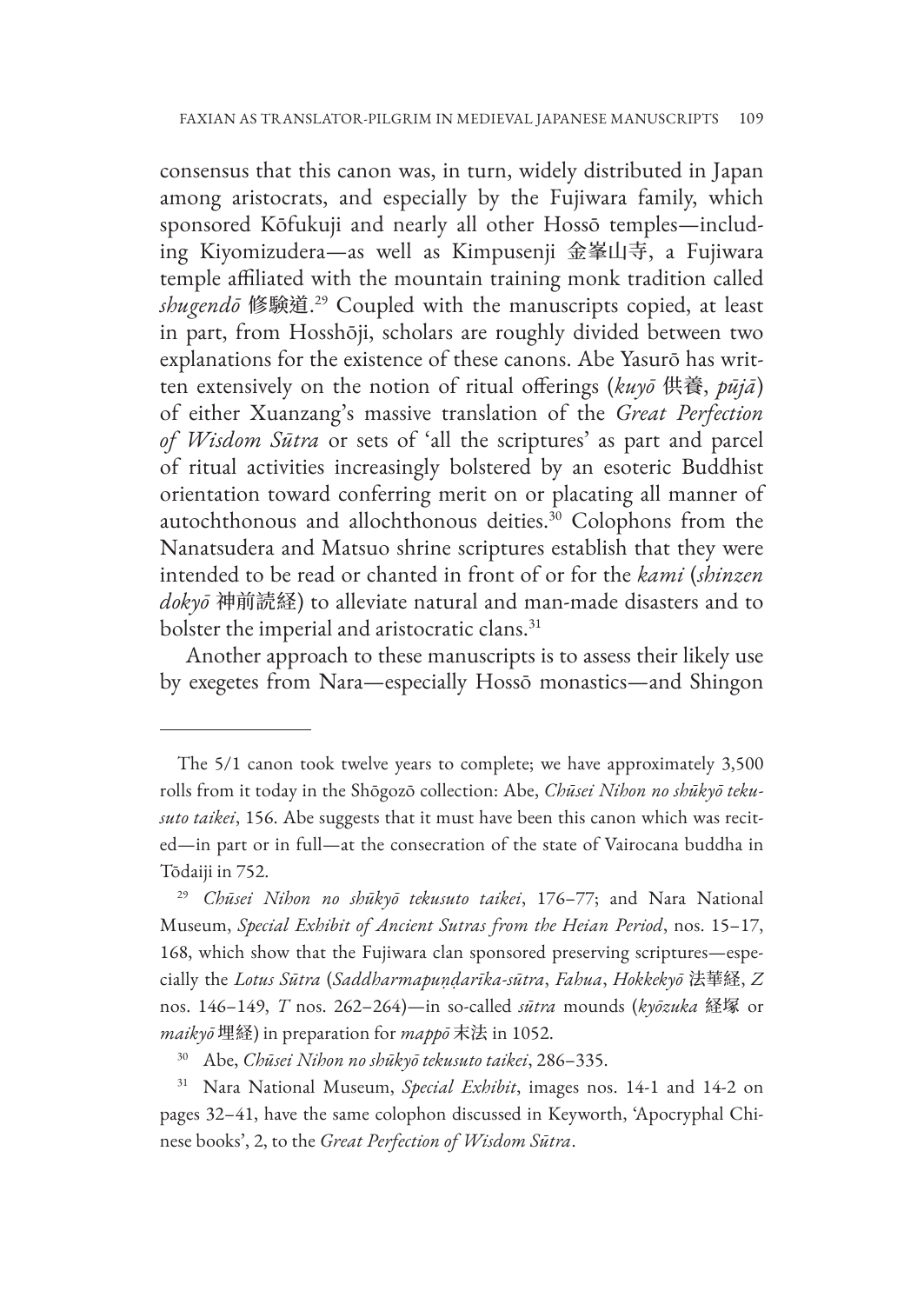and Tendai temples who participated in court-sponsored debates.<sup>32</sup> While it may seem intriguing to ponder the idea of shrine-temple religious professionals or priests studying arcane treatises such as the *Chengshi lun* 成實論 (*Tattvasiddhi-śāstra?*, *Z* no. 1086, *T* no. 1646]) or Xuanzang's translations of the *Vijñaptimātratāsiddhi-śāstra* or \**Abhidharmanyāyānusāra-śāstra* [Saṃghabhadra] (*Apidamo shunzheng lun* 阿毘達磨順正理論, *Z* no. 1076, *T* no. 1562), contextual evidence seems to support Abe's perspective about the Nanatsudera and Matsuo shrine scriptures. There is, however, an important caveat: Sangō and Minowa's research clearly demonstrates that Miidera monastics during the twelfth century were particularly successful at these debates, which suggests that the colophons from Faxian's Mahāyāna *Mahāparinirvāṇa-sūtra* in the Matsuo shrine scriptures may provide evidence of Jimon branch Tendai-orientated views of what was important within an *issaikyō*.

# On pilgrims who traveled to *China* in search of sacred scriptures (*guhō kōsō*)

The sectarian world of Heian-era Japanese religion cannot, however, be mapped on to any advantageous or constructive impression of continental Buddhism, even when it comes to the matter of the reception of Chinese pilgrim-monks and translators in Japan. According to Gyōnen Daitoku 凝然大德 (1240–1321) in the *Hasshū kōyō* 八宗綱要 (Guiding Essentials of the Eight Sects, comp. 1268), there are eight 'schools' (*shū*) of Japanese Buddhism: (1) *Kusha* 倶舍 (Abhidharma); (2) *Jōjitsu* 成實 (*Tattvasiddhi-śāstra*, *Z* no. 1086, *T* no. 1646]); (3) *Ritsu* 律 (Vinaya); (4) Hossō (Yogācāra); (5) Sanron 三論 (Madhyamaka; Three Treatises); (6) Tendai; (7) Kegon (*Buddhāvataṃsaka-sūtra*, *Z* nos. 95–96, *T* nos. 278–279); and (8) Shingon.<sup>33</sup> Missing, of course, are the so-called 'New Buddhism' Pure Land traditions and Zen 禅宗. Often referred to by

<sup>32</sup> Minowa and Groner, 'The Tendai Debates'; Sango, *The Halo of Golden Light* and 'Buddhist Debate'.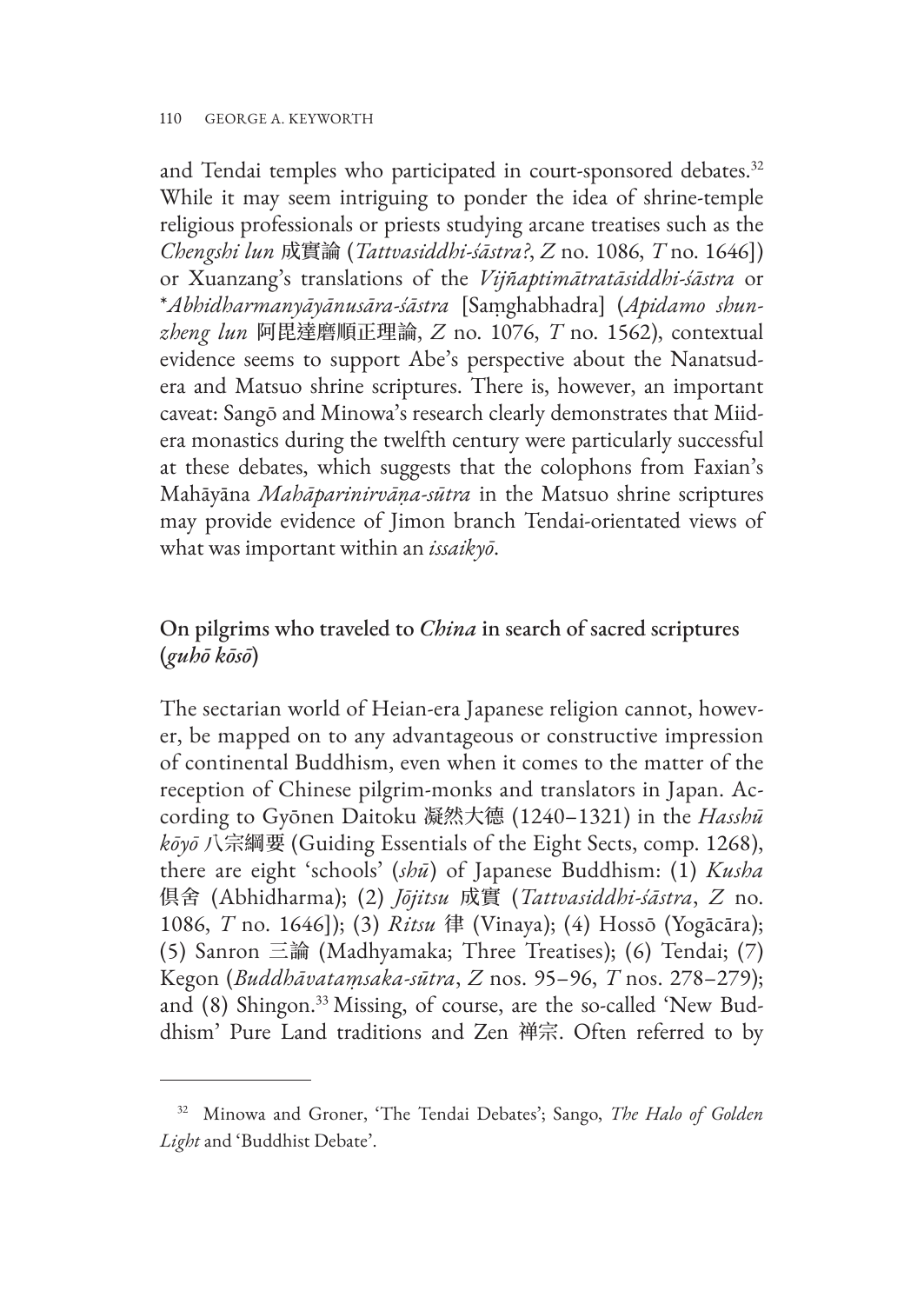scholars as the Southern Capital schools (Nantō bukkyō 南東仏教), these sects of Japanese Buddhism are different from Tendai, Shingon, Jōdoshū 浄土宗, Jōdoshinshū 浄土真宗, and the three Zen traditions (Rinzai 臨済宗, Sōtō 曹洞宗, and Ōbaku 黄檗宗) because they cannot claim to transmit orthodox lineages, and their teachings rest upon particular commentaries (*śāstras*) and scriptures.<sup>34</sup> By virtue of having been founded during the Nara period, Hossō and the other Nara schools are closely connected to the eminent, aristocratic Fujiwara family, which sponsored numerous trade and diplomatic missions to the continent during the seventh to eleventh centuries.<sup>35</sup> It is these Nara schools that presumably prompted Stanley Weinstein to pronounce that we must err on the side of caution when speaking of separate *shū* or *zong* 宗 in the history of Chinese (or continental East Asian) Buddhism:

The root of the problem lies in the word *tsung*, for which dictionaries list as many as twenty-three separate definitions. In Buddhist texts, however, it is used primarily in three different senses: (1) it may indicate a specific doctrine or thesis, or a particular interpretation of a doctrine; (2) it may refer to the underlying theme, message, or teaching of a text; and (3) it may signify a religious or philosophical school…*Tsung* in the sense of doctrine or thesis is frequently encountered in fifth-century texts in such phrases as *kai-tsung* [開 宗], 'to explain the [basic] thesis', or *hsu-tsung* [虛宗], 'the doctrine of emptiness'. Especially common was the use of the term *tsung* to categorize doctrinal interpretations of theses enumerated in a series… The term *tsung* should be translated as 'school' only when it refers to a tradition that traces its origin back to a founder, usually designated 'first patriarch', who is believed to have provided the basic spiritual

<sup>33</sup> Bielefeldt, 'Kokan Shiren', especially 305. On the Hasshū kōyō, see Pruden, 'Hasshu koyo'. The best translation of the *Hasshū kōyō* is Kamata, 'Chūgoku bukkyōshi jiten'.

<sup>34</sup> For just one example, see Sueki, Shimoda, and Horiuchi, eds., *Bukkyō no jiten*, 113–17.

<sup>35</sup> Grapard, *Protocol of the Gods* and 'Institution, Ritual, and Ideology'.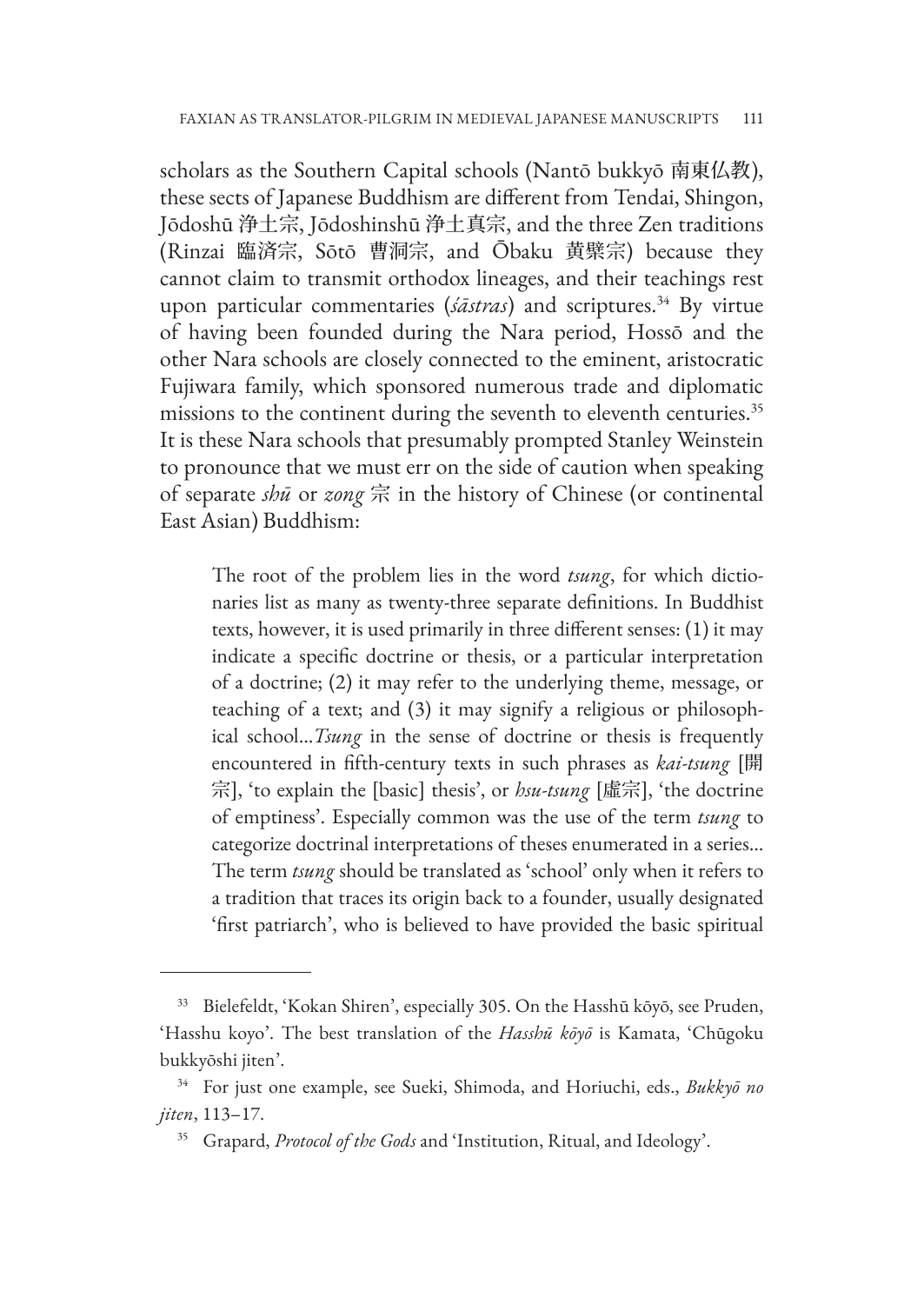#### 112 GEORGE A. KEYWORTH

insights that were then transmitted through an unbroken line of successors or '*Dharma* heirs'.36

Whether or not Xuanzang actually translated the seventy-seven treatises or *sūtras* A. C. Muller culled from Louis Lancaster's catalog, *The Korean Buddhist Canon*, it seems to be his status as the preeminent translator-pilgrim that was buttressed in Japan in Nara at Kōfukuji via lavish patronage from the Fujiwara family.37 Until the editors of the *Taishō* made several rather peculiar amendments to the order of all manner of texts in the East Asian Buddhist canon, including moving the so-called *Āgama* 阿含部 (*T* nos. 1–151, vols. 1–2) and *Jātaka* 本緣部 (*T* nos. 152–219, vols. 3–4) sections from the middle to the front of the canon, Xuanzang's translation of the *Great Perfection of Wisdom Sūtra* (*Mahāprajñāpāramitā-sūtra*, *Dabore boluomiduo jing*, *Daihannya haramittakyō* 大般若波羅蜜多 經, *Z* no. 1, *T* no. 220) came first.38 Perhaps because it was the first and longest Mahāyāna Buddhist scripture or because it explicitly says to do so, this scripture was widely copied and distributed for merit-making and to prevent natural disasters or subdue a wide range of Indian and East Asian deities.<sup>39</sup> Several scholars, including Sagai Tatsuru, see the merit-making activities connected to proliferating Xuanzang's translation of the *Great Perfection of Wisdom Sūtra* as the likely basis for large-scale coping projects of all the scriptures (*issaikyō* 一切経) in Nara Japan that led to the production of the

<sup>39</sup> On examples from medieval Japan, see Keyworth, 'Apocryphal Chinese books', 15. Just one example of how popular the *Mahāprajñāpāramitā-sūtra*  in 600 rolls was elsewhere in East Asia during the premodern period can be glimpsed from the translation into Tangut: Huang, *Zhongguo guojia*.

<sup>36</sup> Weinstein, 'Chinese Buddhism', Vol. 2, 482–84.

<sup>37</sup> http://www.acmuller.net/yogacara/thinkers/xuanzang-works.html, accessed March, 2019. Cf., Lancaster and Park, *The Korean Buddhist Canon*.

<sup>&</sup>lt;sup>38</sup> The most insightful and succinct account of Chinese Buddhist canons and catalogs is in Sueki Fumihiko, Shimoda Masahiro, and Horiuchi Shinji, *Bukkyō no jiten*, 44–46. See also the essays in Wu and Chia, eds., *Spreading Buddha's Word*.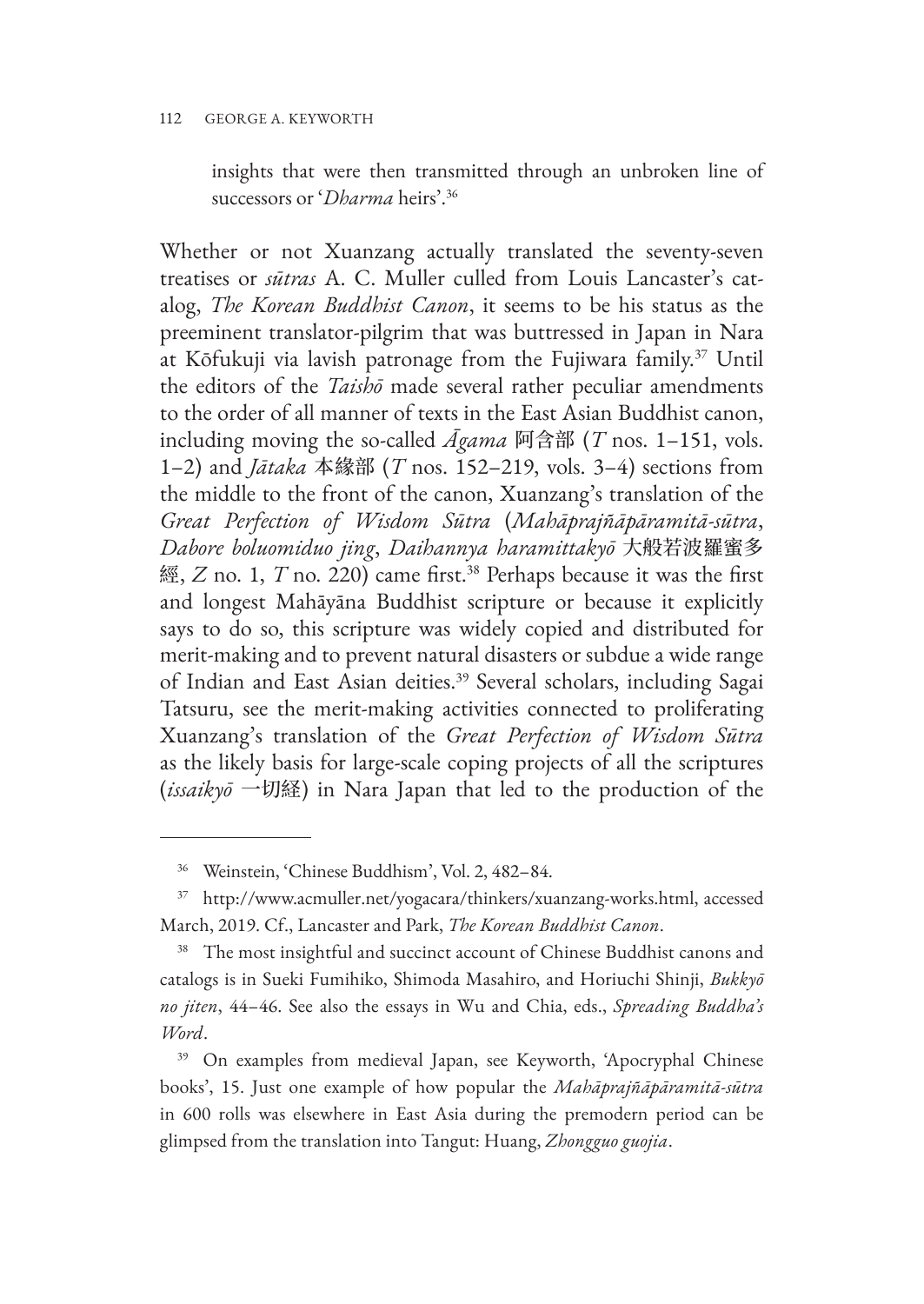Matsuo shrine, Nanatsudera, and six other extant old Japanese canons we have access to today.<sup>40</sup>

What is clear from the intricate history Abe Yasurō, Sagai Tatsuru, and Bryan Lowe provide of the early history of copying the canon and the *Great Perfection of Wisdom Sūtra* in eighth to tenth century Japan is that Kōfukuji played an essential role—as did Hōryūji, another Hossō affiliated, legendary temple—in the dissemination of scriptures in premodern Japan. An example discussed previously is the tenth century Kasuga [shrine] printed edition of Xuanzang's *Vijñaptimātratāsiddhi-śāstra* from Kōfukuji which demonstrates the extent to which it *appears* that Xuanzang's 'lineage' or 'school' disseminated his teachings in Nara. Unlike especially the Tendai and Shingon traditions during the ninth to twelfth centuries especially, the institutions that produced our old manuscript canons, the Hossō tradition did not celebrate a lineage of patriarchs that connected them to nor necessitated a pressing need for paying close attention to the ideal of pilgrims who traveled to China in search of sacred scriptures (*guhō kōsō*). The need to construct a Hossō patriarchate would only develop centuries later. From the additional perspective of translation in Japan, there is another reason why Xuanzang stands

<sup>40</sup> Sagai, *Shinbutsu shūgō*. On the history of these canons, see Abe, *Chūsei Nihon no shūkyō tekusuto taikei*, 174–85. Lowe, 'Contingent and Contested', especially 228. Alternative evidence exists from Shiga prefecture, where Prince Nagaya 長屋王 (680–729) sponsored the *Great Perfection of Wisdom Sūtra* between 712–728, which appear to have been copied from scriptures once held in the Fujiwara capital 藤原京 (694–710). See Iwamoto, 'Nagaya no ōkimi hotsugankyō (zō wadō kyō) denraikō'; see also Abe, above. Funayama, *Butten wa dou kanyaku sareta no ka*, 11–12 makes an important distinction between the East Asian Buddhist terms meaning 'all the collected scriptures' (*yiqie jing*, *issaikyō*), which he posits can be traced to the Taihe 太和 [3] reign period (ca. 479) of the Northern Wei dynasty (386–534) and in use during the Northern and Southern Dynasties period (420–589), 'collected scriptures' (*zhongjing*, *shukyō* 衆經), used more prominently in southern China from the mid-sixth century on, and 'canon' [referring to the *tripiṭaka*] (*da zangjing*, *daizōkyō*), which was applied by the Tang (618–907) government.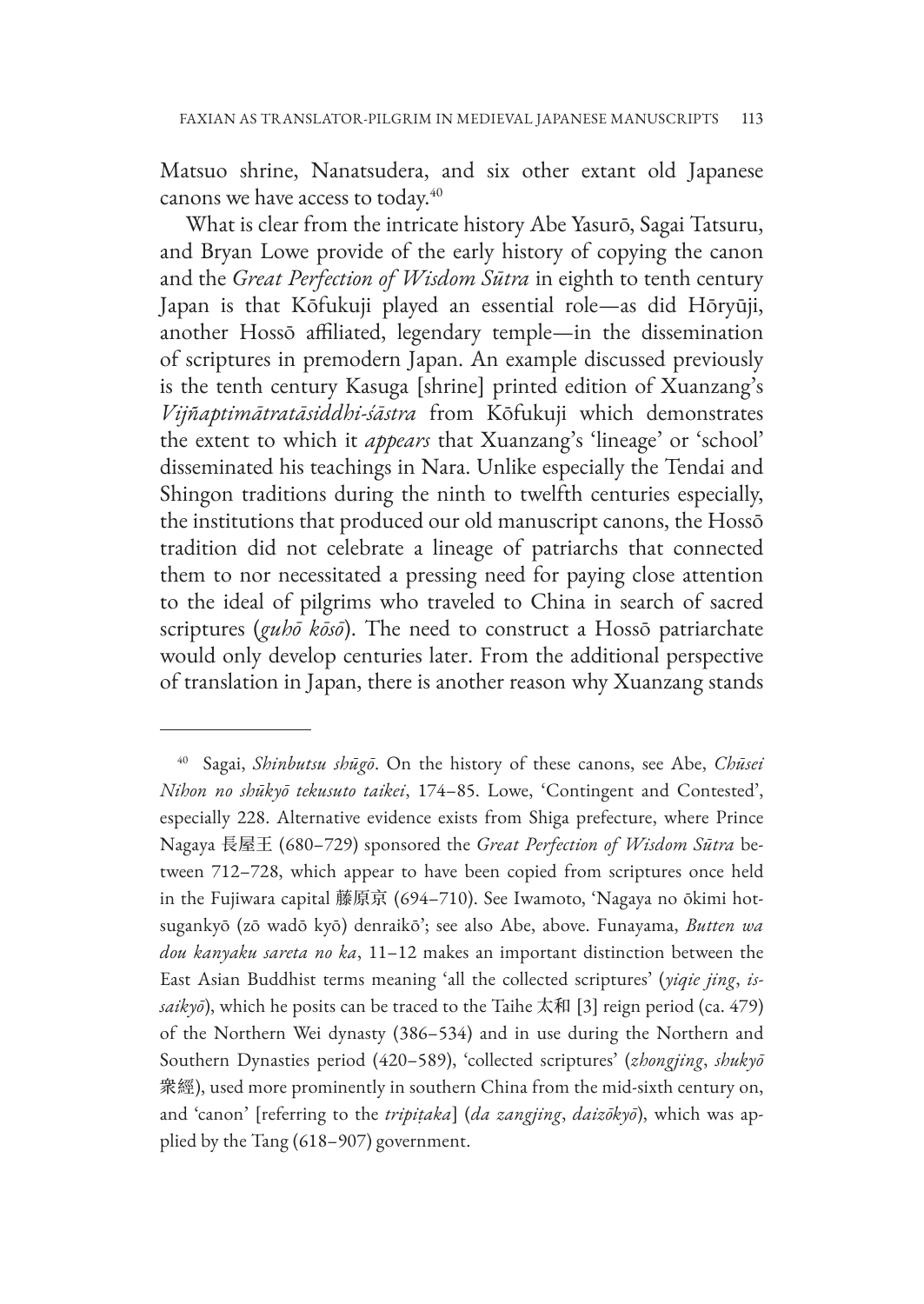alone: he initiated a 'new' system of translating Sanskrit into Chinese (*shinyaku* 新訳 versus *kuyaku* 旧訳) with phonetic changes such as *sanmodi* (*sanmaji*) 三摩地, rather than *sanmei* (*sanmai*) 三昧, for *samādhi*. By extension, Xuanzang inaugurated a new period in the history of Chinese Buddhist translation; whereas Faxian—with his part-time collaborator Buddhabhadra 仏駄跋陀羅 (alt. 佛陀跋陀羅, 359–429) in Jiankang 建康—exemplifies 'old' translations. It would be a gross distortion of the historical records to suggest that either Xuanzang's so-called 'new' translations were more popular than 'older' texts.

During the Nara period, many Hossō and Sanron monks made the perilous voyage to China in search of sacred scriptures—and perhaps teachers like Xuanzang. Here is a short list of some of these monks:

- 1. Dōji 道慈 (?–744, Sanron monk): Taihō 大宝 2.6 (702)–Yōrō 養老 2.10 (718), in China 17 years.
- 2. Bensei 弁正 (d.u.): Taihō 2.6 (702)–?? Poet-monk in China.
- 3. Genbō (?–746, Hossō monk): Yōrō 養老 1.3 (717)–Tenpyō 天平 5.4 (733), in China 18 years.
- 4. Eiei or Yōei 栄叡 (?–749, Kōfukuji monk): Tenpyō 5.4 (733)– died in China; in China 16 years. Met Ganjin 鑑真 (Jianzhen, 688–763) in China.
- 5. Fushō 普照 (d.u., Kōfukuji monk): Tenpyō 5.4 (733)–Tenpyō shōhō 天平勝宝 6 (754), in China 21 years. Met Ganjin in China after 10 years.
- 6. Genrō 玄郎 (d.u., Kōfukuji monk): Tenpyō 5.4 (733)– Tenpyō 14 (742/743) returned to Japan.
- 7. Genhō 玄法 (d.u., Kōfukuji monk): Tenpyō 5.4 (733)– Tenpyō 14 (742/743) returned to Japan.

It would appear that not long after the capital was moved to Kyoto, in 794, however, we see another category of pilgrims who traveled to China in search of sacred scriptures. These ten are the most famous, and have everything to do with why we saw that the texts that celebrate Xuanzang do not seem to have been as admired at Matsuo or Nanatsudera as the texts which commemorate either Faxian or Yijing.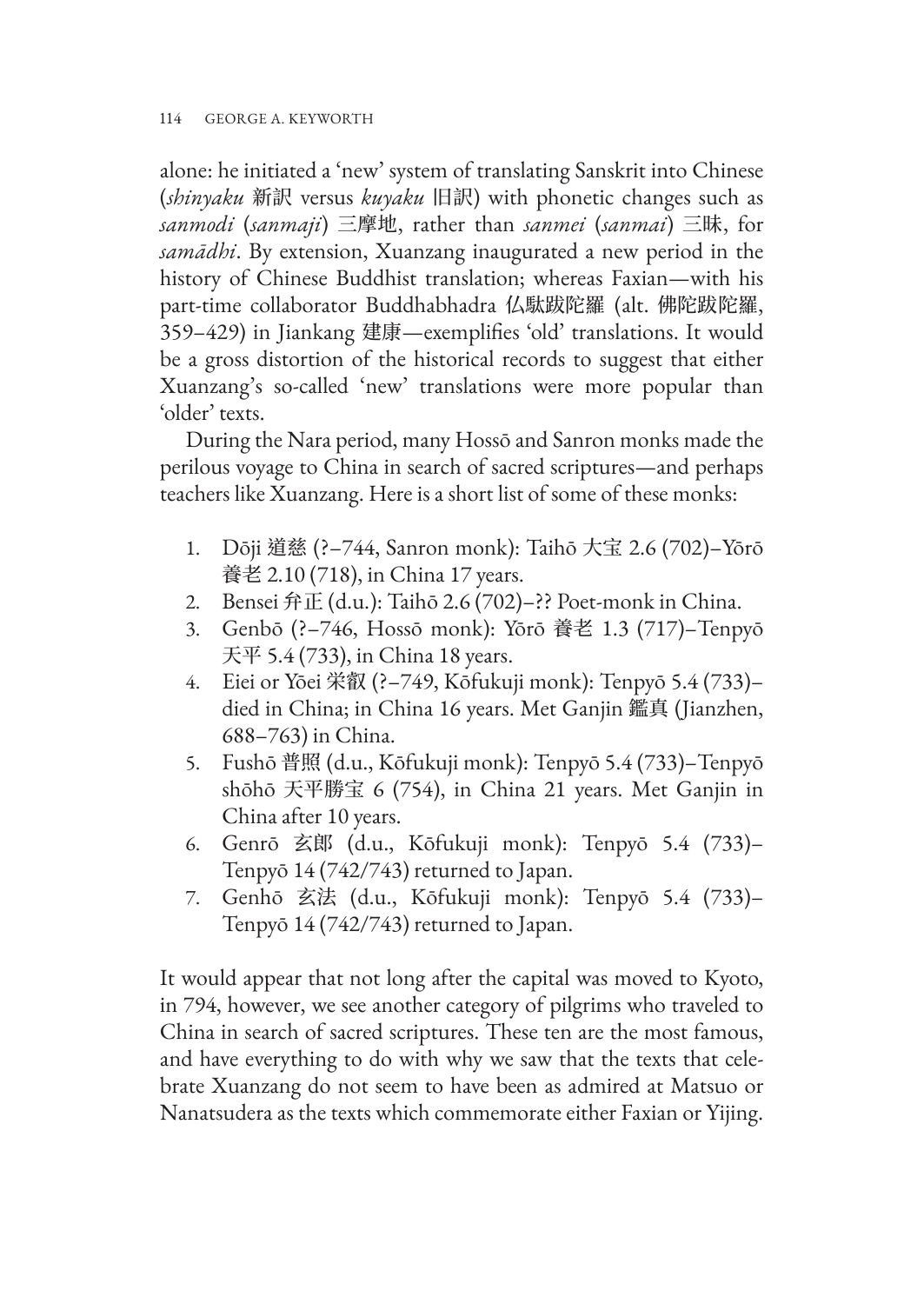- 1. Saichō (767–822): Enryaku 延暦 23.7 (804.7)–Daidō 大同 1.6 (805.6). Traveled to Tiantaishan 天台山; in China 1 year.
- 2. Kūkai (774–835): Enryaku 23.7 (804.7)–Daidō 1.10 (806.10). Traveled to Chang'an, in China 2 years.
- 3. Ennin 圓仁 (794–864): Jōwa 承和 5 (838.6.17)–Jōwa 14 (847.9.18). Traveled to Tiantaishan and Wutaishan 五臺山; in China 9 years and 4 months.<sup>41</sup>
- 4. Enchin 圓珍 (814–891): Ninju 仁寿 3 (853.7.15)–Tennan 天 安 1 (858.6.22). In China 4 years and 4 months.
- 5. Shūei 宗叡 (809–884, Shingon monk): Jōgan 貞観 4 (862)– Jōgan 7 (865). Traveled to Wutaishan and Bianzhou 汴州.
- 6. Chōnen 奝然 (938–1016, Shingon monk): Eikan 永観 1 (983)–Kanna 寛和 2 (986). Traveled to Tiantaishan, Wutaishan, and the Song capital of Bianjing 汴京. Raised funds for restoration of Tōdaiji. See *Nittōki* 入唐記.
- 7. Nichien 日延 (d.u., Tendai 天台宗 monk): Tenryaku 天暦 7 (953)–Tentoku 天徳 1 (957). Visited Wuyue Kingdom 吳越國 (907–978) under Qian Chu 錢俶 (r. 947–978); witnessed dissemination of *Baoqieyin ta* 寶篋印塔 *stūpas* (J. *Hōkyōinntō, Sarvatathāgatadhiṣṭhāna-hṛdayaguhyadhātu karaṇḍamudrā-dhāraṇī*, *T* nos. 1022a, 2023) .
- 8. Jakushō 寂照 (962–1034, Tendai monk): Chōtoku 長徳 5 (1003)–died in China. Secular name Ōe no Sadamoto 大江定 基. See *Raitō nikki* 来唐日記.
- 9. Jōjin 成尋 (1011–1081): Enkyū 延久 4 (1072)–died in China. See *San Tendai Godai san ki* 參天臺五臺山記.
- 10. Kaikaku 戒覚 (d.u., Tendai monk): (1082)–??. On Yuanfeng 5 (1082) 9.18 at Wutaishan.42

The narrative of what Kūkai may—or may not—have personally acquired in terms of texts, teachings, and ritual technology is well beyond the scope of this study.<sup>43</sup> Almost all the other pilgrims

<sup>41</sup> Cf. *Nittō guhō junrei gyōki* 入唐求法巡礼行記.

<sup>42</sup> See *Tosōki* 渡宋記.

<sup>43</sup> See Abé, *The Weaving of Mantra;* 'Scholasticism, Exegesis, and Ritual Practice'.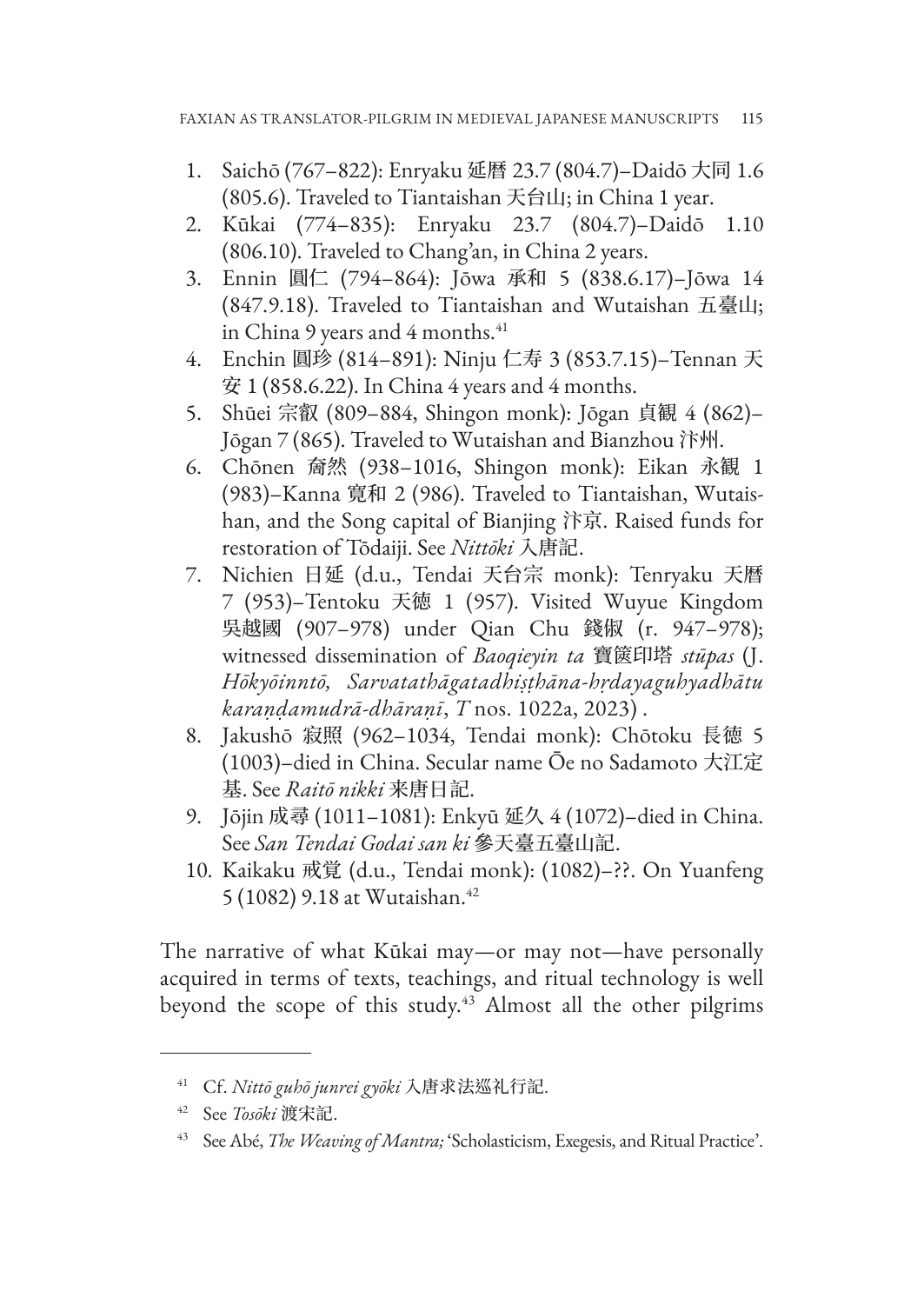speak to the tradition(s) of Buddhism best represented by the contents of the Matsuo shrine canon and, by extension, the Nanatsudera canon as well.

There are two Tendai lineages that trace back to two pilgrims: Ennin and Enchin. Ennin's diary, *Record of a Pilgrimage to Tang China in Search of the Dharma* (*Nittō guhō junrei gyōki* 入唐求法 巡礼行記), became a guide for later pilgrims, including Jōjin, whose diary may be even more valuable for the study of Buddhism in China than Ennin's.44 Enchin's (Chishō daishi 智証大師), diary, of sorts, is *Gyōrekisho* 行歴抄. <sup>45</sup> Both are, therefore, examples of pilgrims who ventured to the continent in search of the Dharma, and returned to Japan to establish—through their immediate disciples—distinctive lineages of East Asian Buddhism. When a dispute arose over the selection of Enchin as the fifth chief abbot (*zasu* 座主) of Enryakuji in 873, Ennin's followers protested, and subsequently Enchin and his supporters fled down the mountain to Miidera, where they established the Tendai Jimon 寺門派 (Temple).46 Ennin's followers established the Mountain (Sanmon-ha 山門派) branch of the Tendai tradition of Japanese Buddhism, which led to centuries of strife between these two armed factions.

Perhaps because of this monastic violence, the Tendai tradition is severely underrepresented in contemporary research on Japanese religion both in Japan and beyond. Even though we have a comparatively clear picture of the institutional history of Nara Buddhist schools and of the Shingon tradition during the medieval period, the Matsuo and Nanatsudera canons suggest that without greater attention to the textual history of the Tendai traditions we might continue to possess an

<sup>44</sup> Reischauer, *Ennin's Diary*. On Jōjin, see Borgen, '*San Tendai Godai san ki*'; 'Jōjin's Travels from Center to Center'; and 'The Case of the Plagaristic Journal'.

<sup>45</sup> *Gyōrekisho* in *NBZ* vol. 72, no. 572, 188–92.

<sup>46</sup> Itō, ed., *Matsuno'o taisha no shin'ei*, 56–57, and 84–85. Still perhaps the most comprehensive study of Onjōji and Enchin is Miyagi Nobumasa and Tendaishū Jimon-ha Goonki Jimukyoku, *Onjōji no kenkyū*. A more readily available yet brief discussion of Enchin's travels in China can be found in Yoritomi Motohiro, *Nicchū o musunda bukkyōsō*, 149–60.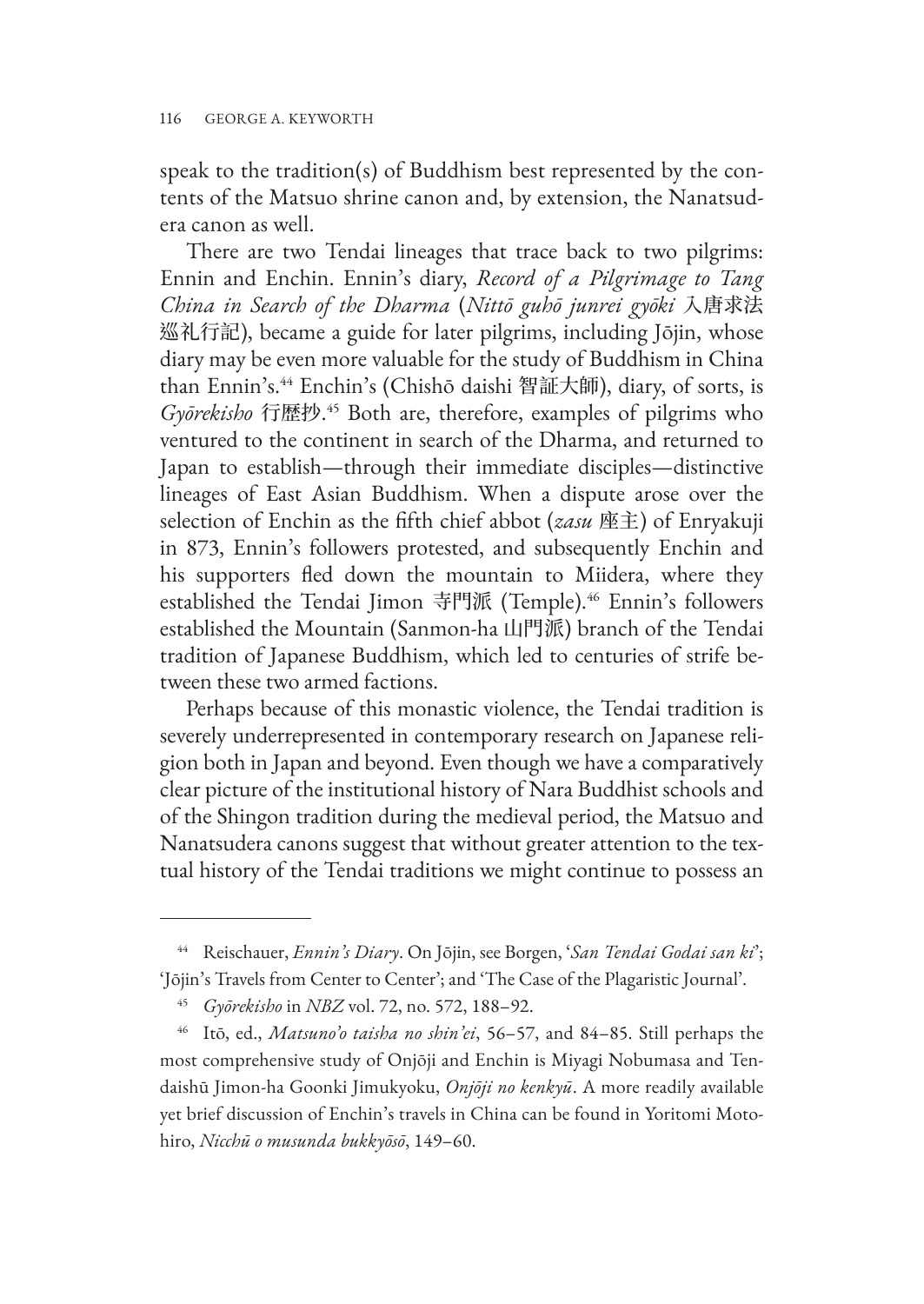incomplete understanding of not only medieval Japanese Buddhism, but also of East Asian Buddhist texts and the transmission of them.

Until I encountered the manuscript Buddhist canon held by Matsuo shrine in Kyoto, Japan, which was copied during the twelfth century and kept on site until the mid-nineteenth century in a building called the Godokyōjo 御読経所, I had never seen, nor even imagined, that anyone in East Asia vowed so-called Little Vehicle 小 乗部 (Hīnayāna), Śravakayāna, or non-Mahāyāna treatises. Yet the *Ekottarāgama* (*Zengyi ahan jing* 增一阿含經, *Z* no. 770, *T* no. 125) with fifty-one rolls and *Saṃyuktāgama* (*Za ahan jing* 雜阿含經, *Z* no. 771, *T* no. 99) with fifty rolls were vowed by chief shrine priest (*kannushi*) Hata no Yorichika 秦頼義 to the *kami* at Matsuo shrine on 1138.5.29–7.1 and 1138.5.30–7.8, respectively. Xuanzang's translation of the \**Abhidharmanyāyānusāra-śāstra* in eighty rolls was vowed to the canon in the eleventh month of 1141 by Ryōkei 良慶, the abbot of Myōhōji 妙法寺, a temple in the southern valley of the shrine-temple precincts, and later vowed and added more scriptures between 1159 and 1165.47

# Analysis and Context: Looking at history from an inverted chronological perspective

The value of manuscripts is that they were not carefully selected and organized to present an idealized image of a tradition. Historians of East Asian Buddhism follow the great European Sinologists—many of whom translated the biographies or hagiographies of Faxian, Xuanzang, and Yijing—by carefully studying printed editions of Buddhist texts 版本學. If we seek to investigate communities who copied this literature for express purposes such as vowing an entire canon for the

<sup>47</sup> Keyworth, 'Apocryphal Chinese books', 7, 18. Rolls 2176–2221 (colophons 892–916) are from the *Ekottarāgama* (*Z* no. 770, *T* no. 125); rolls 2222– 2262 (colophons 917–941) are from the *Saṃyuktāgama* (*Z* no. 771, *T* no. 99); and rolls 3046–3117 (colophons 1065–1132). See Nakao and Myōrenji, 'Matsuosha issaikyō', 263–67, 275–81.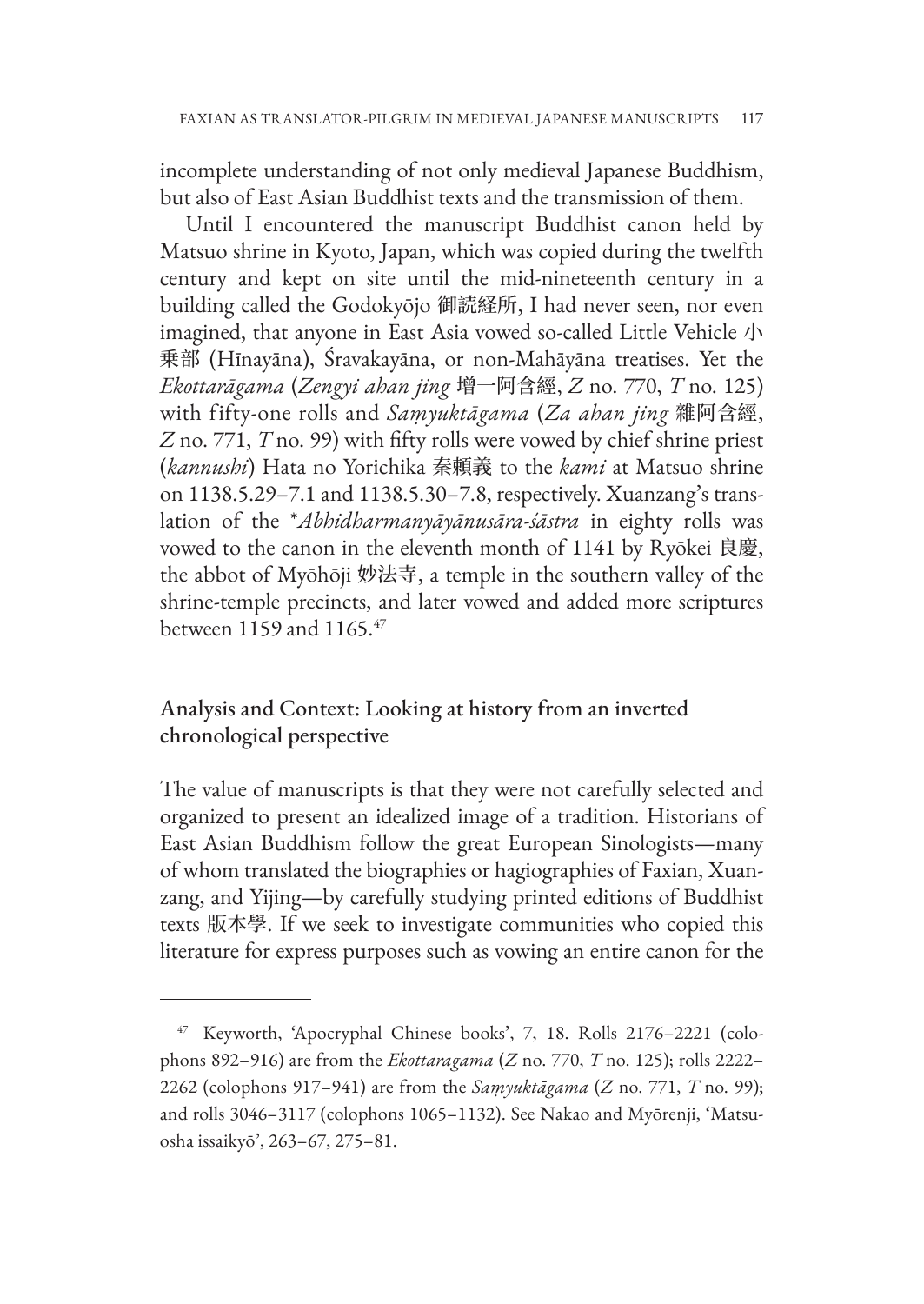protection—or sublimation—of particular deities, whether these are considered Indian, Chinese, Japanese, or even Korean in the case of the *kami* enshrined at Matsuo, then manuscripts like the ones we examined here can provide information that may not make much sense. Why, for example, did Hata no Yorichika vow the *Ekottarāgama*, *Saṃyuktāgama*, or Xuanzang's translation of the \**Abhidharmanyāyānusāra-śāstra*? This was possibly because it was important for the Hata clan to sustain the comprehensiveness of the canon preserved on site within the Godokyōjo. In that case, what happened to the Huili and Yancong's biography of Xuanzang? Why are this and *Record of a Journey to the Western Regions* not in the canon as we have it today? Perhaps the hypothesis this paper provides is an inverted one: I suspect that these texts are not missing because of excessive use or *tendoku* 転読 practice, in which they recited only key passages from the beginning, middle, and end of a chapter or perhaps only titles.

There is a clue to this and several of the other questions I raised in a colophon to rolls twenty-nine and thirty of the *Zhenyuan lu*, which shows that the seven-hall temple of Mount Tōen (Tōenzan Nanatsudera 稲園山七寺), a Chizan Shingonshū 智山真言宗 temple today, was part of Atsuta *jingūji* when governor of Owari 尾張 county, Ōnakatomi no Yasunaga 大中臣安長, vowed more than 300 rolls between 1175–1178; the work was interrupted in 1180.<sup>48</sup> The colophon reveals that the copyist or scribe checked with manuscripts from Fushimi [Inari shrine] 伏見稲荷大社 (in red to the left), Bonshakuji 盆釈寺 (a Tendai scriptorium, with a black circle), and Hosshōji (in red and to the right), which was significantly enlarged and supported by Emperor Shirakawa in 1077.<sup>49</sup> These collation notes are

<sup>48</sup> Ochiai, Girard, and Kuo, 'Découverte de manuscrits bouddhiques chinois au Japon', 370. Please note that the Kongōji canon was also apparently vowed to the *daimyōjin* of a *chinjusha* of Mount Kōya: Kōyasan Tennomiya 高野山天野 宮. See rolls 003–33, 0073–001 (*Z* no. 73), 411–001, 411–001, 514–001 as examples in Ochiai, ed., *Kongōji issaikyō*.

<sup>49</sup> Makita et al., eds., *Chūgoku senjutsu kyōten*, 441, 59–65; Akao Eikei, 'Koshakyō', 797–809. Cf. Miyabayashi and Ochiai, 'Nanatsudera', 116 also notes that the catalog from Kiyomizudera of these rolls was checked.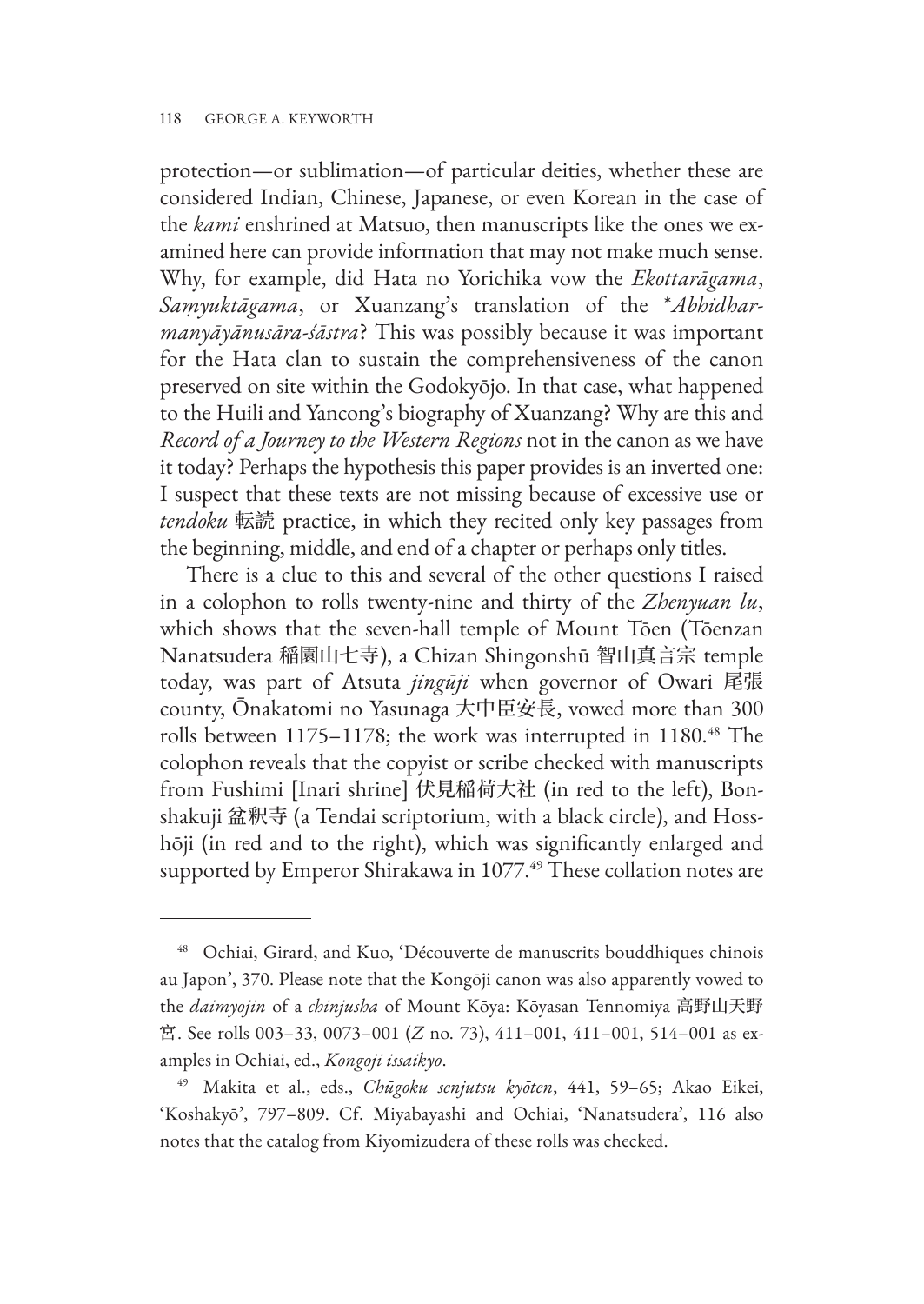an important discovery that connects the Nanatsudera and Matsuo canons: these rolls of the *Zhenyuan lu* were vowed to fifteen *avatāra*s or manifestations (*gongen* 権現) of the principal *kami* of Atsuta, Yatsurugi no daimyōjin 八剱大明神, at sites including the Naikū and Gekū 内外宮 of Ise 伊勢神宮, three sites at Kumano 熊野本宮大社 (Hongū 本宮, Shingū 新宮, Nachi 那智), the three sages of Hiyoshi 日吉社 (shrine on Mount Hiei), and Tsushima 津島, and Nangū 南 宮 shrines in the Owari region (Aichi prefecture). Both Nanatsudera and Matsuo canons were apparently copied for *kami* tied to the imperial lineage or centers of ritual power. It would appear that either the priests or monks at these shrine-temple complexes were not as enthralled with Xuanzang as they were with Faxian and Yijing, or that Xuanzang was seen as more of an eminent translator than he was an exemplary pilgrim who went on a quest in search of sacred scriptures.

I argued in this paper that one of the reasons we are unable to clearly see this perspective is because the editors of the *Taishō* made some peculiar editing decisions. For instance, they separate the biographies of these three eminent pilgrims. Perhaps, as Max Deeg, among others, has shown, it may very well have been a keen, Protestant—and Counter-Reformation—obsession with the origins of all things, and especially religion, that drove the pronounced interest in translating Faxian's autobiography in nineteenth to twentieth century Europe.50 Despite the many ways Chinese and Japanese Buddhists emulated key aspects of what Gregory Schopen called Protestant presuppositions in the study and practice of Buddhism during the late nineteenth and early twentieth centuries, to the best of my knowledge, there was no countervailing emphasis on Faxian in East Asia.51 Rather, unlike in European language studies of East Asian Buddhism, which I contend Arthur Waley's masterful *The Read Tripitaka* surely is, we tended to abide by demarcated periodization schemes (*panjiao* 判教, for example) and see beyond the order of the canons, whether printed editions, manuscript canons, or fragments

<sup>50</sup> Deeg, 'Has Xuanzang really been in Mathurā?'; *Das Gaoseng-Faxian-Zhuan*, 51.

<sup>51</sup> Schopen, 'Archaeology'.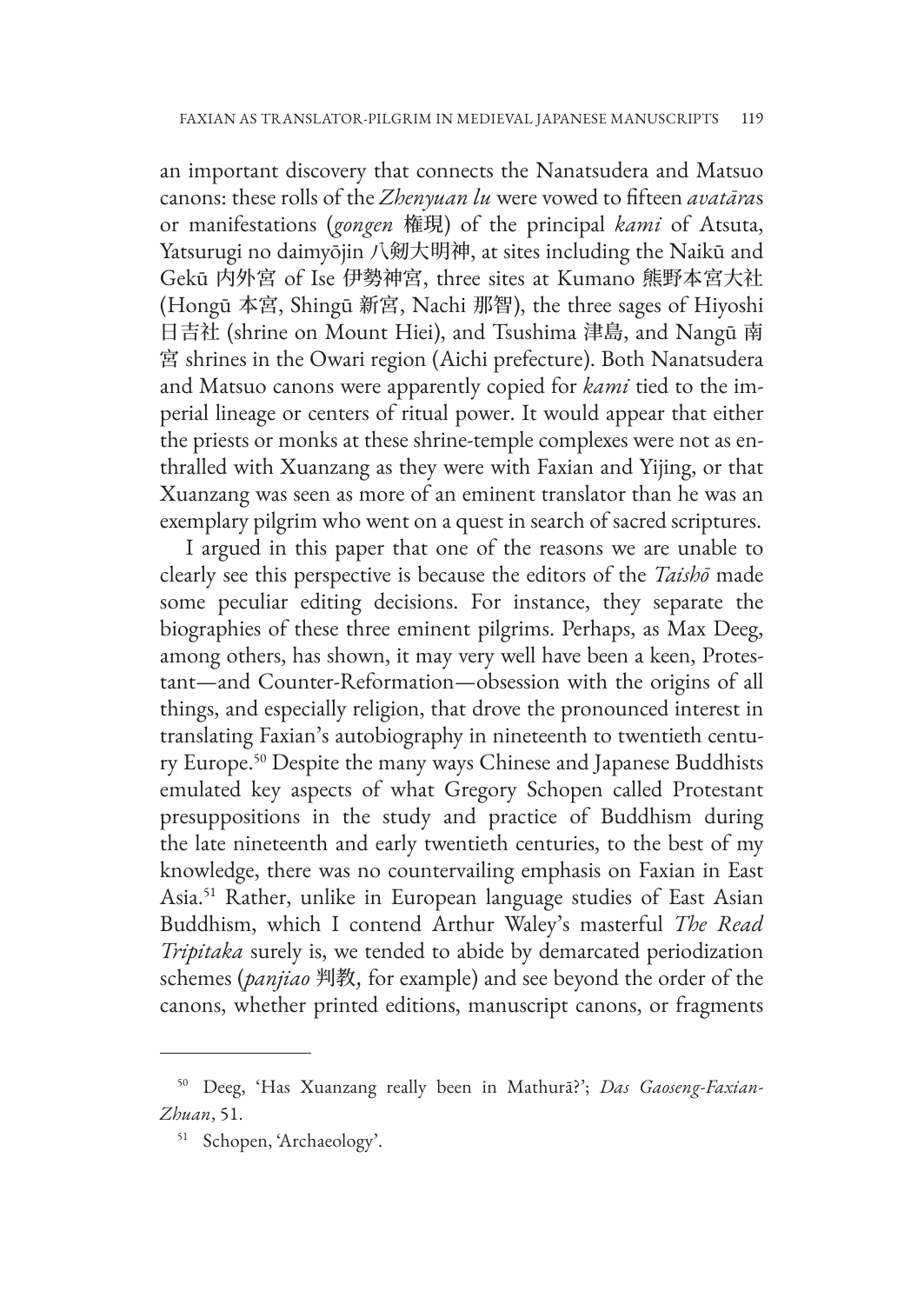in a hidden abandoned library, to restrict the perspectives through which we examine the agents who transmitted these sacred texts through the ages.

Part of the problem may not have much to do with Faxian, Xuanzang, or Yijing in terms of either their status as eminent monk-pilgrims or even as translators, but instead may have to do with the concept of legacy. The *Oxford English Dictionary* gives us several ways to think about legacy. Etymologically derived from French or Latin, when used as a noun, a legacy refers to a body of delegates or legates or even papal legates (as in on behalf of the Roman Catholic Pope) who are sent in legacy of an authority or authoritative group to speak in an official capacity with other legates, delegates, and so on.<sup>52</sup> It is difficult to conceive of any two Chinese Buddhist monastics other than Xuanzang and Faxian who posthumously played such a pivotal role as, for example, spreading the teachings of Buddhism to Japan or Korea. The word 'spread' brings me to another meaning of the word legacy: the act or action of bequeathing. With connotations that complement the English word 'bequeath' in terms of inheritance after the death of a family member, in Mandarin Chinese we might opt for the term *yizeng* 遺贈 to translate bequeath. Yet in Japanese, the verb *tsutaeru* 伝える circles back to the crucial post-mortem role Yijing, Xuanzang, and Faxian played in the transmission of Buddhism. Buttressed as the penultimate Chinese eminent monk within multiple narratives of transmission, it is what Faxian transmitted or, more importantly, what he and especially Xuanzang, but also Yijing, are understood to have transmitted long after they deceased which seems to have determined their status within the history of East Asian Buddhism.

Perhaps it is time for scholars who investigate the history of East Asian Buddhism—and particularly the literary corpus we rather audaciously refer to in English as the Buddhist canon or *da zangjing*  大藏經 (lit. great storehouse of scriptures or classics) in Chinese—to pay more attention to one of the more pressing questions posed by

<sup>52</sup> 'Legacy' in OED, third ed., 2016: http://www.oed.com/view/Entry/107006?rskey=j23SzI&result=1#eid, accessed February 2019.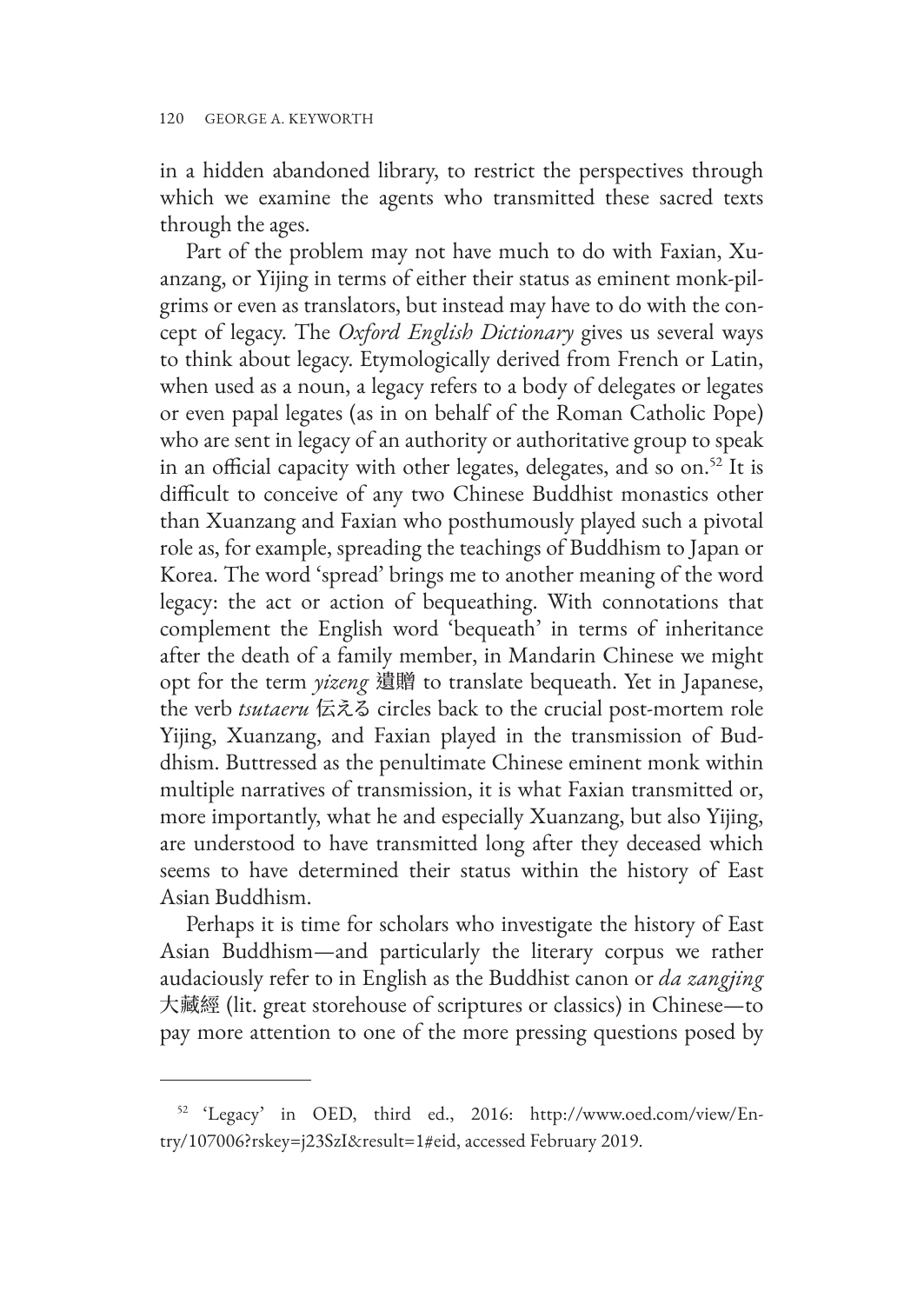our colleagues who work in the field of Jewish and Christian studies: is it vituperative to refer to the canonical collection of Jewish scriptures in Biblical Hebrew with some Aramaic, the Tanak (Tanakh), as the Old Testament? Should we, instead, refer to it as the Hebrew Bible? 'Old Testament' suggests that there must be a corresponding New Testament, and mistakenly implies that the Jewish Tanak is the same thing as the Christian Old Testament and is therefore obsolete. Whereas the Tanak consists of twenty-four books (Pentateuch [Torah], Nevi'im, and Ketuvim), the Catholic, Anglican, and Orthodox Christian Old Testaments, for example, include additional books considered apocryphal, deuterocanonical, or as pseudepigrapha (e.g., Judith, Baruch, Wisdom of Solomon, Maccabees, Enoch, etc.), which are not part of the Hebrew Bible, and yet were preserved in the Septuagint (Greek translation of an early Hebrew Bible). Different vocabularies, punctuation, canonical order, and emphases separate Masoretic manuscripts from the Vulgate and later derivatives. Furthermore, can there be a New Testament without an Old Testament, out of which, presumably, we can trace the legacy and multiple narratives of a singular Judeo-Christian tradition? What may be most important for specialists in the study of East Asian religions to bear in mind is what J. Z. Smith refers to as 'the relative economy of the library (*bibliotheca*)' that stimulates these deliberations: 'One thinks, by way of contrast, of the Ming Daoist canon with its 1607 supplement, which contains 1,487 separate texts, or the already noted Chinese Buddhist Canon (84,000), and distinctive Tibetan collections totaling 4,681 titles'.53 Smith cites Lewis Lancaster on the contents of the Tibetan *bKa' 'gyur* and the *bsTan 'gyur*, and Nanjō Bunyū 南 条文雄 (1849–1927) and Friedrich Max Müller (1823–1900) for the '84,000' texts in the Chinese Buddhist canon.<sup>54</sup> Just because there are many more sacred books in the various Buddhist canons than in, for

<sup>53</sup> Smith, 'Religion and Bible', especially 17.

<sup>54</sup> Smith cites Lancaster, 'Buddhist Literature'; see also 'Editing Buddhist Texts' on the Tibetan canon. For the Chinese, he cites Müller, *Introduction to the Science of Religion*, 114, note 10 and suggests that the brochure, *English Translation Project*, 2, corroborates the claim of 84,000 texts. 84,000 far exceeds the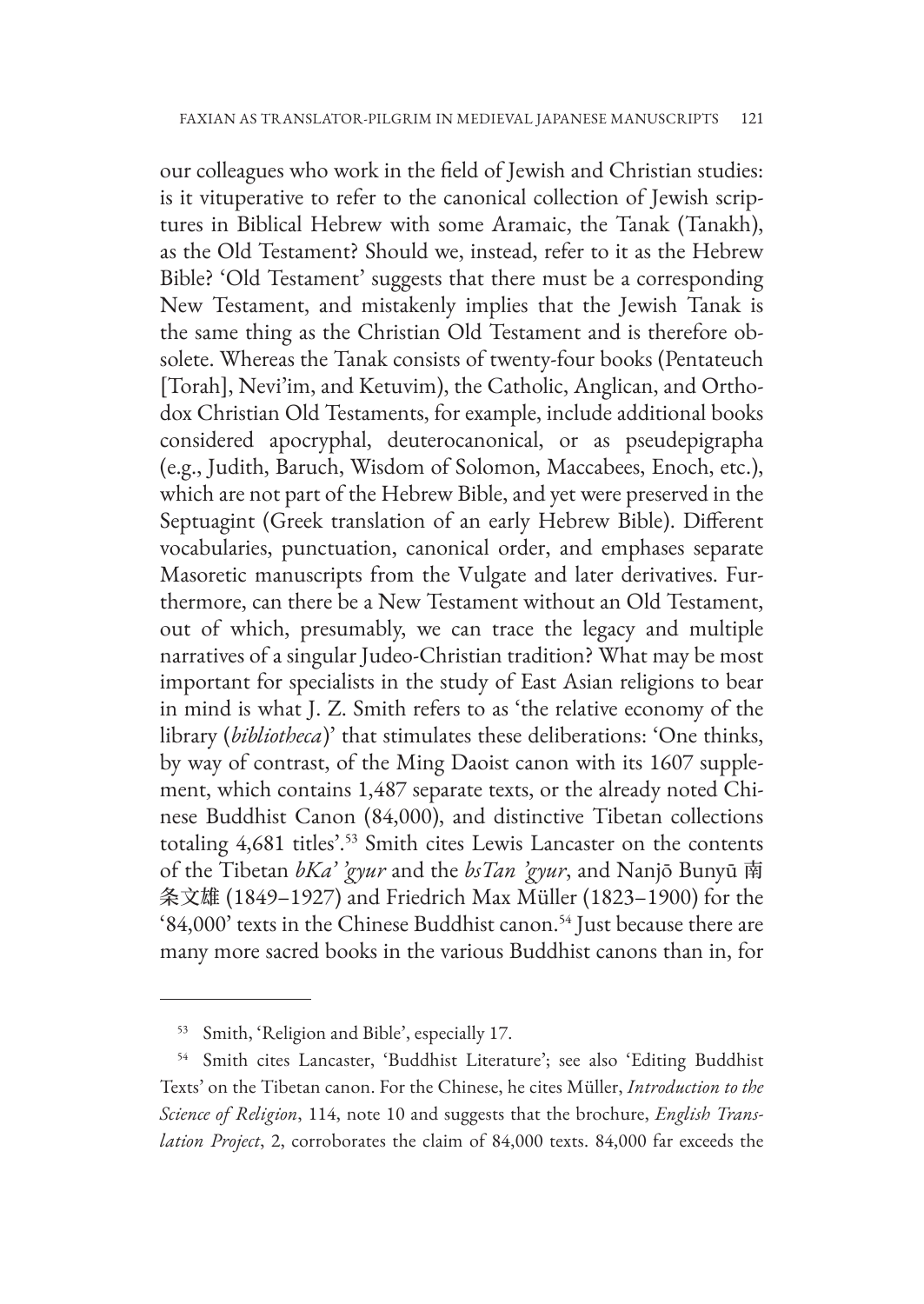example, the Tanak (Tanakh) or the Bible, this does not mean that the order of the books is any less significant for Buddhists than it is for Jews or Christians. Whether in Hebrew, Greek, Latin, French, German, or English, Genesis comes first in both the Tanak and the Bible, and it appears to have been this way for a long, long time. Perhaps the same can be said for the order of the East Asian Buddhist canon(s), which warrant further scrutiny.

Jerome (347–420), who translated the Septuagint from Greek into Latin, the Vulgate, was a contemporary of Faxian. Like Jerome, Faxian's notoriety appears to be eclipsed by posterity. Nearly all signs point to the fact that he was surpassed in almost every conceivable way by Xuanzang. Whereas Faxian spent only slightly less time away on his quest than Xuanzang did (399–412 or 413 versus 629–645), the 1335 rolls of seventy-five different titles that Xuanzang translated from Sanskrit manuscripts seems to have cemented his preeminence. Yet when we look more closely at manuscripts in whose hands we can determine the context for their production and several plausible uses, some of which are almost certainly religious, it may very well have been Faxian's status as a pilgrim, first and foremost, that inspired medieval Japanese as much or more than Yijing or Xuanzang.

# **Bibliography**

### Abbreviations

BD *Dunhuang Baozan*g 敦煌寶藏. See Bibliography, Sources, *Dunhuang Baozan*g. Dx. or F. Dunhuang manuscript collection at the St. Petersburg Branch of the Institute of [дx and ф] Oriental Studies, Russian Academy of Sciences. Facsimile ed.

actual number of separate texts contained in any version of a Buddhist canon, and instead represents an immeasurable or all-inclusive number of the historical Buddha's teachings, earthly desires, or even the number of *stūpas* King Aśoka (r. ca. 268–232 BCE) is said to have had built.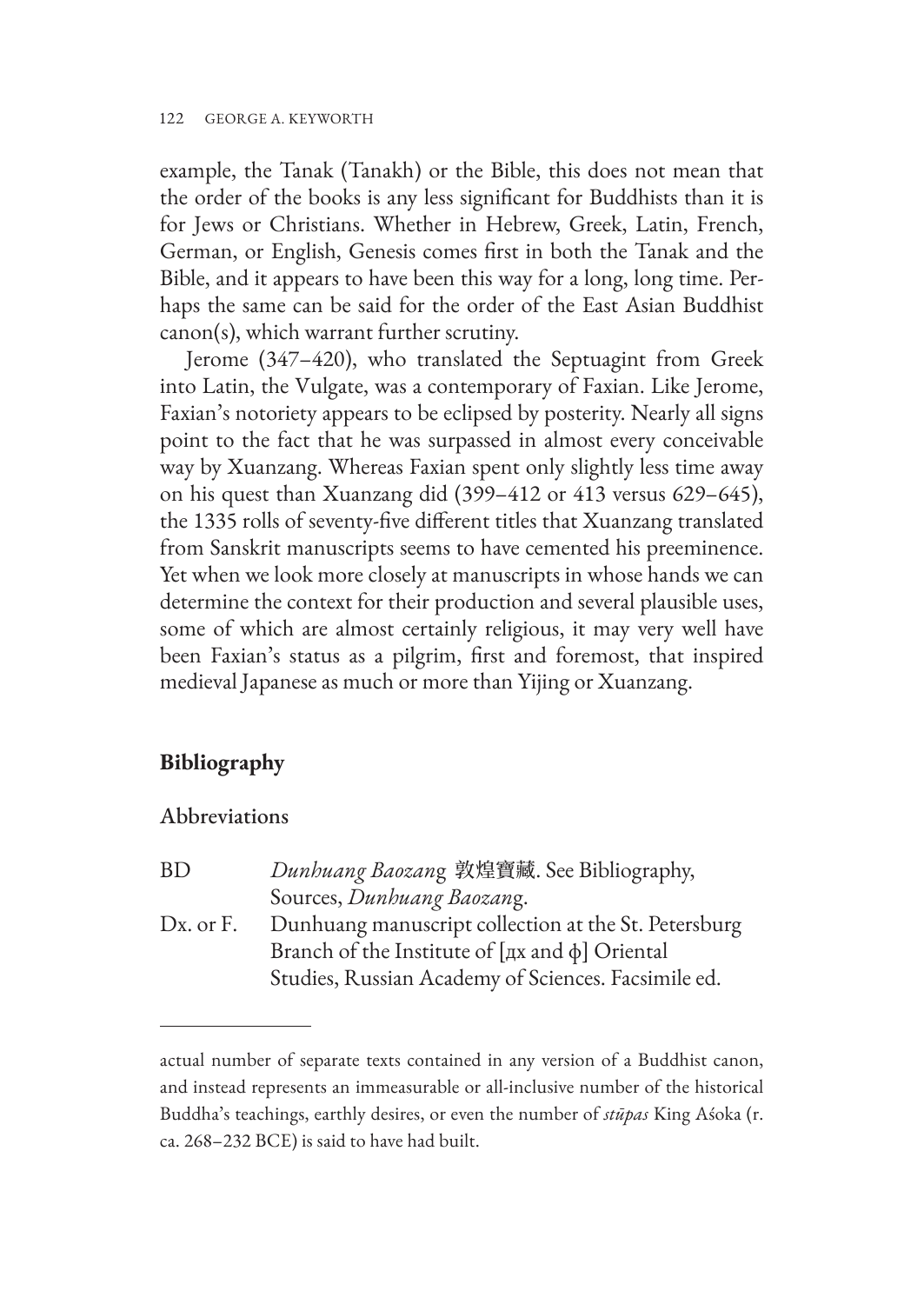See Bibliography, Sources, Dunhuang manuscript collection.

- *NBZ Dai Nihon bukkyō zensho* 大日本佛教全書. See Bibliography, Sources, *Dai Nihon bukkyō zensho*. P. Pelliot collection of Dunhuang manuscripts. See Bibliography, Sources, Pelliot collection of Dunhuang manuscripts. S. Stein collection of Dunhuang Manuscripts. See Bibliography, Sources, Stein collection of Dunhuang Manuscripts.
- *T Taishō shinshū daizōkyō* 大正新脩大蔵経. See Bibliography, Sources, Takakusu and Watanabe, eds.

### Sources

- Abé, Ryūichi. 'Scholasticism, Exegesis, and Ritual Practice: On Renovation in the History of Buddhist Writings in the Early Heian Period'. In *Heian Japan, Centers and Peripheries*, edited by Mikael S. Adolphson, Edward Kamens and Stacie Matsumoto, 179–211. Honolulu: University of Hawaiʻi Press, 2007.
- ———. *The Weaving of Mantra: Kūkai and the Construction of Esoteric Buddhist Discourse*. New York: Columbia University Press, 1999.
- Abe Yasurō 阿部康朗. *Chūsei Nihon no shūkyō tekusuto taikei* 中世日 本宗教テクスト体系 [The System of Medieval Japanese Religious Texts]. Nagoya: Nagoya daigaku shuppankai 名古屋大学出版会 [Nagoya University Press], 2013.
- Adolphson, Mikael S. *The Teeth and Claws of the Buddha: Monastic Warriors and Sōhei in Japanese History*. Honolulu: University of Hawaiʻi Press, 2007.
- Akao Eikei 赤尾栄慶. 'Koshakyō shi kara mita Nanatsudera issaikyō: shoshigakuteki apurocchi o chūshin ni' 古写経史から見た七寺 一切経──書誌学的アプローチを中心に [History of Ancient Manuscripts seen from the Buddhist Canon at the Nanatsu Temple: Centering around the Bibliographical Approaches]. In *Chūgoku Nihon senjutsu kyōten* 中国撰述経典 [Scriptures and Commentaries Composed in China and Japan], edited by Ochiai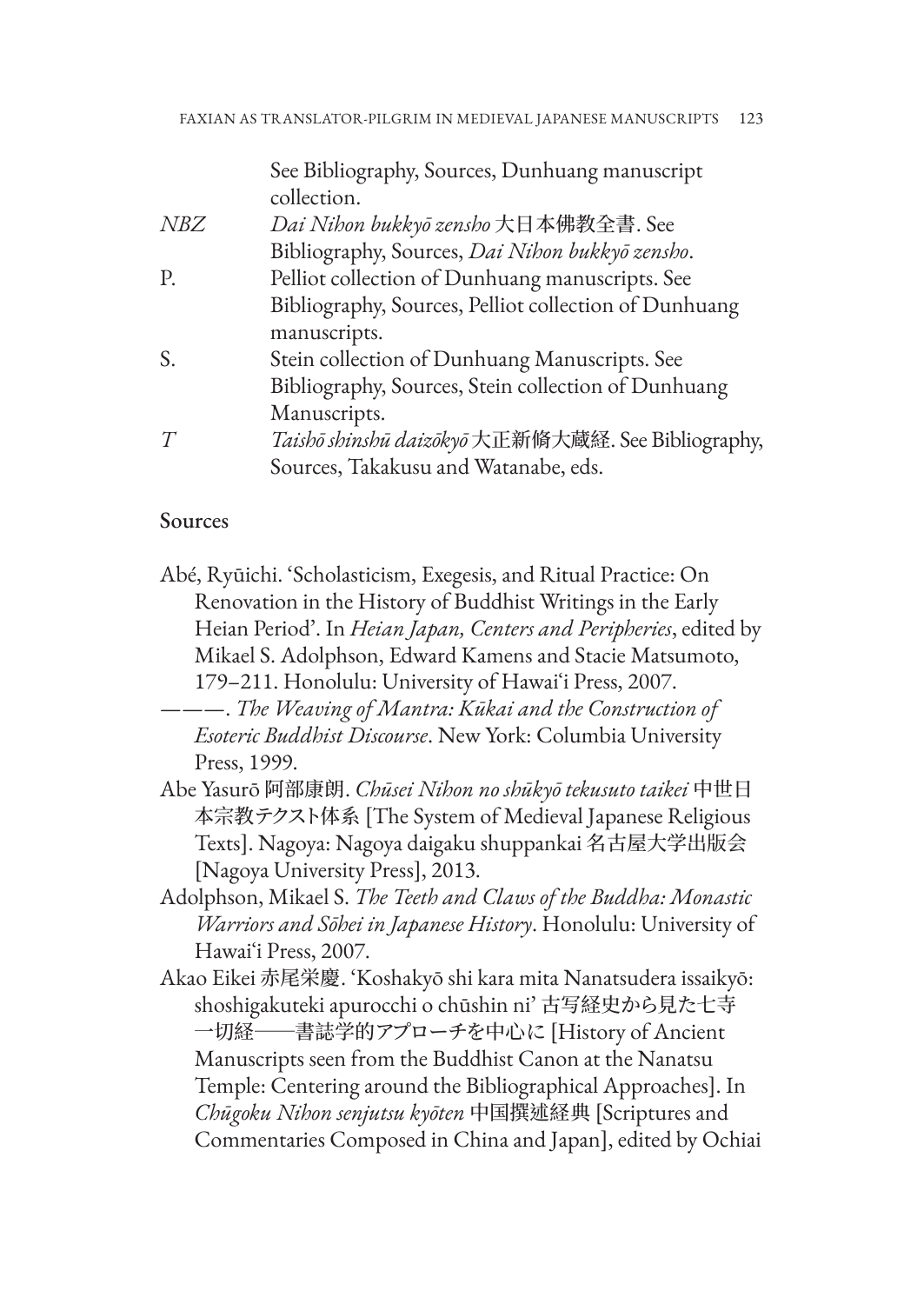Toshinori 落合俊典, Okabe Kazuo 岡部和雄, Sueki Fumihiko 末木文美士, Miyake Tetsujō 三宅徹誠, Kinugawa Kenji 衣川賢 次, Makino Kazuo 牧野和夫, Saitō Takanobu 斉藤隆信, et al. *Nanatsudera koitsu kyōten kenkyū sōsho* 七寺古逸経典研究叢書 [The Long Hidden Scriptures of Nanatsudera, Research series], 789–810. Tokyo: Daitō shuppansha 大東出版社, 2000.

Beal, Samuel. *Si-yu-ki, Buddhist Records of the Western World, by Hiuen Tsiang*. 2 vols. Delhi: Oriental Books Reprint Corp, 1969. First published 1884 by Trübner (London).

———. *Travels of Fah-Hian and Sung-Yun, Buddhist pilgrims, from China to India (400 A.D. and 518 A.D.)*. London: Trübner, 1869.

Bielefeldt, Carl. 'Kokan Shiren and the Sectarian Uses of History'. In *The Origins of Japan's Medieval World: Courtiers, Clerics, Warriors, and Peasants in the Fourteenth Century*, edited by Jeffrey P. Mass, 295–317. Stanford: Stanford University Press, 1997.

- Borgen, Robert. 'The Case of the Plagaristic Journal: A Curious Passage from Jōjin's Diary'. In *New Leaves: Studies of Japanese Literature in Honor of Edward G. Seidensticker*, edited by Aileen Gatten and Anthony Hood Chambers, 63–88. Ann Arbor: Center for Japanese Studies, University of Michigan, 1993.
- ———. 'Jōjin's Travels from Center to Center (with some Periphery in between)'. In *Heian Japan, Centers and Peripheries*, edited by Mikael S. Adolphson, Edward Kamens and Stacie Matsumoto, 384–414. Honolulu: University of Hawaiʻi Press, 2007.
- ———. 'San Tendai Godai san ki as a Source for the Study of Sung History'. *Bulletin of Sung-Yüan Studies* 19 (1987): 1–16.

Buswell, Robert E., Jr. 'Sugi's Collation Notes to the Koryŏ Buddhist Canon and Their Significance for Buddhist Textual Criticism'. In *Scripture: Canon, Text, Context: Essays Honoring Lewis R. Lancaster*, edited by Richard K. Payne, 57–118. Berkeley: Institute of Buddhist Studies and BDK America, 2014.

Buswell, Robert E. Jr., and Donald S. Jr. Lopez. *The Princeton Dictionary of Buddhism*. Princeton: Princeton University Press, 2014.

Chavannes, Édouard. *Mémoire composé à l'époque de la grande dynastie T'ang sur les religieux éminents qui allèrent chercher la loi dans les pays d'Occident par I-tsing* [Memoir written by I-Tsing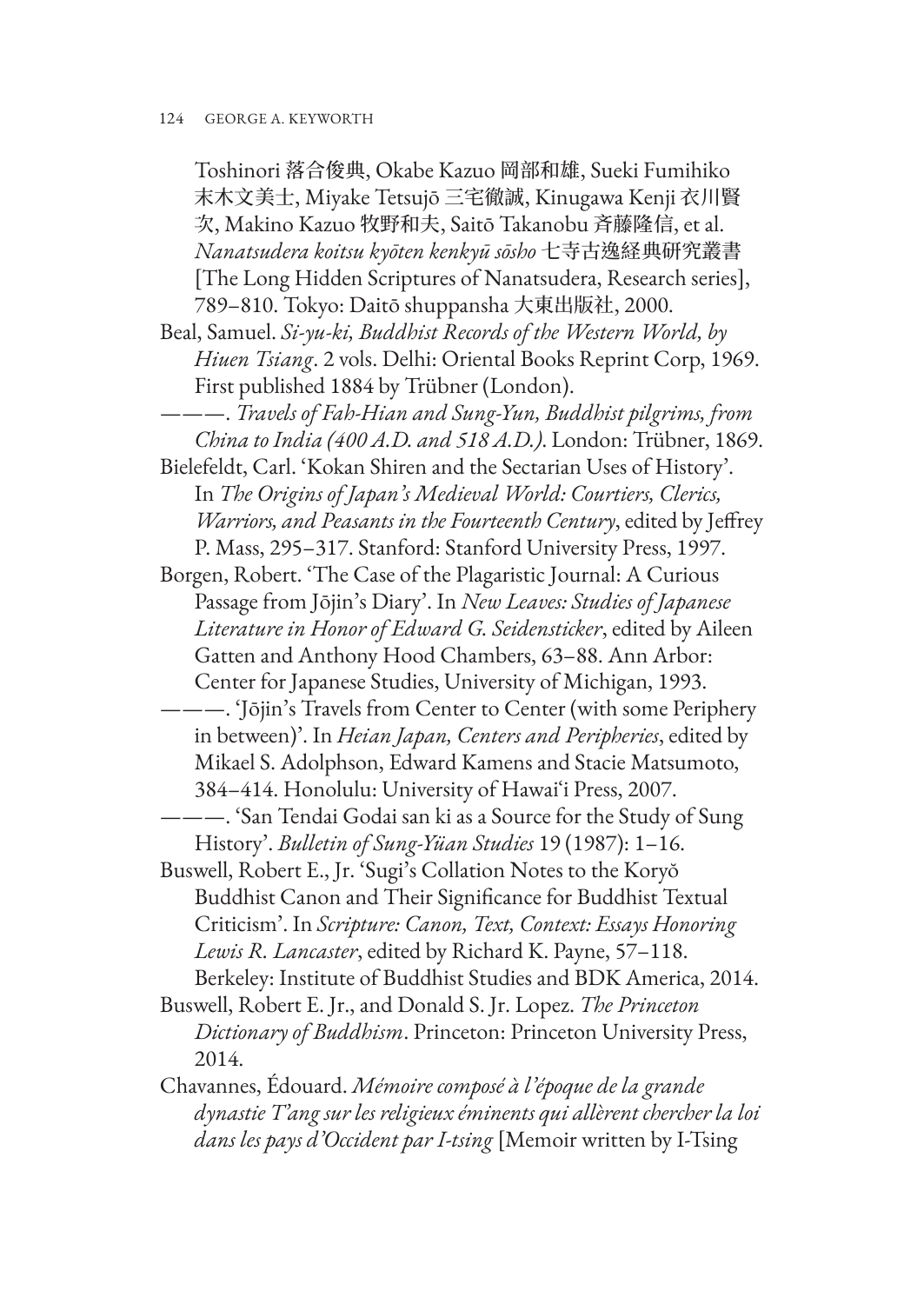during the Grand Tang Dynasty on eminent monks who went in search of the Law in the Western countries]. Paris: E. Leroux, 1894.

- *Dai Nihon bukkyō zensho* 大日本佛教全書 [Complete Buddhist Works of Japan]. 150 vols. Tokyo: Bussho kankōkai 佛書刊行會, 1912–1922. All references are to the rpt. ed., 100 vols. Suzuki Gakujutsu Zaidan 鈴木学術財団 (Tokyo: Kōdansha 講談社, 1970–1973).
- Deeg, Max. *Das Gaoseng-Faxian-Zhuan als religionsgeschichtliche Quelle: der älteste Bericht eines chinesischen buddhistischen Pilgermönchs über seine Reise nach Indien mit Übersetzung des Textes* [The *Gaoseng Faxian zhuan* as a Source for the History of Religion: The Oldest Record of a Chinese Buddhist Pilgrim Monk on his Journey to India with Translation of the Text]. Studies in Oriental Religions 52. Wiesbaden: Otto Harrassowitz, 2005.
	- ———. 'Has Xuanzang really been in Mathurā? Interpretatio Sinica or Interpretatio Occidentalia—How to Critically Read the Records of the Chinese Pilgrim'. In *Essays on East Asian Religion and Culture: Festschrift in honour of Nishiwaki Tsuneki on the occasion of his 65th birthday* 東アジアの宗教と文化: 西脇常記教授 退休記念論集 [Editorial committee for the Festschrift in honour of Nishiwaki Tsuneki], edited by Christian Wittern and Shi Lishan, 388– 426. Kyoto, 2007.
- Deleanu, Florin. 'The Transmission of Xuanzang's Translation of the Yogācārabhūmi in East Asia: With a Philological Analysis of Scroll XXXIII'. In *Kongōji issaikyō no sōgōteki kenkyū to Kongōji shōgyō no kisoteki kenkyū* 金剛寺一切経の総合的研究と金剛寺聖 教の基礎的研究 [Heisei 16~18 nendo kagaku kenkyūhi hojokin kiban kenkyū (A) kenkyū seika hōkokusho] 平成 16~18 年度 科学研究費補助金基盤研究 (A) 研究成果報告書 [2004–2006 Grant-in-Aid Scientific Research (category A) Research Report vol. 1], edited by Ochiai Toshinori, 1–44, 632–589. Tokyo: Kokusai Bukkyōgaku daigakuin daigaku 国際仏教大学院大学 [International College for Postgraduate Buddhist Studies], 2007.
- Demiéville, Paul, Hubert Durt, Anna K. Seidel, and Académie des inscriptions & belles-lettres (France). *Répertoire du canon bouddhique sino-japonais, édition de Taishō (Taishō Shinshū Daizōkyō): [fascicule annexe du Hōbōgirin]* [Repertoire of the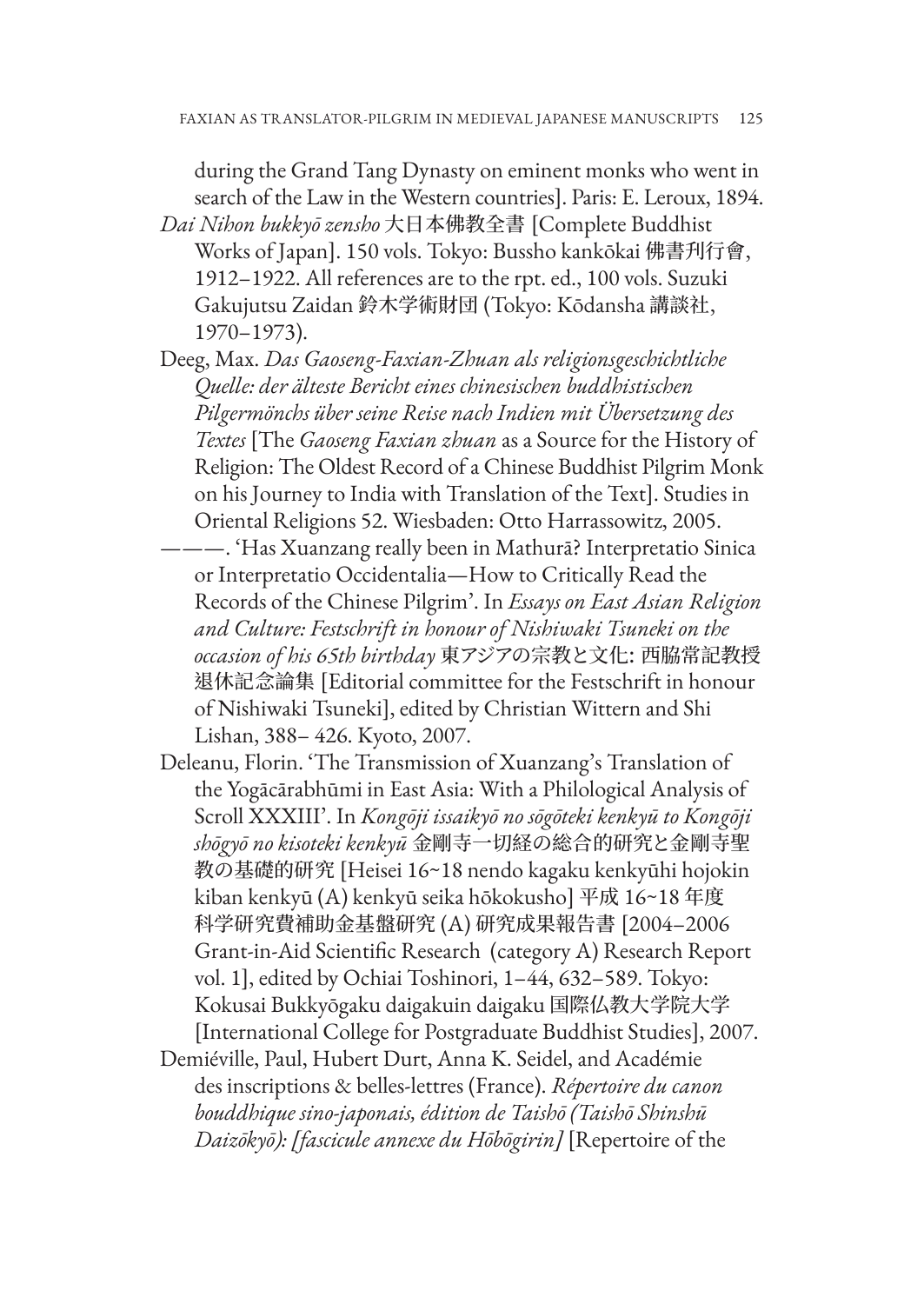Sino-Japanese Buddhist Canon, Taishō Edition]. Revised and augmented edition. Paris: Librairie d'Amerique et d'Orient, 1978.

- *Dunhuang Baozang* 敦煌寶藏 [Treasured Collection of Dunhuang Scriptures]. 140 vols. Edited by Huang Yongwu 黃永武. Taipei: Xinwenfeng chuban gongsi 新文豐出版公司, 1981–1986.
- Dunhuang manuscript collection at the St. Petersburg Branch of the Institute of [дx and ф] Oriental Studies, Russian Academy of Sciences. Facsimile ed. *Ecang Dunhuang wenxian* 俄藏敦煌文 獻, 17 vols. Shanghai: Shanghai guji chubanshe 上海古籍出版社, 1992–2001.
- Forte, Antonino. 'The Relativity of the Concept of Orthodoxy in Chinese Buddhism: Chih-sheng's indictment of Shih-li and the Proscription of the *Dharma Mirror Sutra*'. In *Chinese Buddhist Apocrypha*, edited by Robert E. Buswell, Jr. and Robert M. Gimello, 239–49. Honolulu: University of Hawaiʻi Press, 1990.
- Funayama Tōru 船山徹. *Butten wa dou kanyaku sareta no ka: suutora ga kyōten ni naru toki* 仏典はどう漢訳さらたのかースートラが 経典になるとき [Making Sūtras into 'Classics': How Buddhist Scriptures Were Translated into Chinese]. Tokyo: Iwanami shoten 岩波書店, 2013.
- Gakujutsu Furontia jikkō iinkai 学術フロンティア実行委員会, ed. *Nihon genson hasshu issaikyō taishō mokuroku tsuke Tonkō bukkyō bunken* 日本現存八種一切経対照目録 [付] 敦煌仏教文 献 [Comparative Catalog of Scriptures in eight Old Japanese Manuscript Buddhist Canons cross references with Buddhist Literature from Dunhuang]. Tokyo: Kokusai bukkyōgaku daigakuin daigaku 国際仏教大学院大学 [International College for Postgraduate Buddhist Studies], 2006.
- Giles, Herbert *A. Record of the Buddhistic Kingdoms: Translated from the Chinese*. London: Trübner & Co., 1877.
- Grapard, Allan. 'Institution, Ritual, and Ideology: The Twenty-Two Shrine-Temple Multiplexes of Heian Japan'. *History of Religions*  27, no. 3 (1988): 246–69.
- Grapard, Allan G. *The Protocol of the Gods: A Study of the Kasuga cult in Japanese History*. Berkeley: University of California Press, 1992.
- Huang Yanjun 黃延軍. *Zhongguo guojia tushuguancang Xixiawen Da bore boluomiduo jing yanjiu* 中國國家圖書館藏西夏文《 大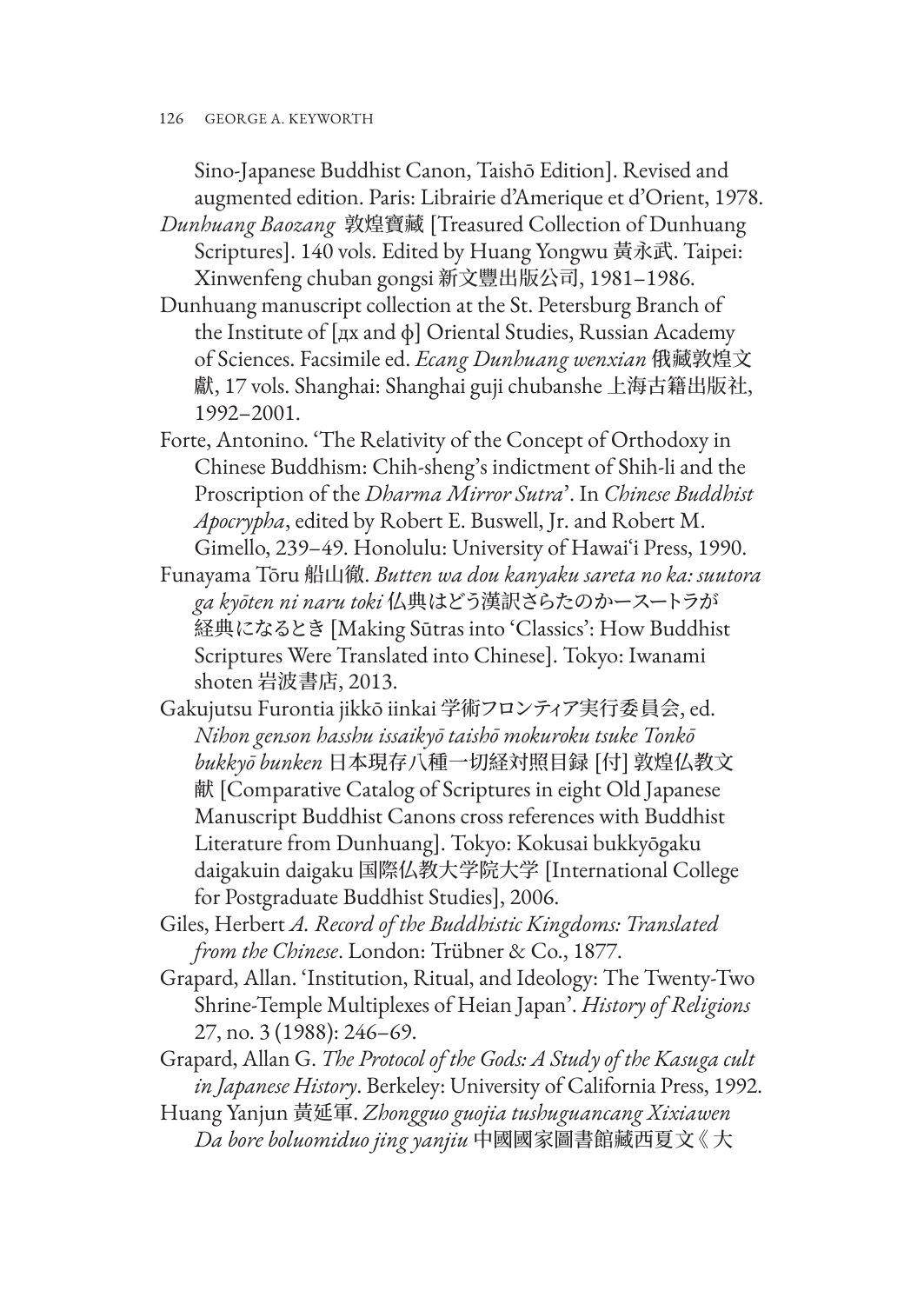般若波羅蜜多經 》研究 [A Study of the *Mahāprajñāpāramitāsūtra* in Tangut in the archives of the Chinese National Library]. Edited by Huang Jianming 黄建明. 2 vols. Beijing: Minzu chubanshe, 2012.

- Iida Takehiko 飯田剛彦. 'Shōgōzō kyōkan "Jingo keiun ni nen gogangyō" ni tsuite' 聖語蔵経卷「神護景雲二年御願経」について [On the manuscripts in the Shōgozō repository from the wowed canon of 768]. *Shōsōin kiyō* 正倉院紀要 [Bulletin of Office of the Shōsōin Treasure House], no. 34 (2012–2013): 210–161.
- Itō Shirō 伊東史朗, ed. *Matsuno'o taisha no shin'ei* 松尾大社の神影 [Matsuno'o Taisha Shrine: The Spread of Shinto Art from Ancient Times]. Osaka: Matsuno'o Taisha, Fukamoto Publishers, 2011.
- Iwamoto Taketoshi 岩本健寿. 'Nagaya no ōkimi hotsugankyō (zō wadō kyō) denraikō' 長屋王発願経 [蔵和銅経] 伝来考 [Preliminary study of Prince Nagaya's vowed scriptures from the Wadō period]. In *Bukkyō bunmei no tenkai to hyōgen moji, gengo, zōkei to shisō* 仏教文明の転回と表現文字・言語・造形・ 思想 [Turns of Buddhist Civilization and Expressing Writings, Language, Modeling, and Thought], edited by Shinkawa Tokio 新川登亀男, 209–36. Tokyo: Bensei shuppan 勉誠出版, 2015.
- Keyworth, George A. 'Apocryphal Chinese books in the Buddhist canon at Matsuo Shintō shrine'. *Studies in Chinese Religions* 2, no. 3 (2016): 281–314.
- Klaproth, Julius Heinrich, Ernest Augustin Xavier Clerc de Landresse, and Jean Pierre Abel Rémusat. *Foé Koué Ki, ou Relations des royaumes bouddhiques: voyage dans la Tartarie, dans l'Afghanistan et dans l'Inde, exécuté, à la fin du IVe siècle, par Chy Fa Hian* [Foe Koue Ki or Relations of Buddhist Kingdoms: A voyage in Tatary, Afghanistan and in India, executed at the end of the fourth century, by Chy Fa Hian]. Paris: Imprimerie Royale, 1836.
- Kokusai bukkyōgaku daigakuindaigaku fuzokutoshokan 国際仏教 学大学院大学付属図書館. *Taishōzō Tonkō shutsudo Butten taishō mokuroku Zantei daisanban* 大正蔵・敦煌出土仏典対照目録 暫定3版 [A Concordance to the *Taishō* Canon and Dunhuang Buddhist Manuscripts, Third Provisional Edition]. Tokyo: Kokusai bukkyōgaku daigakuindaigaku fuzokutoshokan 国 際仏教学大学院大学付属図書館 [International College for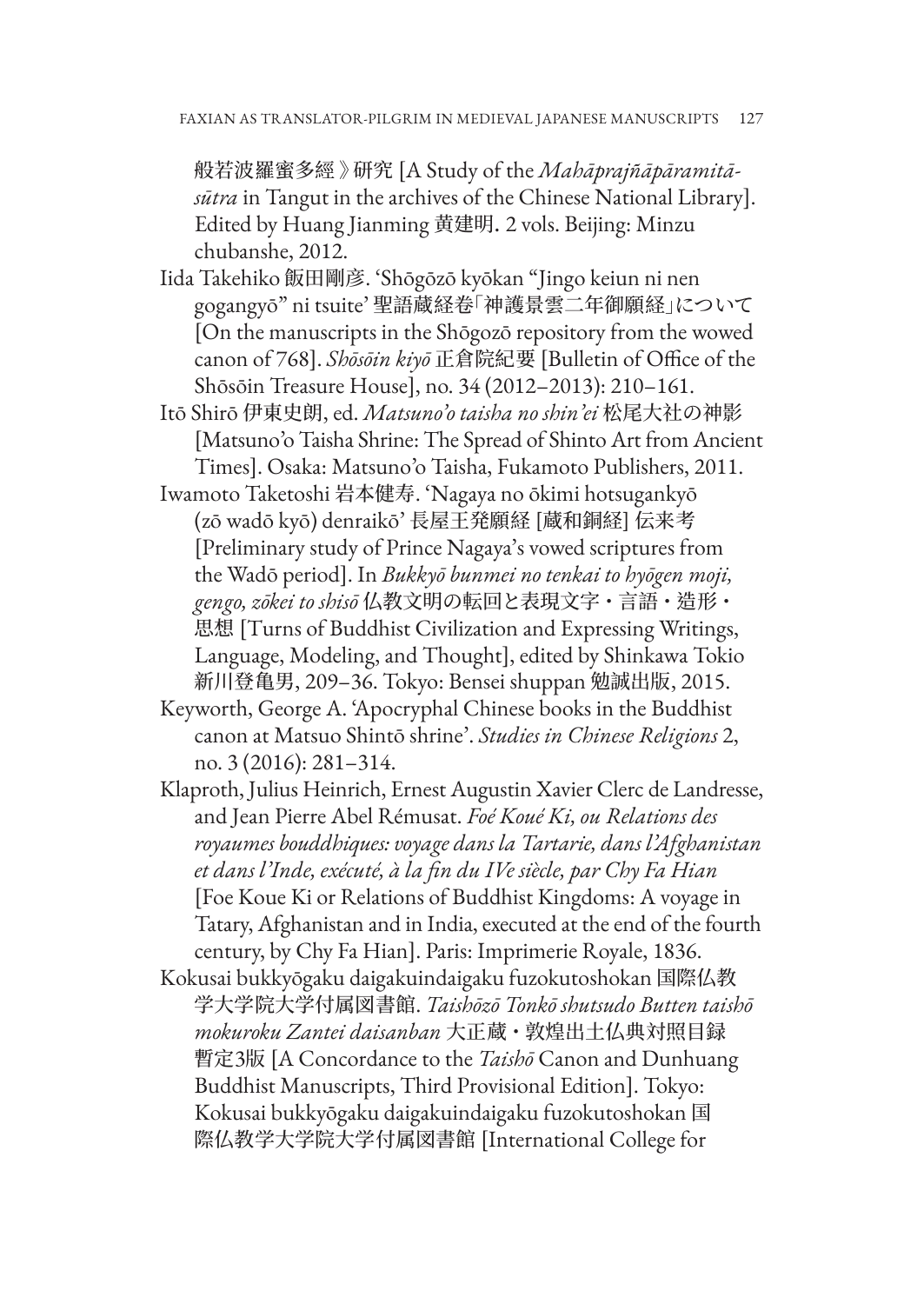Postgraduate Buddhist Studies Library], 2015.

- Lancaster, Lewis. 'Buddhist Literature: Its Canons, Scribes, and Editors'. In *The Critical Study of Sacred Texts*, edited by Wendy Doniger, 215–29. Berkeley: Graduate Theological Union, 1979.
- ———. 'Editing Buddhist Texts'. In *Buddhist Thought and Asian Civilization: Essays in Honor of Herbert V. Guenther on His Sixtieth Birthday*, edited by Leslie S. Kawamura and Keith Scott, 141–51. Emeryville: Dharma Publishing, 1977.
- Lancaster, Lewis R., and Sung-bae Park, eds. *The Korean Buddhist Canon: A Descriptive Catalogue*. Berkeley: University of California Press, 1979.
- Legge, James. *A Record of Buddhistic Kingdoms Being an Account by the Chinese Monk of His Travels in India and Ceylon (A.D. 399*–*414) in Search of the Buddhist Books of Discipline*. Oxford: Clarendon press, 1886. Reprint, New York: Dover Publications, 1991.
- Lowe, Bryan. 'Buddhist Manuscript Cultures in Premodern Japan'. *Religion Compass* 8, no. 9 (2014): 287–301.
- ———. 'Contingent and Contested: Preliminary Remarks on Buddhist Catalogs and Canons in Early Japan'. *Japanese Journal of Religious Studies* 41, no. 2 (2014): 221–53.
- ———. 'The Discipline of Writing: Scribes and Purity in Eighth-Century Japan'. *Japanese Journal of Religious Studies* 39, no. 2 (2012): 201–39.
- Makita Tairyō 牧田諦亮, Ochiai Toshinori 落合俊典, Yang Zengwen 楊曾文, Yao Changshou 姚長壽, Naomi Gentetsu 直海玄哲, Kōfuku Kaori 幸福香織, Miyai Rika 宮井里佳, and Enomoto Masaaki 榎本正明, eds. *Chūgoku senjutsu kyōten* 中国撰述経 典 [Scriptures Compiled in China]. 6 vols. Vol. 1, Nanatsudera koitsu kyōten kenkyū sōsho 七寺古逸経典研究叢書 [The Long Hidden Scriptures of Nanatsudera, Research series]. Tokyo: Daitō shuppansha 大東出版社, 1994.
- Minowa Kenryō 蓑輪顕量, and Paul Groner. 'The Tendai Debates of 1131 at Hosshōji'. *Japanese Journal of Religious Studies* 41, no. 1 (2014): 133–51.
- Miyabayashi Akihiko 宮林昭彦, and Ochiai Toshinori 落合俊典. 'Zhenyuan xinding shijiao mulu juandi 29–30' 貞元新定釋 教目錄 巻第 29–30 [Catalogue for the Buddhist Texts Newly

<sup>128</sup> GEORGE A. KEYWORTH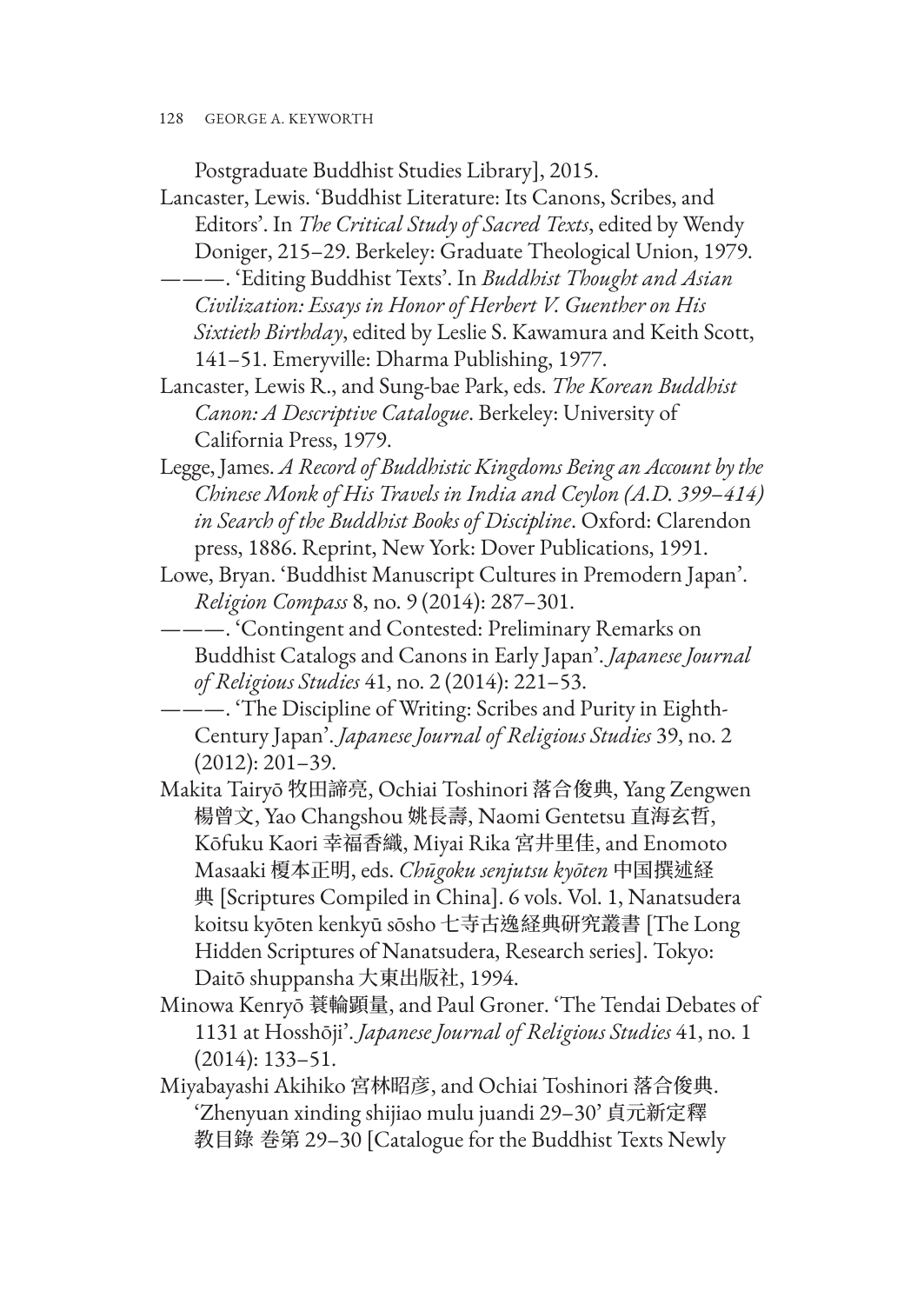Compiled under the Zhenyuan Era (785–805)]. In *Chūgoku Nihon kyōten shōsho mokuroku* 中國・日本經典章疏目録 [Catalogues of Scriptures and their Commentaries in China and Japan], edited by Makita Tairyō 牧田諦亮, Antonino Forte, Miyabayashi Akihiko 宮林昭彦, Ochiai Toshinori 落合俊典, Saitō Takanobu 齋藤隆信, Miyazaki Kenji 宮崎健司, Kajiura Susumu 梶浦晋, Ōuchi Fumio 大内文雄 and Gregor Paul. Nanatsudera koitsu kyōten kenkyū sōsho 七寺古逸経典研究叢書, 59–128. Tokyo: Daitō shuppansha 大東出版社, 1998.

- Miyagi Nobumasa 宮城信雅, and Tendaishū Jimon-ha Goonki Jimukyoku 天台宗寺門派御遠忌事務局. *Onjōji no kenkyū* 園城 寺之研究 [A Study of Onjōji]. Ōtsu-shi: Urisabakijo hoshino shoten 賣捌所星野書店, 1931. Kyoto: Shibunkaku 思文閣, 1978.
- Müller, Friedrich Max. *Introduction to the Science of Religion: Four Lectures Delivered at the Royal Institution; With Two Essays, On False Analogies and The Philosophy of Mythology*. London: Longmans, Green & Co., 1873.
- Nakao Takashi 中尾堯, and Honmon Hokkeshū Daihonzan Myōrenji 本門法華宗大本山妙蓮寺, eds. *Kyōto Myōrenji zō 'Matsuosha issaikyō' chōsa hōkokusho* 京都妙蓮寺蔵「松尾社一切 経」調査報告書 [Written Report Investigating the Matsuo Shrine (Buddhist) Canon, held by Myōren Temple in Kyoto]. Tokyo: Ōtsuka kōgeisha 大塚巧藝社, 1997.
- Nara National Museum 奈良国立博物館, ed. *Special Exhibit of Ancient Sutras from the Heian Period: Encountering the Legendary Kunōji Sutras*. Nara: Nara Kokuritsu Hakubustukan 奈良国立博物館, 2015.
- *Nihon jinmei daijiten* 日本人名大辞典 [Large Dictionary of [Historical] Japanese People]. Tokyo: Kōdansha 講談社, 2001.
- Ochiai Toshinori 落合俊典 ed. *Kongōji issaikyō no sōgōteki kenkyū to Kongōji shōgyō no kisoteki kenkyū* 金剛寺一切経の総合的研 究と金剛寺聖教の基礎的研究 [Heisei 16~18 nendo kagaku kenkyūhi hojokin kiban kenkyū (A) kenkyū seika hōkokusho] 平成 16~18 年度科学研究費補助金基盤研究 (A) 研究成果報告 書 [2004–2006 Grant-in-Aid Scientific Research (category A) Research Report vol. 1], 2 vols. Tokyo: Kokusai Bukkyōgaku daigakuin daigaku 国際仏教大学院大学 [International College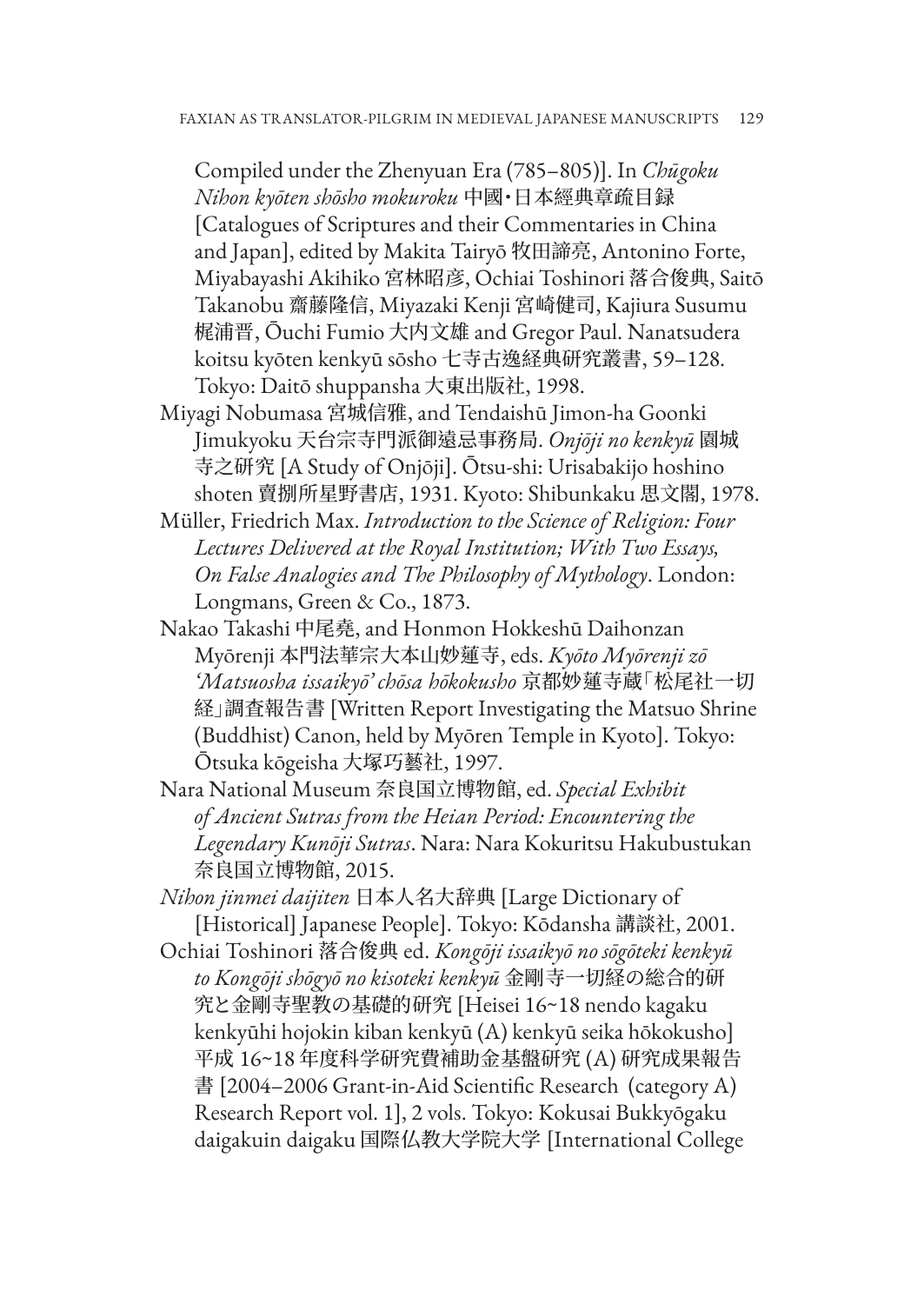for Postgraduate Buddhist Studies], 2007.

- Ochiai Toshinori, Frédéric Girard, and Li-ying Kuo. 'Découverte de manuscrits bouddhiques chinois au Japon [Conférence prononcée par Monsieur Ochiai Toshinori]'. *Bulletin de l'École française d'Exrême-Orient* [Bulletin of the French School of the Far East] 83 (1996): 368–75.
- Pelliot collection of Dunhuang manuscripts (Bibliothèque Nationale, Paris). International Dunhuang Project online database http://idp.bl.uk. References to Pelliot chinois unless otherwise noted; e.g., P. Tib.
- Pruden, Leo. 'The Hasshu koyo by the Scholar Monk Gyonen (1240–1321)'. Pts. 1 and 2. *Pacific World: Journal of the Institute of Buddhist Studies* n.s., no. 7 (Fall 1991): 53–67; no. 8 (Fall 1992):61–83.
- Rong Xinjiang. 'The Nature of the Dunhuang Library Cave and the Reasons for its Sealing'. *Cahiers d'Extrême Asie* [East-Asian Journal] 11, no. 1 (1999): 247–75.
- Sagai Tatsuru 嵯峨井建. *Shinbutsu shūgō no rekishi to girei kūkan* 神仏習合の歴史と儀礼空間 [History of Shintō-Buddhist Syncretism and Ritual Space]. Kyoto: Shibunkaku shuppan 思文 閣出版, 2013.
- Sakaehara Towao 栄原永遠. *Shōsōin monjo nyūmon* 正倉院文書入門 [Guide to the Literary Documents Contained in the Shōsōin]. Tokyo: Kadokawa gakujutsu shuppan 角川学術出版, 2011.
- Sango, Asuka. 'Buddhist Debate and the Production and Transmission of Shōgyō in Medieval Japan'. *Japanese Journal of Religious Studies* 39, no. 2 (2012): 241–73.
- ———. *The Halo of Golden Light: Imperial Authority and Buddhist Ritual in Heian Japan*. Honolulu: University of Hawaiʻi Press, 2015.
- Schopen, Gregory. 'Archaeology and Protestant Presuppositions in the Study of Indian Buddhism'. In *Bones, Stones, and Buddhist Monks: Collected Papers on the Archaeology, Epigraphy, and Texts of Monastic Buddhism in India*, edited by Gregory Schopen, 1–22. Honolulu: University of Hawaiʻi Press, 1997.
- Smith, Jonathan Z. 'Religion and Bible'. *Journal of Biblical Literature* 128, no. 1 (2009): 5–27.

<sup>130</sup> GEORGE A. KEYWORTH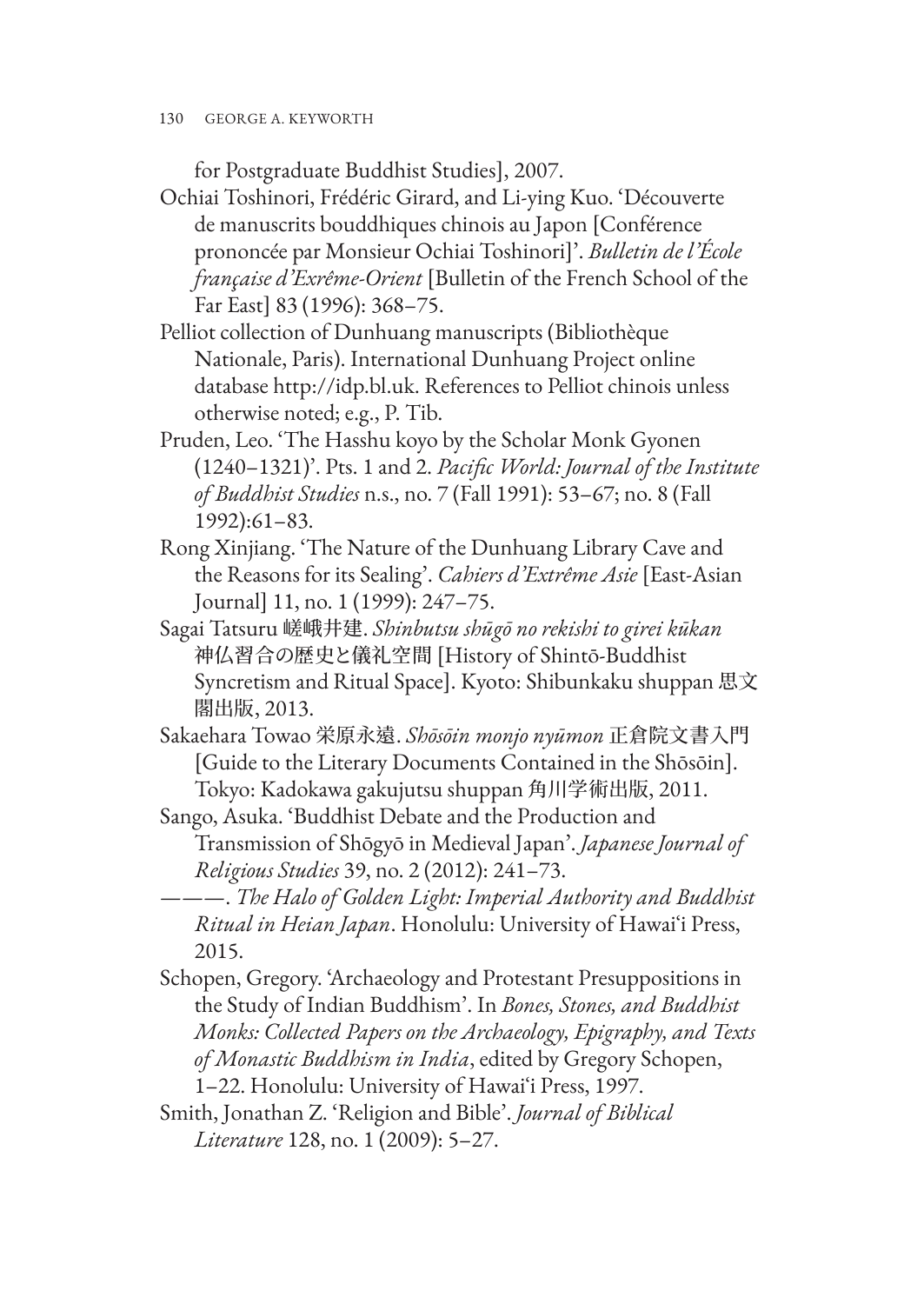- Solonin, Kirill. 'The Glimpses of Tangut Buddhism'. *Central Asiatic Journal* 52, no. 1 (2008): 64–127.
- Stanislas, Julien. *Histoire de la Vie de Hiouen-Thsang et de ses voyages dan l'Inde, depuis l'an 629 jusqu'en 645* [History of the life of Hiouen-Thsang and his travels in India, from the year 629 to 645]. Paris: Impr. impériale, 1853. Reprint, New York: Johnson Reprint Corp., 1968.
- Stein collection of Dunhuang manuscripts (British Library, London). International Dunhuang Project online database http://idp.bl.uk.
- Strickmann, Michel, and Bernard Faure. *Chinese Magical Medicine. Asian Religions and Cultures*. Edited by Bernard Faure and Carl Bielefeldt. Stanford: Stanford University Press, 2002.
- Sueki Fumihiko 末木文美士, Shimoda Masahiro 下田正弘, and Horiuchi Shinji 堀内伸二, eds. *Bukkyō no jiten* 仏教の事典 [Encyclopedia of Buddhism]. Tokyo: Asakura shoten 朝倉書店, 2014.
- Takakusu Junjirō. *Record of the Buddhist Religion as Practised in India and the Malay Archipelago (A.D. 671–695) by I-tsing*. London: Clarendon Press, 1896.
- Takakusu Junjirō 高楠順次郎, and Watanabe Kaigyoku 渡邊海 旭, eds. *Taishō shinshū daizōkyō* 大正新脩大藏経. 100 vols. Tokyo: Taishō issaikyō kankōkai 大正一切経刊行, 1924–1932. Rpt., Chinese Buddhist Electronic Texts Association 中華 電子佛典栛會, CBETA Electronic Tripiṭaka Collection 電子 佛典集成, Taipei: 1998–2019. http://cbetaonline.dila.edu. tw. SAT Daizōkyō Database ver. 2018. Accessed Mar. 2019. http://21dzk.l.u-tokyo.ac.jp/SAT/index\_en.html.
- Tucci, Giuseppe. *Rin-chen-bzaṅ-po and the Renaissance of Buddhism in Tibet around the Millennium*. Translated by Nancy Kipp Smith and Thomas J. Pritzker. Indo-Tibetica II. Edited by Lokesh Chandra. New Delhi: Aditya Prakashan, 1988. Originally published as *Indo-tibetica II: Rin c'en bzan po e la rinascita del buddhismo nel Tibet intorno al Mille.* Roma: Reale Accademia d'italia, 1933.
- van Schaik, Sam. 'The Uses of Implements are Different: Reflections on the Functions of Tibetan Manuscripts'. In *Tibetan*